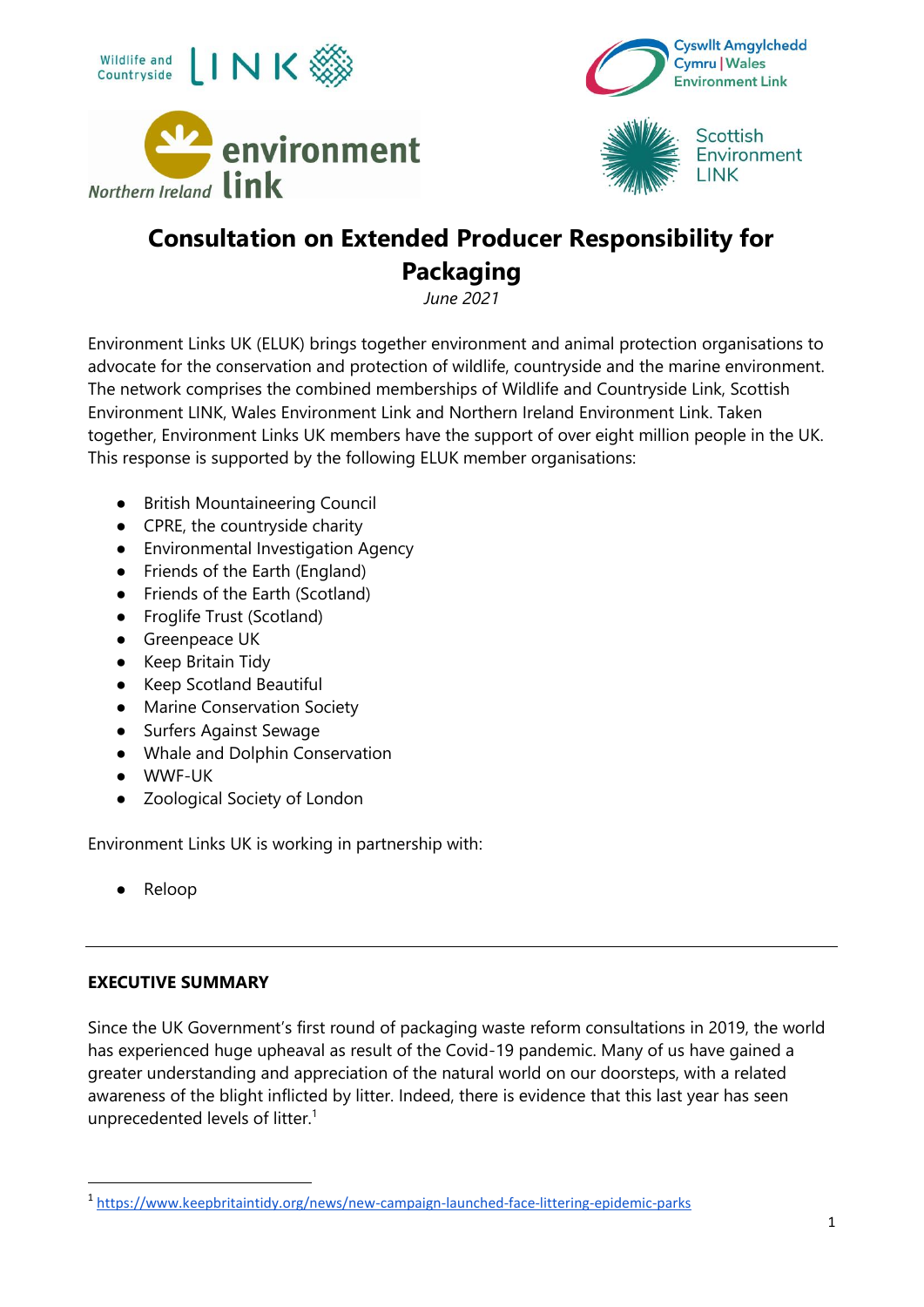The Government's Extended Producer Responsibility (EPR) reforms offer a meaningful chance to tackle the root causes of our environmental problems, fully adopting the "polluter pays" principle and shifting the costs of pollution onto those who profit from placing large amounts of packaging on the market. We will judge the success of these policies on how effectively they drive a system focused on packaging waste prevention, with a wholescale transition to re-usable alternatives and closed-loop recycling.

The environment sector welcomes the long overdue and timely attention to resources; the UN has reported that resource extraction and processing causes 90% of global biodiversity loss and water stress, as well as 50% of overall carbon emissions.<sup>2</sup> This is an important opportunity to address the shortcomings of a packaging system regarded as inefficient at best and broken at worst. We welcome that the Government recognises that a major overhaul is needed and plans to properly embed concepts such as the polluter pays principle and extended producer responsibility in UK packaging legislation.

At the same time, we believe improvements are still needed. It remains unclear how the intentions around waste minimisation and resource efficiency in the Resources and Waste strategy will translate into action on the ground. Questions remain about whether the consultations' proposals will add up to a coherent, sustainable system.

In examining this consultation we have identified several important shortcomings. These are:

- **Reduction is too often ignored**: We cannot recycle our way out of the current packaging crisis, which requires a reduction-led strategy to phase out all non-essential, single-use packaging and a transition to a refillable, reusable society. We believe the Government must do much more to first prevent waste generation and reduce harm, as dictated by the waste hierarchy. An obvious place to start would be to set legally binding reduction targets. Reduction can easily be incentivised through the modulated fee structure - the less you use the less you pay - and there also needs to be a concerted effort to incentivise reuse.
- **The proposals on reusable and refillable packaging lack detail:** While we welcome the inclusion of a section on reusable and refillable packaging, it is notable that this is included in the annex. There is huge potential to use EPR funds to deliver a transformation of our packaging systems. Following the lead of France, the Government should consider how the Scheme Administrator could devote a proportion of EPR funds towards supporting reusable packaging schemes in sectors such as home deliveries or take-aways.
- **Recycling targets for many materials are not sufficiently ambitious:** The proposed recycling rates for packaging in scope of EPR remain unambitious. For example, the target is for only 56% of in-scope plastic packaging to be recycled by 2030.
- **Coffee cups should have been included in either EPR or DRS:** We are disappointed that the Government appears to have dropped the ball in relation to coffee cups. The failure to obligate these items under either DRS or EPR demonstrates that they have fallen through the cracks of the overall waste reforms and the proposed 'take back obligation' feels like an add-on, rather than a comprehensive plan of action for this very visible product. The Government cannot continue to drag its heels on phasing out single-use cups and facilitating a transition towards reusable cups. The introduction of a "latte levy" could signal the Government's intentions towards this. However, this will require an extension of

 $2$  UN International Resource Panel, 2019, Global resources outlook 2019: natural resources for the future we want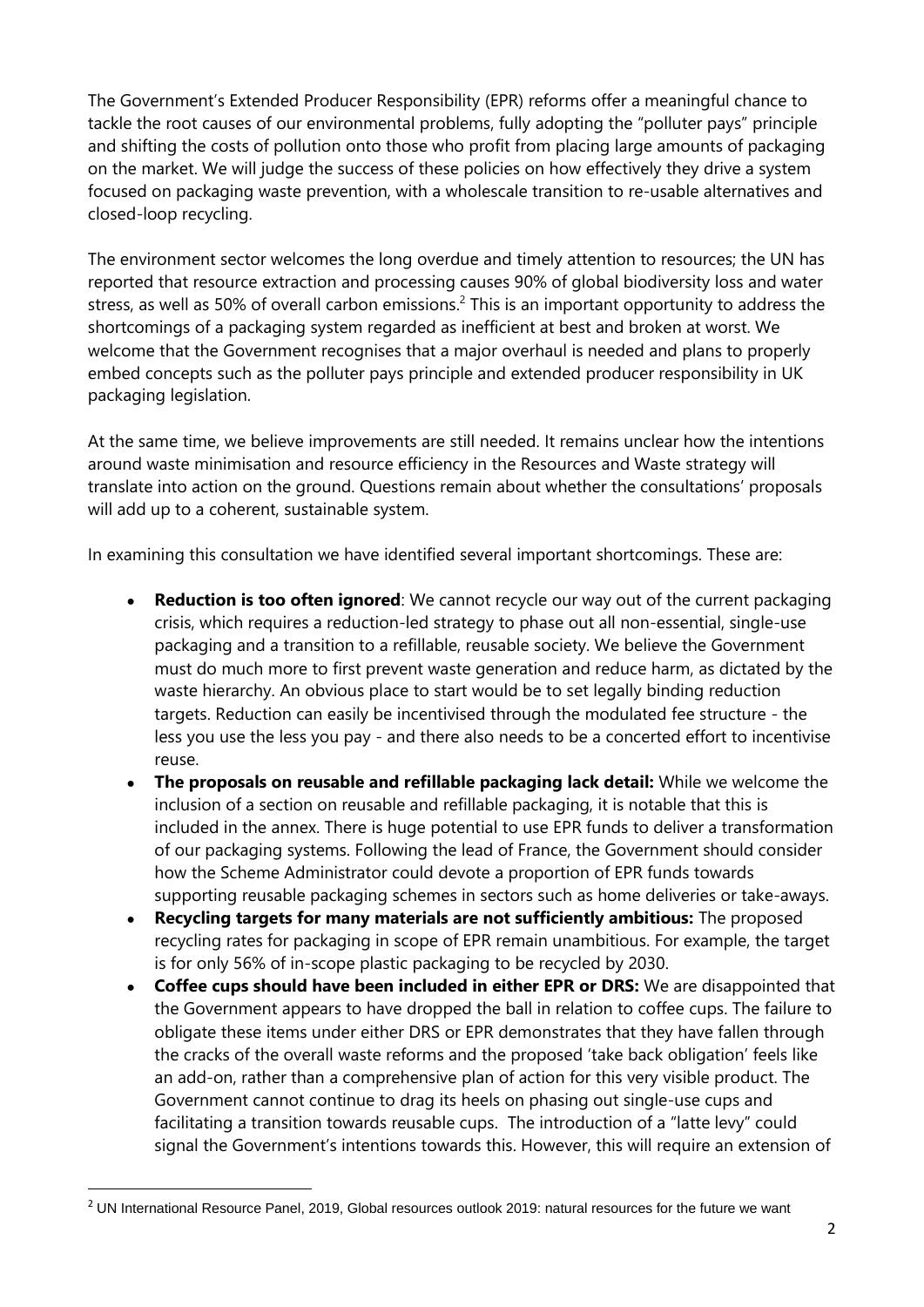powers in the Environment Bill to charge for single-use items of all materials, not just plastics.

- **It is not just about plastic**: All materials have environmental consequences and we need to revolutionise the packaging system as a whole rather than focusing on substituting one single-use material for another. We believe, for example, that the Environment Bill's proposed charge on single use plastic, rather than all materials, could lead to perverse shifts to avoid the tax, with negative environmental consequences.
- **The success of EPR depends on delivery of all proposed waste reforms:** If EPR is to succeed in tackling the impacts of the packaging value chain, including waste, and in driving recycling rates, it must be delivered alongside DRS and consistent collections of household waste reforms. Delays to DRS, in particular, and continuing questions over whether it will be delivered as a comprehensive 'all-in' system, undermine the Government's credibility in this area.
- **The Government must deliver the next stages of EPR as soon as possible:** EPR for packaging must be delivered by 2023 and EPR must be introduced as soon as is practicable for other resource intensive sectors such as textiles and construction.

Finally, we welcome that EPR is being taken forward on a four-nation basis, but each nation's overall approach to tackling packaging pollution may well be disrupted by the implications of the Internal Market Act, at least for Wales and Northern Ireland, where less of this area is devolved. We hope that the issues can be settled between the four Governments' Ministers. We want to ensure there is a broad unified approach across the UK to make it simple for both businesses and citizens to navigate. However, nations must be able to raise the bar on their environmental policies and try out new mechanisms, and the Welsh Government has suggested the Internal Market Act may hinder this innovation  $3$ 

# **Detailed Response**

#### **About you**

#### **1. What is your name?**

Environment Links UK (ELUK): Wildlife and Countryside Link, Scottish Environment LINK, Wales Environment Link and Northern Ireland Environment Link

#### **3. Which best describes you? Please provide the name of the organisation/business you represent and an approximate size/number of staff (where applicable).**

Please tick one option. If multiple categories apply, please choose the one which best describes the organisation you are representing in your response.

□ Academic or research

- $\Box$  Business representative organisation/trade body
- □ Charity or social enterprise
- □ Community group

<sup>3</sup> <https://record.assembly.wales/Plenary/6563>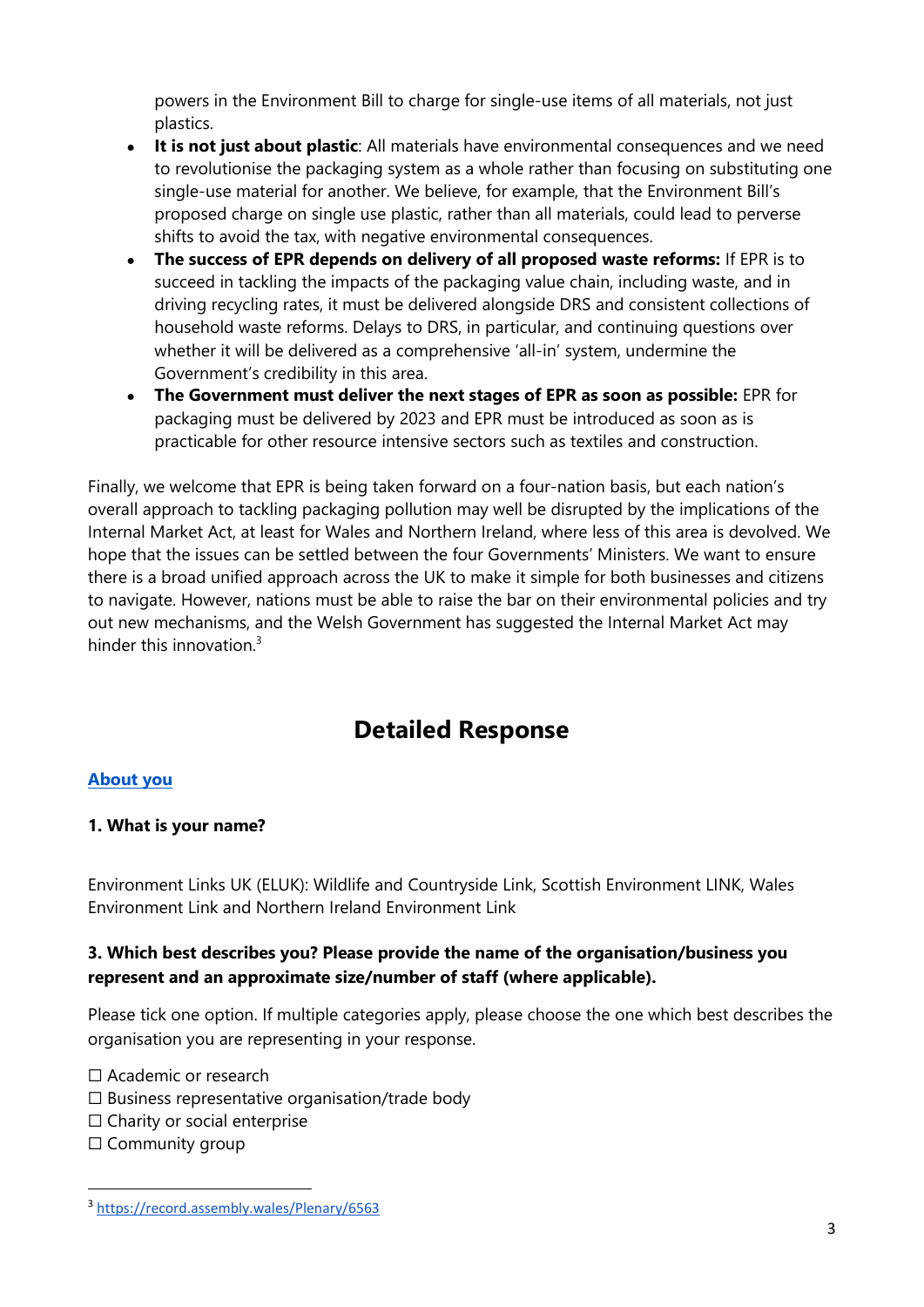- ☐ Consultancy
- ☐ Distributor
- ☐ Individual
- ☐ Local government
- ☐ Non-governmental organisation
- ☐ Product designer/manufacturer/pack filler
- ☐ Packaging designer/manufacturer/converter
- ☐ Operator/reproccessor
- ☐ Exporter
- ☐ Retailer including Online Marketplace
- ☐ Waste management company
- □ Other

If you answered 'other', please provide details

The ELUK network comprises the combined memberships of Wildlife and Countryside Link, Scottish Environment LINK, Wales Environment Link and Northern Ireland Environment Link

# **4. Would you like your response to be confidential?**

No

**5. Government will need to understand the needs of users to build digital services for Extended Producer Responsibility. Would you like your contact details to be added to a user panel for Extended Producer Responsibility so that we can invite you to participate in user research (e.g. surveys, workshops, interviews) or to test digital services as they are designed and built?**

Yes

# **What we want to achieve: packaging waste recycling targets**

# **6. Do you agree or disagree with the proposed framework for setting packaging targets?**

- ☐ Agree
- ☐ Disagree
- □ Neither agree nor disagree

If you disagree, please provide the reason for your response.

We support establishing a clear framework for packaging recycling targets and the proposals outlined in the consultation provide the basis for these. However, consistent with our response to the 2019 consultation on Reforming the UK Packaging Producer Responsibility System,<sup>4</sup> a focus on

<sup>4</sup> [https://www.wcl.org.uk/docs/Environment%20Links%20UK%20response%20to%20Extended%20Producer%20Respo](https://www.wcl.org.uk/docs/Environment%20Links%20UK%20response%20to%20Extended%20Producer%20Responsibility%20consultation.pdf) [nsibility%20consultation.pdf](https://www.wcl.org.uk/docs/Environment%20Links%20UK%20response%20to%20Extended%20Producer%20Responsibility%20consultation.pdf)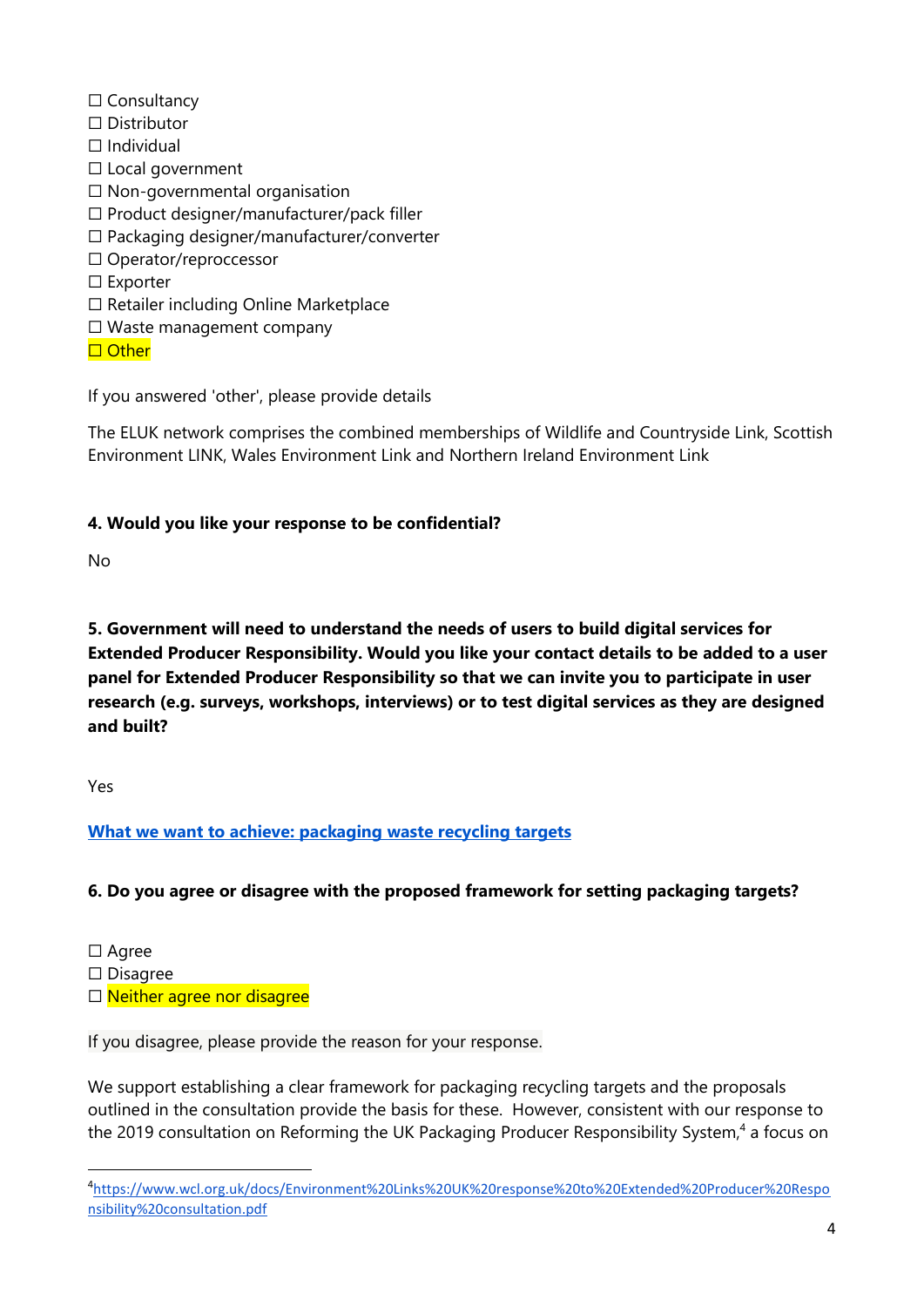recycling alone will not tackle the systemic problem of over-consumption of single-use packaging. This requires a clear focus on reduction and waste prevention to meet the UK's ambitious climate change targets.

We would expect to see the development of a target related to point one in the framework - 'That unnecessary packaging - packaging that is not required to protect a product or excess packaging is avoided; this will help reduce packaging and packaging waste'. Although stated as an outcome, there is little to suggest this will be followed through - indeed estimates on the costs of managing packaging waste show an estimated marked increase in packaging over time.

Action at the recycling stage is too late into the life cycle of a product to deliver the kind of carbon savings that will be required to meet ambitious emissions reduction targets.<sup>5</sup> For example, while single-use plastic packaging is sometimes heralded as a means of increasing shelf-life, growth in the application of plastic packaging has increased alongside growth in food waste, with a significant proportion of food thrown away still inside plastic packaging.<sup>6</sup> It would be a missed opportunity if these EPR reforms do not reflect deep-reduction emission strategies.

This missed opportunity is also demonstrated by point 4 of the proposed framework - rather than pursue recycling of single-use cups, these reforms should support a transition to reuse where possible. In 2018, the Paper Cup Recovery and Recycling Group (PCRRG) launched a national coffee cup recycling scheme, setting a target of 8% recycling which, in itself, is unambitious. However, it missed this target, managing to collect and recycle only 6% of coffee cups placed on the market.<sup>7</sup> This equates to 150 million cups which is a fraction of the 2.5 billion cups placed on the UK market each year. Additionally, PCRRG members are currently subsidising the recycling of coffee cups by paying a premium of £70 per tonne to waste collectors, in contrast to the paper PRN price of £17.95 (as of 15th May 2021).<sup>8</sup> The recycling of coffee cups is neither impactful nor commercially sustainable and greater consideration should therefore be given to supporting prevention and reuse to align with the waste hierarchy.

Although point 6 of the framework demonstrates the Government's intention to introduce targets to incentivise the adoption of reuse and refill systems, the Government missed a useful opportunity to start this conversation in the first EPR consultation. And the 2025 implementation date for these targets equates to "kicking this issue into the long grass". The recently published consultation on England's Waste Prevention Programme sets out the Government's intentions to pursue reduction and reuse policies across a number of resource intensive sectors. However, the proposals lack concrete policy ideas to drive greater resource efficiency and prevent waste. Furthermore, explicit incentives to promote reuse and refill through the EPR scheme would support the proposed Environment Bill target of increasing resource efficiency and reducing residual waste for Resources and Waste.

<sup>5</sup> <https://www.ciwem.org/assets/pdf/Policy/Policy%20Position%20Statement/Waste-Management-and-Climate->[Change.pdf](https://www.ciwem.org/assets/pdf/Policy/Policy%20Position%20Statement/Waste-Management-and-Climate-)

<sup>&</sup>lt;sup>6</sup> Friends of the Earth Europe, 2018. Unwrapped: How throwaway plastic is failing to solve Europe's Food Waste Problem. Available at: [http://www.foeeurope.org/sites/default/files/materials\\_and\\_waste/2018/unwrapped\\_](http://www.foeeurope.org/sites/default/files/materials_and_waste/2018/unwrapped_-) throwaway\_plastic\_failing\_to\_solve\_europes\_food\_waste\_problem.pdf

<sup>7</sup> <https://www.foodservicefootprint.com/disposable-cup-recycling-group-misses-8-target/>

<sup>8</sup> [https://www.packagingnews.co.uk/news/environment/prn-pricewatch/prn-pricewatch-week-ending-14-may-2021-](https://www.packagingnews.co.uk/news/environment/prn-pricewatch/prn-pricewatch-week-ending-14-may-2021-24-05-2021) [24-05-2021](https://www.packagingnews.co.uk/news/environment/prn-pricewatch/prn-pricewatch-week-ending-14-may-2021-24-05-2021)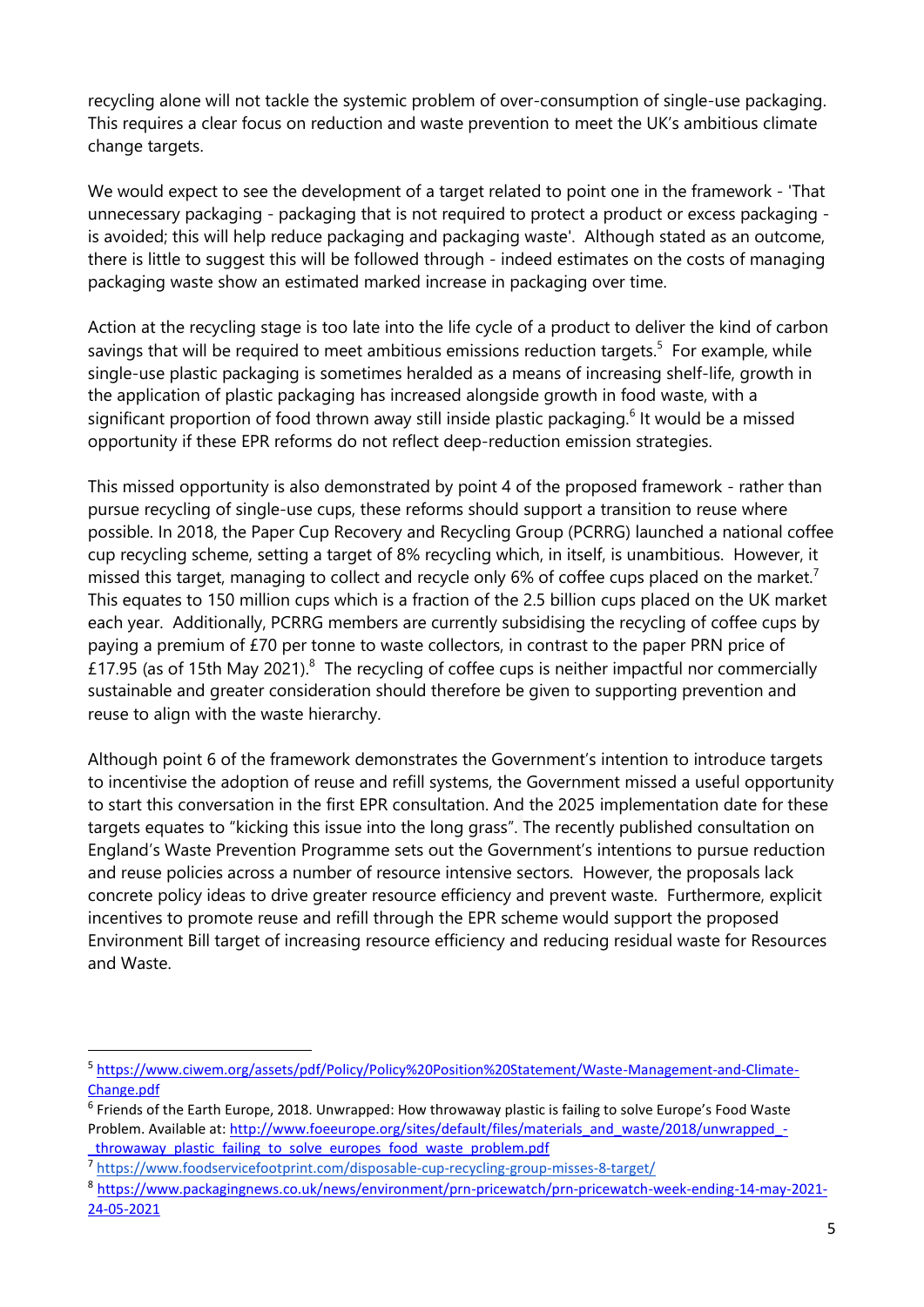A further caveat of the singular policy focus on recycling is the lack of consideration for impacts throughout material supply chains. Point 5 of the framework attempts to address this by proposing the introduction of "closed loop" recycling targets, whereby the use of recycled materials will displace demand for virgin materials and therefore reduce the impacts during extraction and processing of materials. While we welcome the retention of the glass re-melt target, 2025 is not soon enough to establish targets for other materials. At the very least, establishing a roadmap to achieve this ambition will be a useful signal to industry when exploring what investments to make. Many businesses are already pursuing their own initiatives to achieve closed loop recycling<sup>9</sup> and the Government should match their ambition by requiring this approach sooner rather than later.

However, there is also a risk of perverse consequences when pushing closed loop recycling and this must not lead to worse environmental outcomes. For example, although recycling glass has positives - when one tonne of glass is recycled, about 580kg CO2 is saved throughout the supply chain, air pollution is reduced by 20% and water pollution cut by  $50\%$ <sup>10</sup> - it still requires an enormous amount of energy to recycle. There is also a growing concern that emerging technologies such as chemical recycling require too much energy which may negate its benefit.<sup>11</sup> Reducing the volume of materials we use and adopting greater reuse should be prioritised over recycling.

Another area for concern is around the accumulation of chemicals throughout recycling processes. The circular economy will only be successful in the long term if stakeholders – including the public – are confident in the quality of recycled material. PFAS chemicals - known as "forever chemicals" because they accumulate and linger in the environment and in wildlife, and can be harmful to human health - are still present, especially in fast-food packaging.<sup>12</sup>

All the above makes the case for a greater focus on incentivising a transition to reusable packaging systems and as a policy approach, EPR has the scope to accelerate this transition.

# **7. Do you agree or disagree that the business packaging waste recycling targets set for 2022 should be rolled over to the calendar year 2023?**

□ Agree

☐ Disagree

□ Neither agree nor disagree

We support the existence of targets but we do not agree to the proposal to rollover the 2022 targets as this would stall progress in this area. The pandemic has been a challenging time for businesses and, while waste collection volumes have dropped off by as much as 35% during this time.<sup>13</sup> this should not be an excuse for a softening of targets.

<sup>9</sup> <https://www.letsrecycle.com/news/latest-news/unilever-signs-recycled-plastics-deal-with-viridor/>

<sup>10</sup> <https://www.recyclenow.com/recycling-knowledge/how-is-it-recycled/glass>

<sup>11</sup> <https://chemtrust.org/wp-content/uploads/Chemical-Recycling-Eunomia.pdf>

<sup>12</sup> [https://english.arnika.org/publications/throwaway-packaging-forever-chemicals-european-wide-survey-of-pfas-in](https://english.arnika.org/publications/throwaway-packaging-forever-chemicals-european-wide-survey-of-pfas-in-disposable-food-packaging-and-tableware)[disposable-food-packaging-and-tableware](https://english.arnika.org/publications/throwaway-packaging-forever-chemicals-european-wide-survey-of-pfas-in-disposable-food-packaging-and-tableware)

<sup>13</sup> <https://www.letsrecycle.com/news/latest-news/covid-19-hits-londons-commercial-waste-sector/>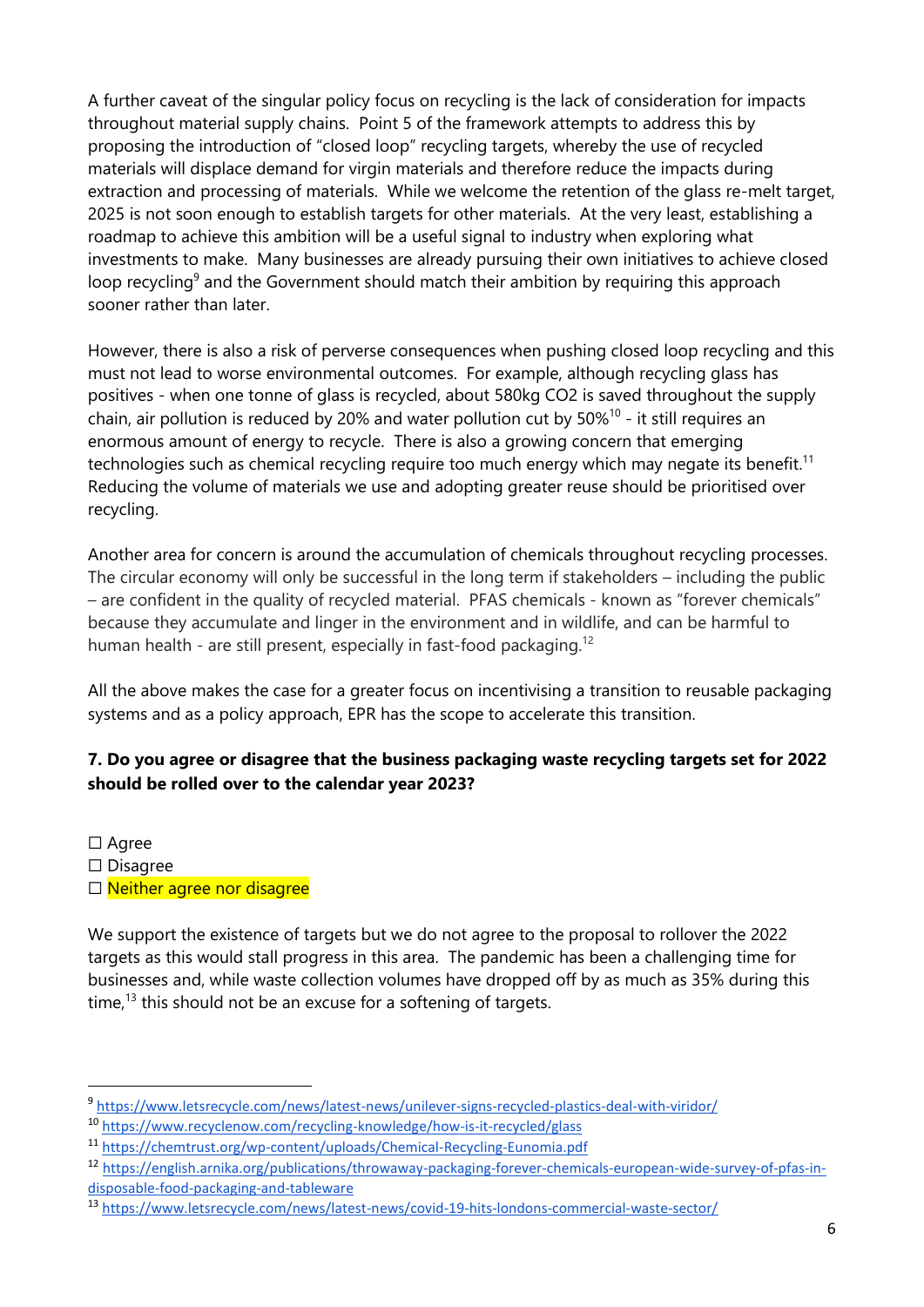We also believe the consultation does not provide sufficient iustification for this approach and it raises the question whether this proposal is related to the ambiguous phasing in of the suite of packaging waste reforms. Despite the current pandemic situation, the Government has still set a higher recycling rate target for businesses in 2021-2022, which we believe undermines the case for rolling over recycling rate targets from 2022 to 2023. And if the targets are rolled over, more ambitious targets than usual should be established for 2024 to play catch-up for the lack of progress in 2023.

#### **8. Do you agree or disagree that the recycling target to be met by 2030 for aluminium could be higher than the rate in Table 3?**

#### □ Agree

☐ Disagree ☐ Neither agree nor disagree

We agree that the proposed targets should be higher as they are not sufficiently ambitious and these additional aluminium materials must be included as part of consistent collections. We must also seek to minimise material losses from the system - for example better capture of incinerator bottom ash (IBA), although with better collection and supporting infrastructure, less valuable materials will go to incineration. Green Alliance has outlined how in 2017, 26 per cent of the UK's aluminium recycling rate came from material recovered after incineration.<sup>14</sup>

The significance of recycled material usage to displace requirement for virgin materials is particularly relevant for aluminium, when considering the full life cycle impacts of the supply chain. In the case of aluminium this includes the impacts of mining for bauxite and the associated water stresses resulting from extraction and production.<sup>15</sup> However, we want to stress that the focus on recycling should not distract from taking steps to reduce the amount of material used in the first place and accelerating a transition to reuse and refill systems. Furthermore, we would want to see a complete move away from incineration in the near future.

#### **9. Do you agree or disagree with the proposed minimum target to be met by 2030 for glass set out in table 3?**

☐ Agree

□ Disagree

☐ Neither agree nor disagree

If you disagree, please provide the reason for your response.

We welcome the proposed target being higher than that of the PPWD, however we believe that the proposed minimum target should be even higher to drive even greater recycling ambition. And similar to aluminium, there are significant benefits to increasing recycled material usage to displace the use of virgin materials. Virgin material use for glass leads to high environmental impacts in the supply chain due to extraction and processing and targets should aim to drive glass recycling as high as possible, given the significant carbon savings outlined above.

<sup>14</sup> [https://green-alliance.org.uk/resources/Closing\\_the\\_loop.pdf](https://green-alliance.org.uk/resources/Closing_the_loop.pdf) 

<sup>&</sup>lt;sup>15</sup> The UK's Packaging Materials Footprint Report - WWF and Eunomia - May 2021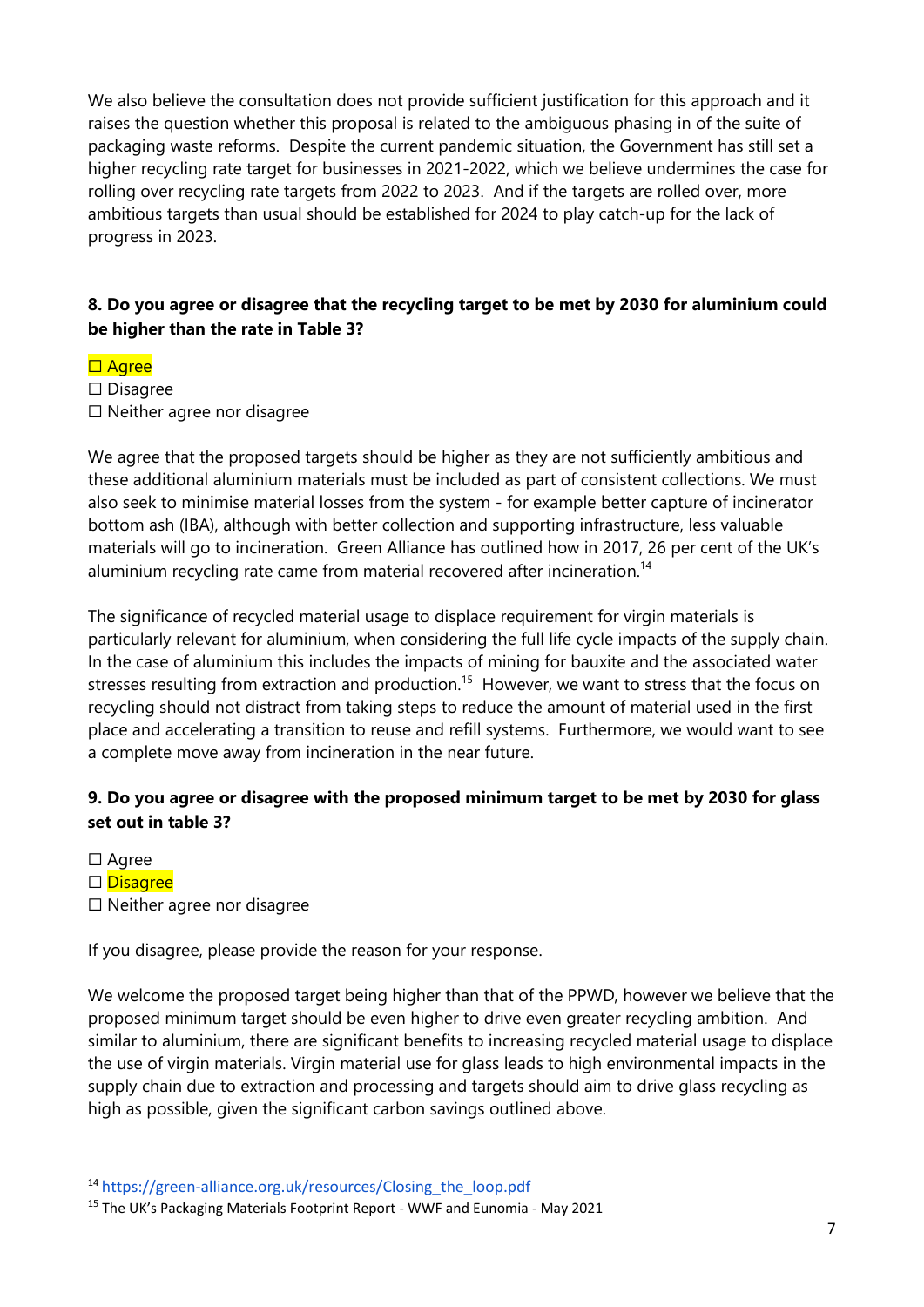However, any action on recycling should be underpinned with policies such as modulated fees and targets to drive glass packaging weight reduction and greater reuse systems, for which glass is a suitable material. For instance, there has been recent growth in the more traditional milk deliveries by milkmen.<sup>16</sup> The overall priority should be a reduction of resource use of glass given the environmental impact of transporting this heavier material.

#### **10. What should the glass re-melt target for 2030 for non-bottle packaging be set at?**

A high remelt target is the fundamental to a successful closed loop approach to glass recycling, the benefits of which are mentioned above.

## **11. Do you agree or disagree with the proposed minimum target to be met by 2030 for plastic set out in table 3?**

☐ Agree

□ Disagree

☐ Neither agree nor disagree

We disagree because this target is disappointingly unambitious, especially given that it factors in business recycling rates which are higher than those from kerbside. Additionally, higher targets will likely drive more urgent activity to increase plastic recycling but this comes with a caveat - if there are no repercussions for missing them, they become meaningless.

The forecast exponential growth of plastic production and the damage of plastic pollution is wellknown; without significant action, there may be more plastic than fish in the ocean, by weight, by 2050.<sup>17</sup> Reuse would facilitate the removal of unnecessary plastics so that what remains is only that which is absolutely essential for the food system. Recovery and recycling of flexible plastic packaging, representing around a fifth of the consumer packaging market,<sup>18</sup> remains the biggest challenge,

Given that beverage containers will be obligated under a DRS, this presents an ideal opportunity to double down on the collection and recycling of other plastic packaging formats which are currently under-collected e.g. pots, tub and trays, household and bathroom packaging. And to achieve even higher targets, the Government must accelerate the inclusion of flexible plastic packaging in the core set of materials collected at kerbside ahead of the proposed 2025/26 target date. The urgency of this is clear from the significant amount of film found in Turkey originating from the UK.<sup>19</sup>

The success of Tesco's recent "soft plastics" take back initiative across 10 stores underlines the consumers willingness and appetite to return these materials for recycling. The trial started in 2018 and has since collected 120 tonnes of plastic for recycling. It has now rolled out to 171 stores and so far there has been an impressive volume of material coming back to stores.<sup>20</sup>

However, even more of a priority than recycling is driving reduction in the amount of plastic we consume plus accelerating a shift to reuse and refill systems. Reduction can easily be incentivised

<sup>16</sup> <https://www.telegraph.co.uk/news/2020/03/23/milk-deliveries-return-fashion-britain-works-home-coronavirus/>

<sup>17</sup> <https://docs.google.com/document/d/1XGejkoqC31IvX0jZI-2G3-h0y9m7bPGq/edit>

<sup>&</sup>lt;sup>18</sup> The UK's Packaging Materials Footprint Report - WWF and Eunomia - May 2021

<sup>19</sup> <https://www.greenpeace.org.uk/resources/trashed-plastic-report/>

<sup>20</sup> <https://www.tescoplc.com/news/2021/tesco-to-launch-uk-s-biggest-network-of-recycling-points-for-soft-plastic/>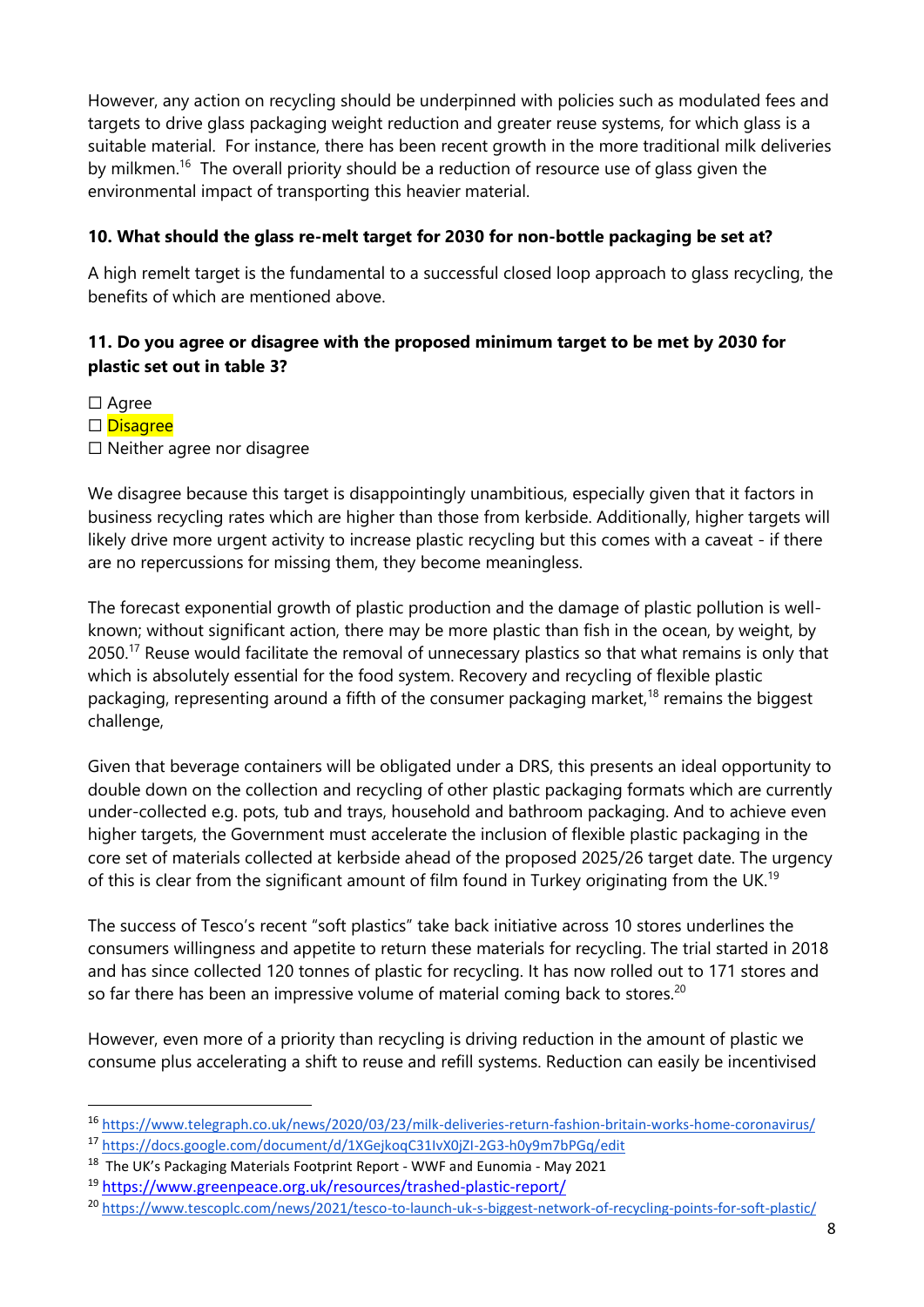through the modulated fee structure - the less you use the less you pay - and there needs to be a concerted effort to incentivise reuse also (see responses to questions 101-104).

# **12. Do you think a higher recycling target should be set for wood in 2030 than the minimum rate shown in Table 3?**

- $\Box$  Yes  $\Box$  No
- ☐ Unsure

We welcome the fact that targets are more ambitious than the EU. However, more environmental gains could be achieved through the greater reuse of wood. The main consideration is that wood is not sent to incineration and is instead recycled. Where wood is used for secondary and tertiary packaging applications, these formats should be replaced by reusable / returnable systems. Delivery pallets are a great example of a standardised global system in action.

Despite wood only making up a small fraction of packaging, we should not be complacent with the low levels of wood recycling.

# **13. If higher recycling targets are to be set for 2030, should a sub-target be set that encourages long term end markets for recycled wood?**

☐ Yes  $\Box$  No ☐ Unsure

#### **14. Do you agree or disagree with the proposed minimum target to be met by 2030 for steel set out in table 3?**

☐ Agree ☐ Disagree

□ Neither agree nor disagree

We welcome high targets for steel, which indicate that there is a high probability that they could be achieved. While this can be applauded, there is still a lot more to deliver when it comes to the full life cycle impacts of steel. Steel is an ideal material for reusable applications given its durability, items such as water bottles.

#### **15. Do you agree or disagree with the proposed minimum target to be met by 2030 for paper/card set out in table 3?**

□ Agree

☐ Disagree

□ Neither agree nor disagree

Of all the targets laid out, we believe this target is closer to representing the ambition required overall. The overall usage of paper and card packaging has increased; this has been driven by greater home deliveries as a result of coronavirus lockdowns.<sup>21</sup> Paper for packaging for UK

<sup>&</sup>lt;sup>21</sup> The UK's Packaging Materials Footprint Report - WWF and Eunomia - May 2021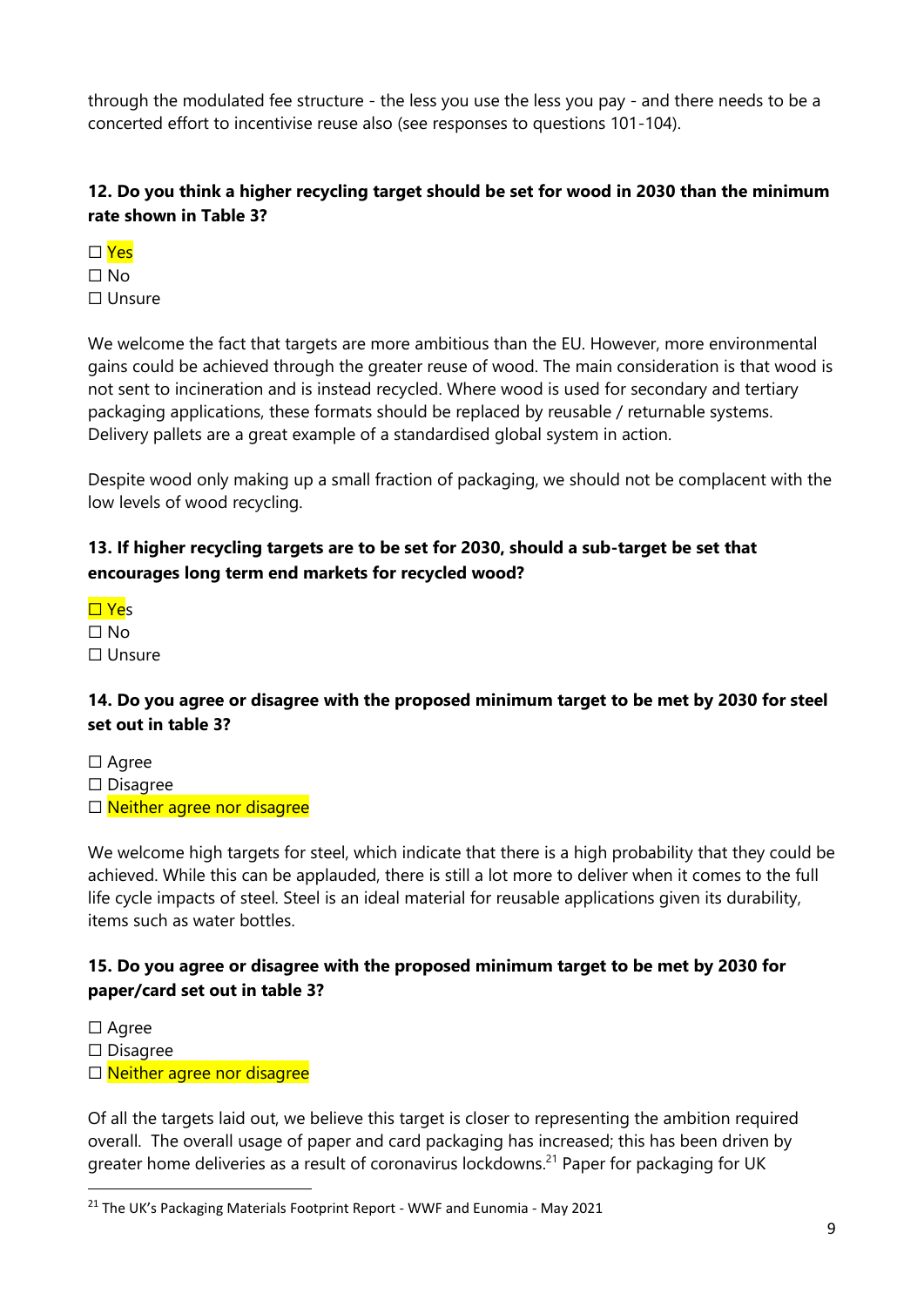consumption is potentially low impact, however there is little transparency of the sourcing of paper and the end market destinations for recycled paper.

#### **16. Do you agree or disagree with the proposal to set recycling targets for fibre-based composites?**

#### □ Agree

☐ Disagree ☐ Neither agree nor disagree

We welcome the proposal to set recycling targets for fibre-based composites but of even greater importance is the need to reduce the use of these materials in the first instance and promote reusable alternatives, especially in relation to coffee cups.

As mentioned in our response to question 3, coffee cup PRNs are currently subsidised by industry and this underlines the reality that it is not currently economically viable to recycle them, thereby distorting reality of the market.

# **17. Do you agree or disagree that there may be a need for 'closed loop' recycling targets for plastics, in addition to the Plastics Packaging Tax?**

- □ Agree
- ☐ Disagree
- ☐ Neither agree nor disagree

We strongly recommend that domestic closed-loop recycling, or more preferably, closed loop refillable packaging, should be encouraged through the EPR system. There is overwhelming evidence that plastics are being disposed of in other countries which do not have the necessary infrastructure to recycle the material. This results in plastics escaping into the natural environment.

We would still caution against over-dependency on 'closed loop' recycling of plastics to tackle the plastic pollution issue given the limited recyclability of plastic as a material. Every time plastic is recycled, the polymer chain grows shorter and its quality decreases, meaning that it can only be recycled a finite number of times; so each time plastic is recycled, additional virgin material is needed to "upgrade" its quality. In this sense, plastic is not a material that can be used sustainably and within a 'closed loop' system.

#### **18. Please indicate other packaging material that may benefit from 'closed loop' targets?**

All materials would benefit; the use of recycled material offsets the need for virgin material and the associated climate and biodiversity impacts.<sup>22</sup>

#### **Producer obligations for full net cost payments and reporting**

<sup>&</sup>lt;sup>22</sup> WWF and Eunomia materials footprint report, May 2021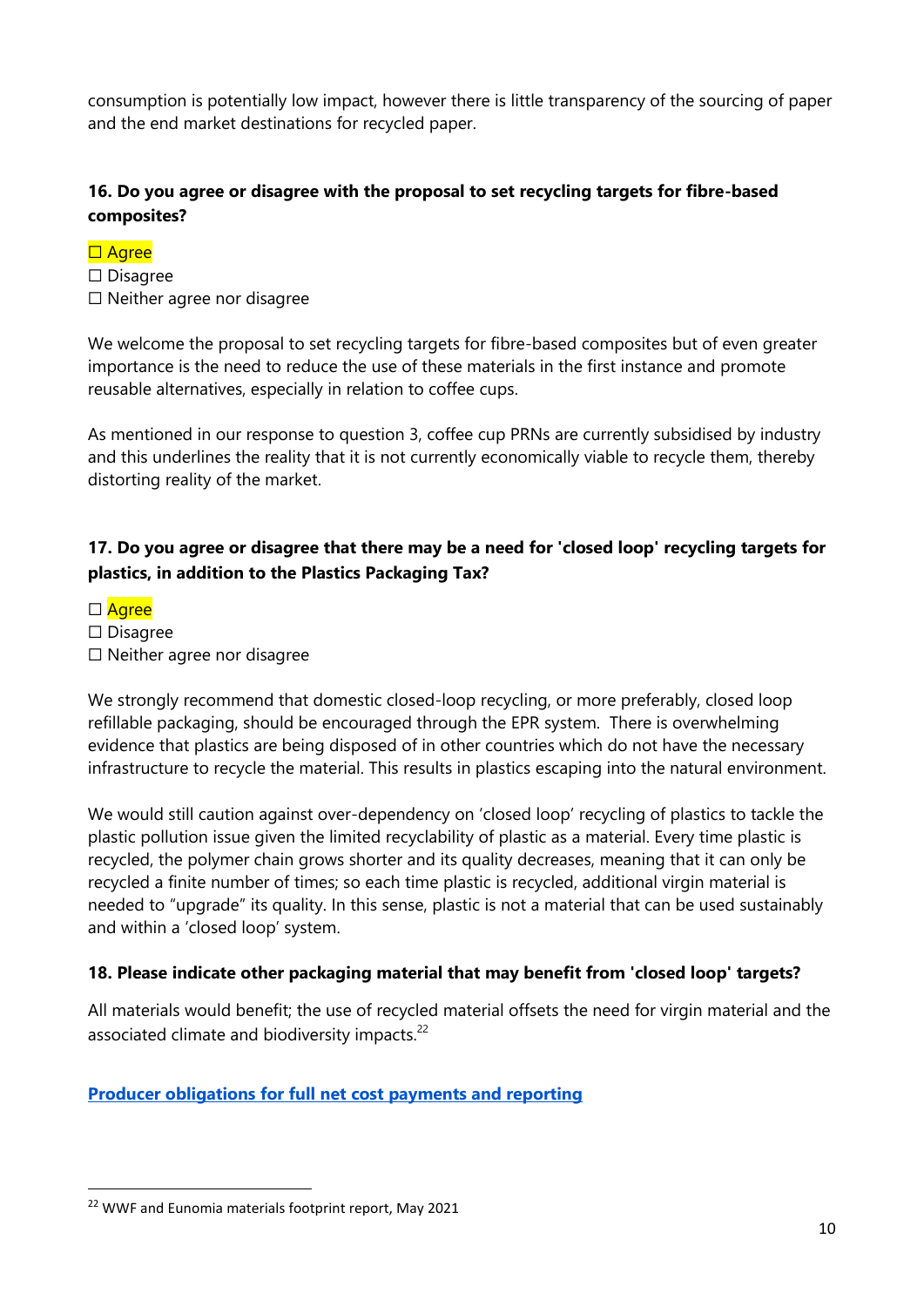## **19. Do you agree or disagree that Brand Owners are best placed to respond effectively and quickly to incentives that are provided through the scheme?**

#### □ Agree

☐ Disagree ☐ Neither agree nor disagree

In theory we agree. We approve of the shift to a single point of compliance, as the most effective means of ensuring the accountability necessary to inspire responsible design decisions. Brand owners and retailers seem well placed to take responsibility for these changes and drive changes along the supply chain. To support this, the UK Governments need to introduce monitoring to ensure this outcome is achieved.

However, this does not exonerate the rest of the supply chain to take responsibility for packaging placed on the market and all stakeholders need to work together to achieve the goal of reducing the full lifecycle impacts of packaging.

## **20. Are there any situations where the proposed approach to imports would result in packaging being imported into the UK which does not pick up an obligation (except if the importer or first-owner is below the de-minimis, or if the packaging is subsequently exported)? Q20**

Where available, please share evidence to support your view.

The important principle with import is that they are obligated at some point, it does not matter who covers it. The onus is firmly on the Government to identify where this obligation sits. At present, market surveillance and regulation is poor and needs proper funding.

It is also important to note that online marketplaces and energy labelling aren't properly labelled.

# **21. Of Options 2 and 3, which do you think would be most effective at both capturing more packaging in the system and ensuring the smallest businesses are protected from excessive burden?**

□ Option 2 □ Option 3 ☐ Neither □ Don't know

These two options have not been sufficiently evidenced for us to state a position either way. The decision has to be based on what would obligate the most packaging.

As such, we would advocate for the de minimis to be substantially lowered, if not removed entirely, in line with other European EPR schemes. Research by Eunomia has suggested that the UK Government should reduce the de minimis requirements for participation in a producer responsibility scheme to include companies that place more than 1 tonne of packaging on the market. In this model, for those that remain below the threshold we would seek for wholesalers and direct sellers to take on their packaging obligations so as not to place disproportionate regulatory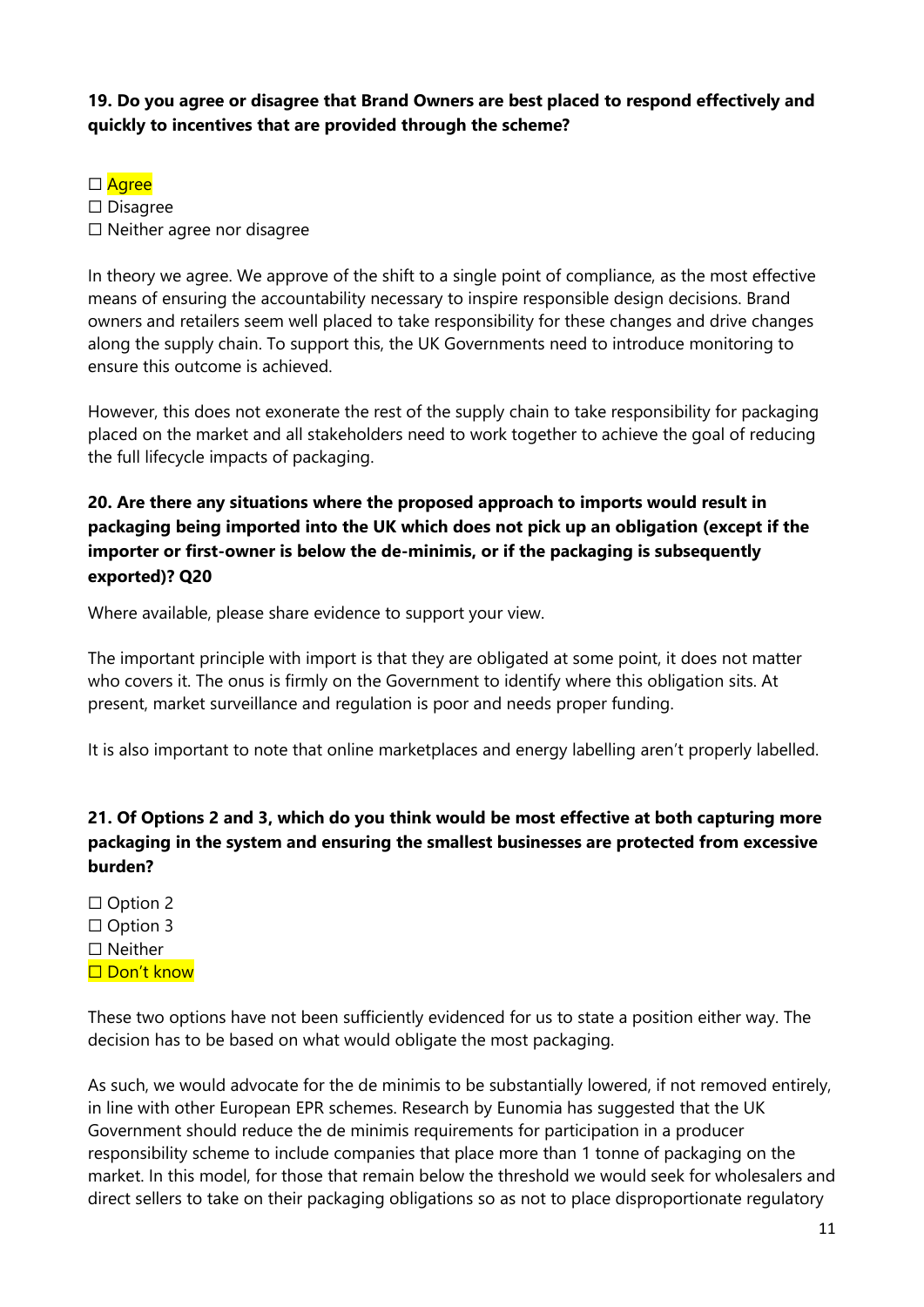burden and upfront costs on smaller businesses (in line with the EU Waste framework directive) and to drive use of less environmentally harmful packaging at source.

# **22. If either Option 2 or 3 is implemented, do you consider there to be a strong case to also reduce the de-minimis threshold as set out in Option 1?**

☐ Yes  $\Box$  No ☐ Unsure

While we would support a significant lowering/elimination of the de minimis threshold, we acknowledge the additional burden on small businesses from this approach. Based on what is outlined in the consultation, we would support options 2 and 3; if these options result in the most amount of packaging being captured under the scheme. However, there is still insufficient information on the amount of packaging that would be reduced.

If lowered, the de minimis should align with the 10 tonnes threshold set for the Plastic Packaging Tax to minimise confusion for the smaller businesses who would be obligated for both.

## **23. Do you think that Online Marketplaces should be obligated for unfilled packaging in addition to filled packaging?**

 $\Box$  Yes  $\Box$  No ☐ Unsure

The Government must show intent to tackle packaging waste from this ever-growing market, including from unfilled packaging.

# **24. Do you foresee any issues with Online Marketplaces not being obligated for packaging sold through their platforms by UK-based businesses?**

☐ Yes  $\square$  No

☐ Unsure

If you answered 'yes', please provide the reason for your response.

We do not have the expertise to comment in detail on this. However, this is still a strong growth market therefore it is important that the reforms are future proofed to take into account as many scenarios as possible with relation to online selling. There are potential loopholes if UK-based businesses can sell packaging through an online marketplace and avoid their obligations. As a guiding principle, online marketplaces should be treated in the same way as bricks and mortar retailers who would be obligated for packaging.

**25. This proposal will require Online Marketplaces to assess what packaging data they can collate and then, where there are gaps to work together to create a methodology for how they will fill those gaps. Do you think there are any barriers to Online Marketplaces developing a methodology in time for the start of the 2022 reporting year (January 2022)?**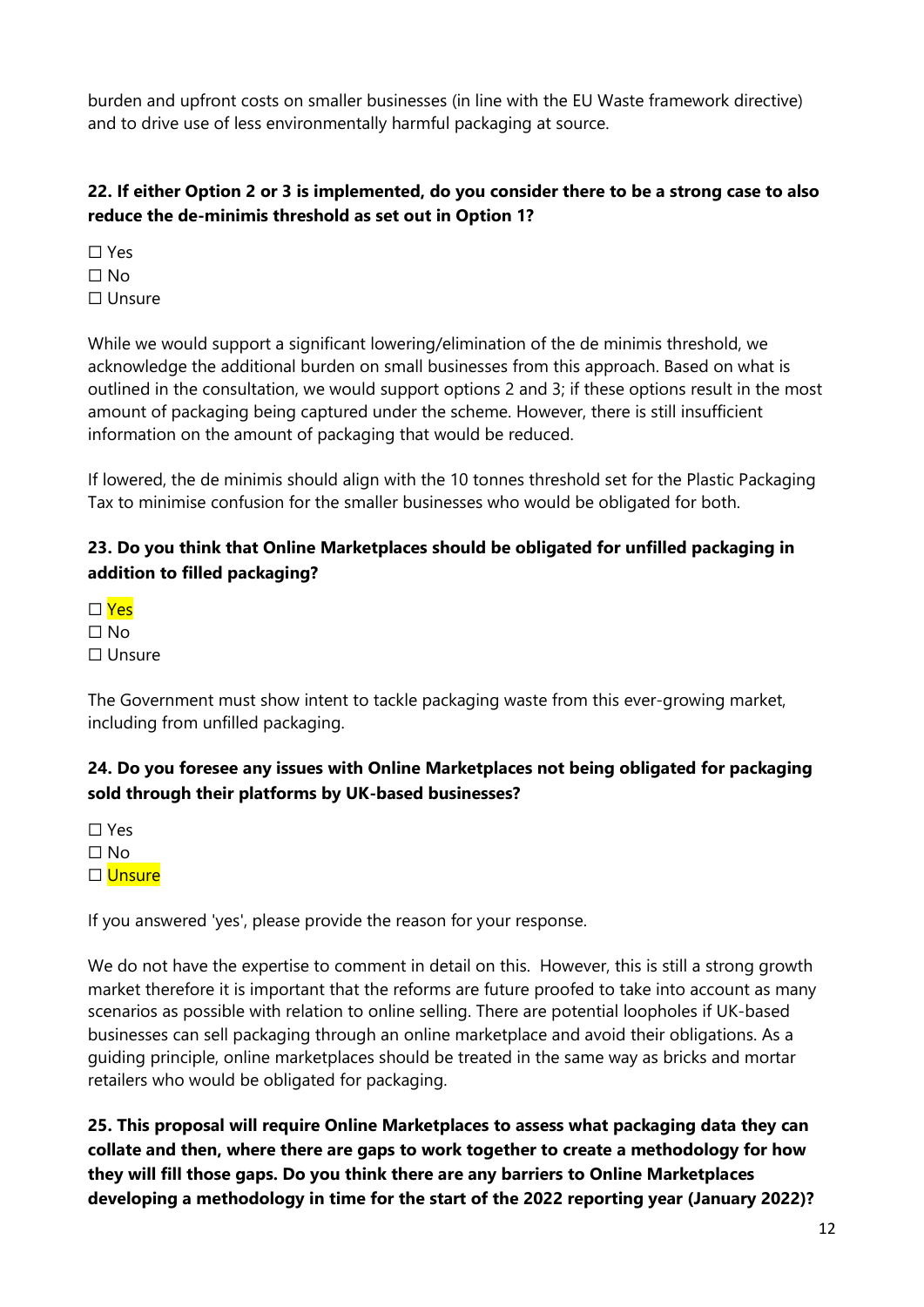If you answered 'yes', please provide the reason for your response.

We do not have the expertise to comment in detail on this. However, we would note that this is potentially problematic given the suggestion of a self-assessment approach, rather than the Government providing a methodology that the online marketplaces have to use. In general, these businesses are tech and data collection experts and they should be expected to use their expertise to accurately report on their packaging data.

#### **26. Is there any packaging that would not be reported by the obligation as proposed below (except for packaging that is manufactured and sold by businesses who sit below the deminimis)?**

☐ Yes ☐ No □ Unsure

If you answered 'yes', please detail what packaging would not be reported by this approach.

We cannot immediately think of additional packaging which would not be reported but we believe there is an opportunity to capture problematic items which perform a packaging-type function such as cling film.

#### **27. Do you agree or disagree that the Allocation Method should be removed?**

- □ Agree
- ☐ Disagree
- ☐ Neither agree nor disagree

We agree with the removal of the Allocation Method given its impact on capturing more waste, however businesses should be supported to transition onto the scheme.

#### **Producer obligations: disposable cups takeback**

#### **28. Do you agree or disagree that a mandatory, producer-led takeback obligation should be placed on sellers of filled disposable paper cups?**

□ Agree

☐ Disagree

☐ Neither agree nor disagree

We are happy to support the Government in their intention to introduce a mandatory, producerled takeback obligation, however this should only serve as an interim solution on the pathway to phasing out single-use cups and transitioning to reusables. The waste hierarchy lists prevention above recycling, and EPR must incentivise reduction in use of single-use paper cups. A takeback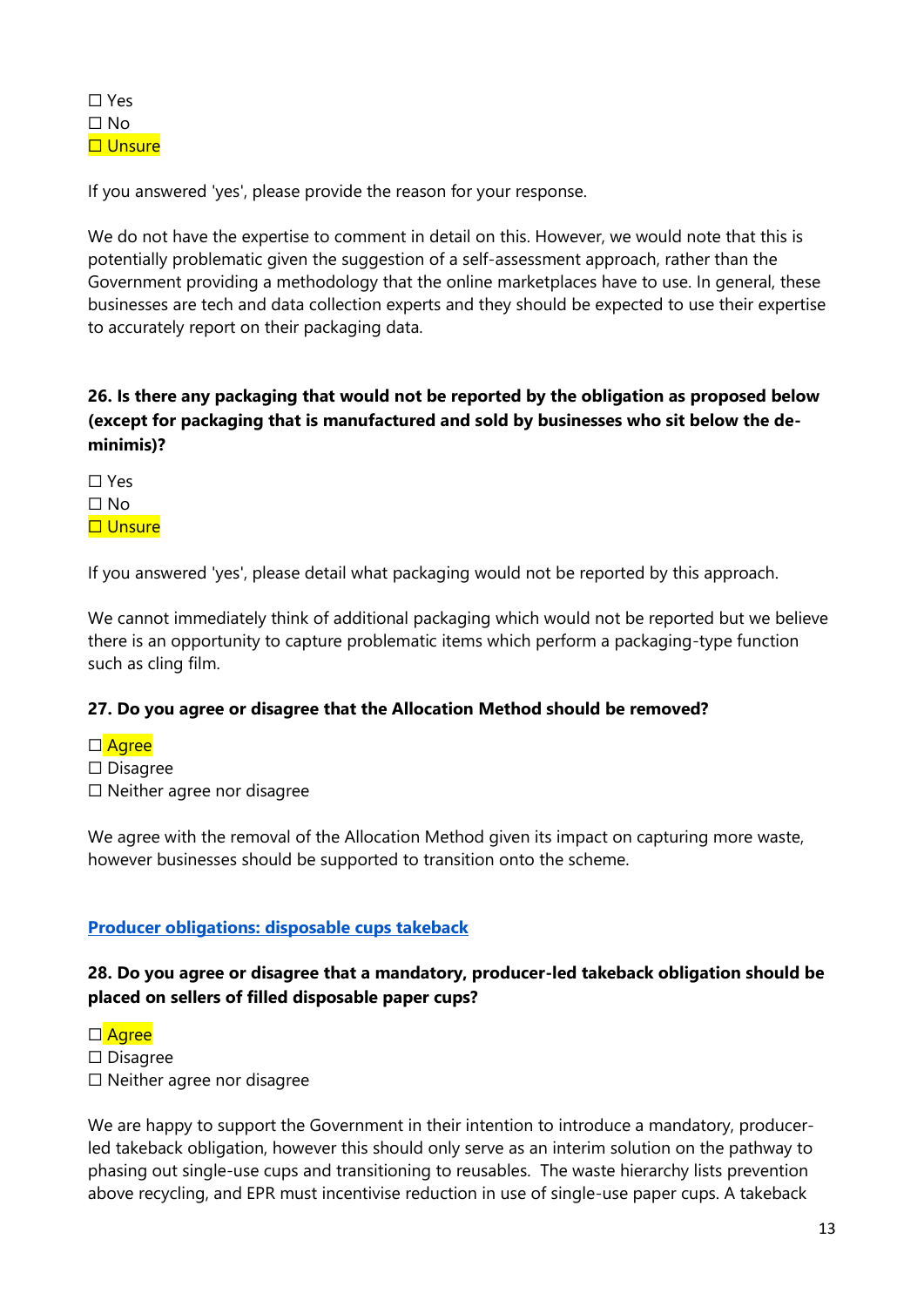scheme would not address the need to reduce the number of paper cups in the first place and will not take into account the amount of resources and energy needed to manufacture them. The use of paper cups should be phased out in favour of a reuse system.

However, while paper cups are still in use, they must be considered within scope of an EPR system. Single-use packaging-type items like paper cups are currently not legally considered as packaging, despite many of these items being consumed in a similar way to packaging eligible under EPR regulations. There is a risk that if these are not considered in the scope of the system, there may be a significant rise in their usage; providing a loophole and encouraging market distortions – for example, retailers and businesses may switch to extensive use of paper cups.

Excluding these items may discourage a shift to reusable packaging formats. EPR must encourage a cultural norm that reduces the use of single-use items like paper cups and encourages customers to bring and reuse their own. Some coffee outlets and cafes already charge a higher price for beverages if customers require a disposable cup, and a lower price if they bring their own. This kind of initiative could further incentivise producers and retailers to encourage reuse from their customers. A study in 2017 found that a person must use their reusable cup 20-100 times to make up for the greenhouse gas emissions of the disposable cups they are replacing.<sup>23</sup> This means a reusable cup could bring net benefits in under a year.

Success of any takeback scheme would have to be measured not only by the tonnage of paper cups recovered and recycled, but also by the reduction of paper cup consumption over time with a view to phasing them out altogether.

# **29. Do you agree or disagree with the proposed phased approach to introducing the takeback obligation, with larger businesses/sellers of filled disposable paper cups obligated by the end of 2023, and the obligation extended to all sellers of filled disposable paper cups by the end of 2025?**

□ Agree

- □ Disagree
- ☐ Neither agree nor disagree

If you disagree, please provide the reason for your response and/or how you think the mandatory takeback obligation should be introduced for sellers of filled disposable cups.

In the absence of a more easily recyclable material for coffee cups, a mandatory takeback scheme is the very minimum measure the Government should be introducing. As mentioned above, the PCRRG's voluntary takeback scheme was introduced in 2018 but has made little impact, failing to reach their 8% collection target.

In relation to delaying the obligation on smaller businesses who use/sell single-use cups, we would support their inclusion in the mandatory takeback requirement by 2023. Smaller, independent coffee shops are more likely to seek "sustainable" alternatives to conventional plastic-lined cups, however these good intentions have led to the use of "compostable" cups which are problematic at their end of life. But this demonstrates their willingness to support sustainable options. Also, by

<sup>&</sup>lt;sup>23</sup> https://ww<u>w.anthropocenemagazine.org/2017/07/reusable-or-disposable-which-coffee-cup-has-a-smaller-</u> [footprint/](https://www.anthropocenemagazine.org/2017/07/reusable-or-disposable-which-coffee-cup-has-a-smaller-footprint/)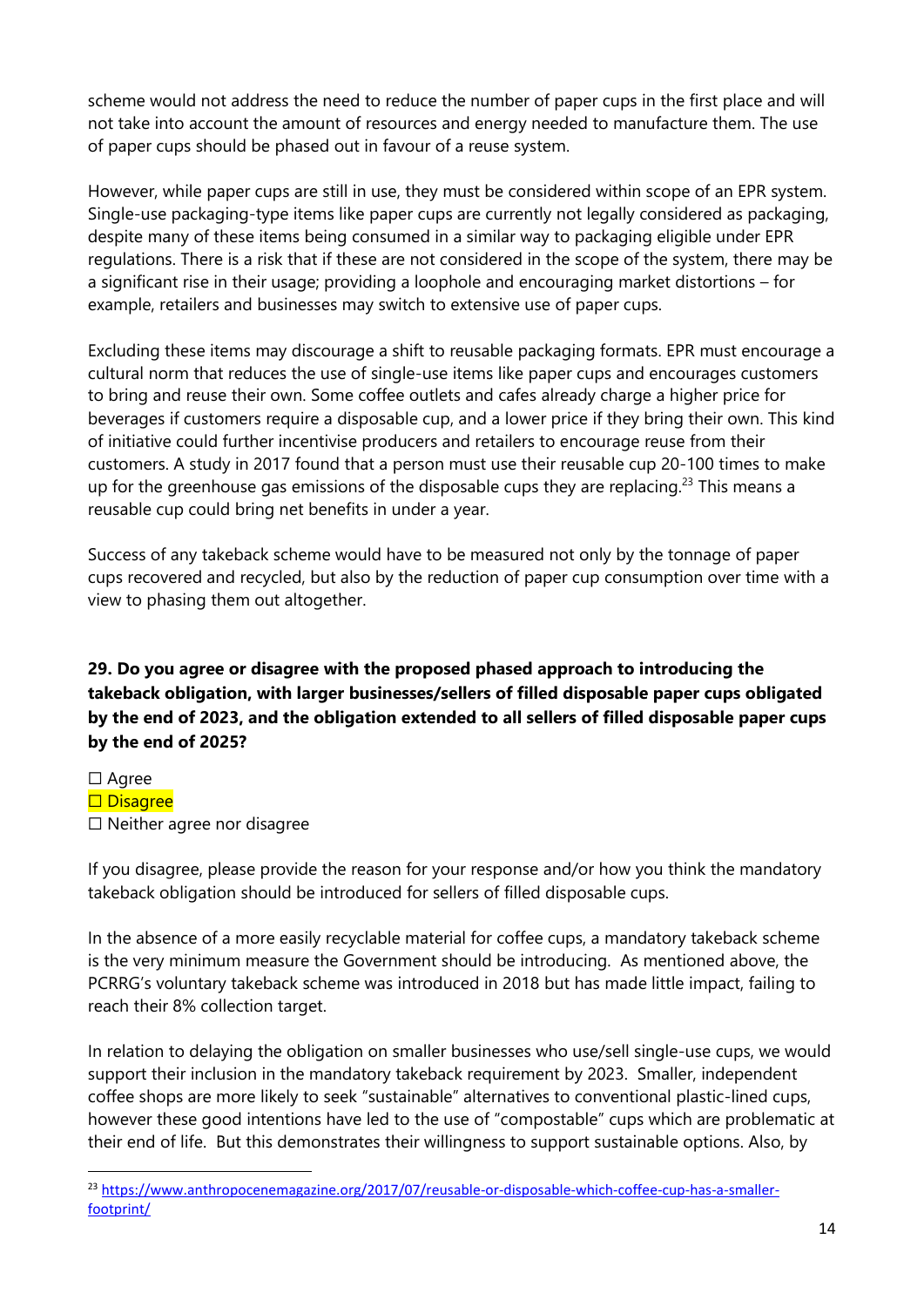adding in volumes from smaller businesses, it increases the economies of scale for recyclers where, currently they do not exist as mentioned in our response to question 6.

Furthermore, there is currently insufficient capacity to recycle the UK's paper cup waste so significant investment to expand the system. There are only three paper cup recyclers in the UK with a combined capacity way below the volume of paper cups we consume annually - assuming volumes increase as a result of the mandatory takeback obligation, we will not be able to recycle it all.

Notwithstanding the above, we are disappointed that the Government appears to have dropped the ball in relation to coffee cups. The failure to obligate these items under either DRS or EPR demonstrates that they have fallen through the cracks of the overall waste reforms and these proposals feel like an add-on, rather than a comprehensive plan of action for this very visible product.

The Government cannot continue to drag its heels on phasing out single-use cups and facilitating a transition towards reusable cups. The introduction of a "latte levy" could signal the Government's intentions towards this. However, this will require an extension of powers in the Environment Bill to charge for single-use items of **all** materials, not just plastics.<sup>24</sup>

# **Modulated fees, labelling and plastic films recycling**

**30. Do you think that the proposed strategic frameworks will result in a fair and effective system to modulate producer fees being established?** 

☐ Yes  $\Box$  No □ Unsure

If you answered 'no' please provide the reason for your response, being specific with your answer where possible.

It is difficult for us to establish a position either way as these are still high level principles and are unsupported by detail. However, the overarching strategic framework moves us in the right direction.

We note that "where a packaging format/material that is not easily recycled may be the only option available to the producer (e.g. blister packs for pharmaceuticals) a different modulation rate for that product may apply, for a limited transitionary period or until such time as a viable alternative becomes available". However, it is unclear which packaging formats will be defined as 'the only option available' as in general, there are almost always alternatives available if the right incentives and regulations encouraged their usage.

#### **31. Do you agree or disagree that the Scheme Administrator should decide what measures should be taken to adjust fees if a producer has been unable to self-assess, or provides**

 $24$  Environment Bill - Clause 54: Charges for single use plastic items (1) Schedule 9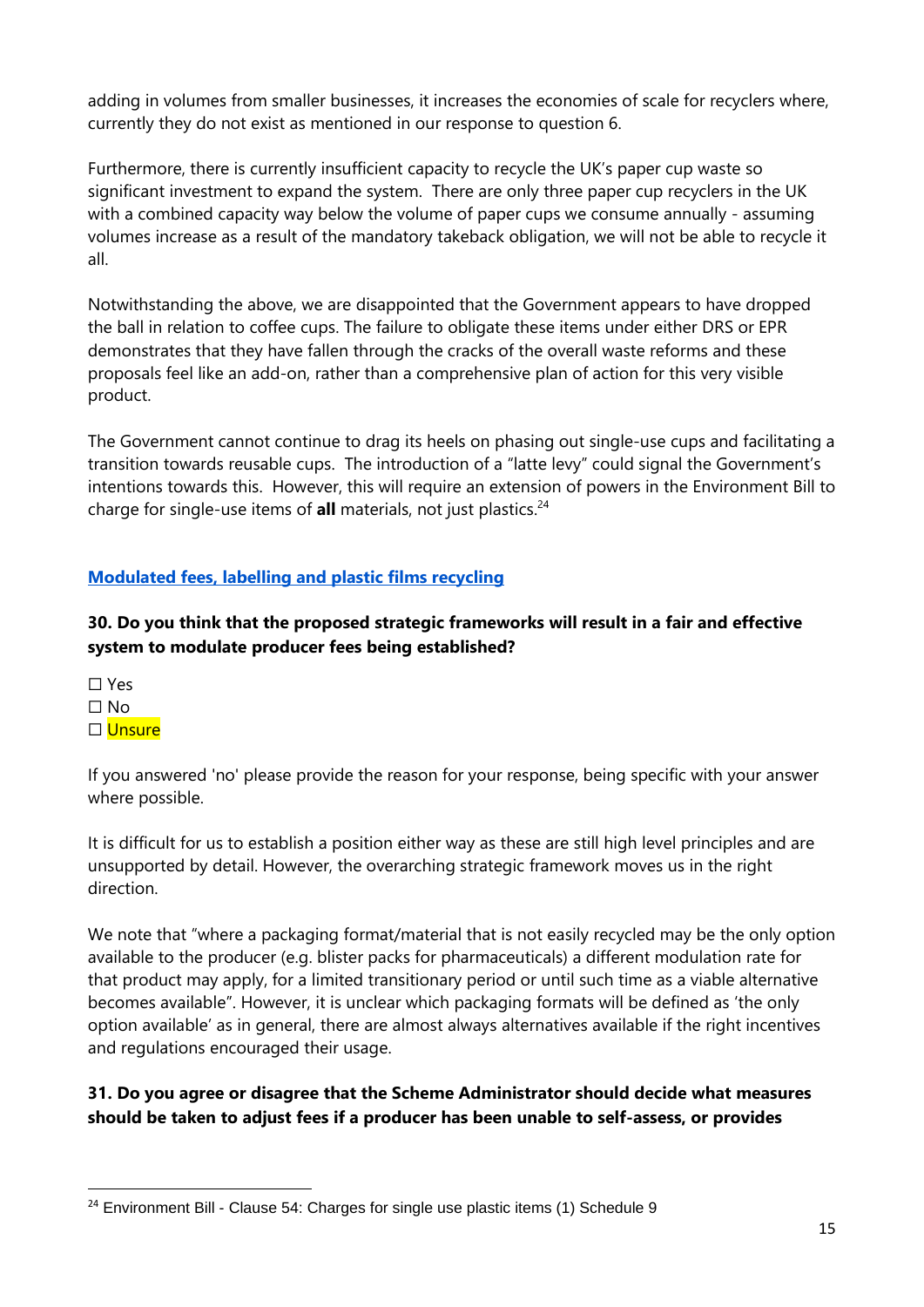#### **inaccurate information? This is in addition to any enforcement that might be undertaken by the regulators.**

☐ Agree □ Disagree ☐ Neither agree nor disagree

If you disagree, please provide the reason for your response.

Based on our interpretation of this question, we strongly disagree with the move to allow producers to self-assess the recyclability of their packaging. This move seems destined to add to the administrative burden on businesses, increase the likelihood that mistakes are made and that differing interpretations emerge, add considerable bureaucracy for both businesses that will have to interpret recyclability and the regulator who will have to audit the decision making process carried out by all packaging producers.

We believe the discounted 'approved list' process could have been used to address the packaging decisions highlighted in the consultation: under that system, difficult to remove sleeves or labels could be defined as non-recyclable and banned, as could the use of certain inks. The proportion of allowable plastic in laminated board and paper could also be set.

We believe businesses would benefit more from clear guidance from the Government or scheme administrator, rather than having to interpret recyclability themselves, which will result in a more confused and less efficient system.

# **32. Do you agree or disagree with our preferred approach (Option 1) to implementing mandatory labelling?**

- ☐ Agree
- □ Disagree
- ☐ Neither agree nor disagree

If you disagree, please provide the reason for your response.

We do not wholly agree with the Government's preferred option for labelling. The priority outcome for labelling must be a consistent appearance without allowing brands and retailers to adapt them in any way, not even colours and fonts. We do not support the option for producers developing their own labels. This does not support consumers with consistent visual cues and fails to deliver high levels of compliance.

The primary aim is to minimise consumer confusion so they are as engaged as possible in recycling packaging correctly. OPRL's extensive consumer research shows the multiplicity of recycling symbols already available confuses consumers and reduces their likelihood to act on the information. Consistent label designs using the Recycle Now iconography with clear, concise calls to action score highest in consumer confidence in understanding and actual understanding of the message.

This harmonised approach will also minimise the bureaucracy that would be involved with approving and monitoring the compliance of multiple labelling approaches.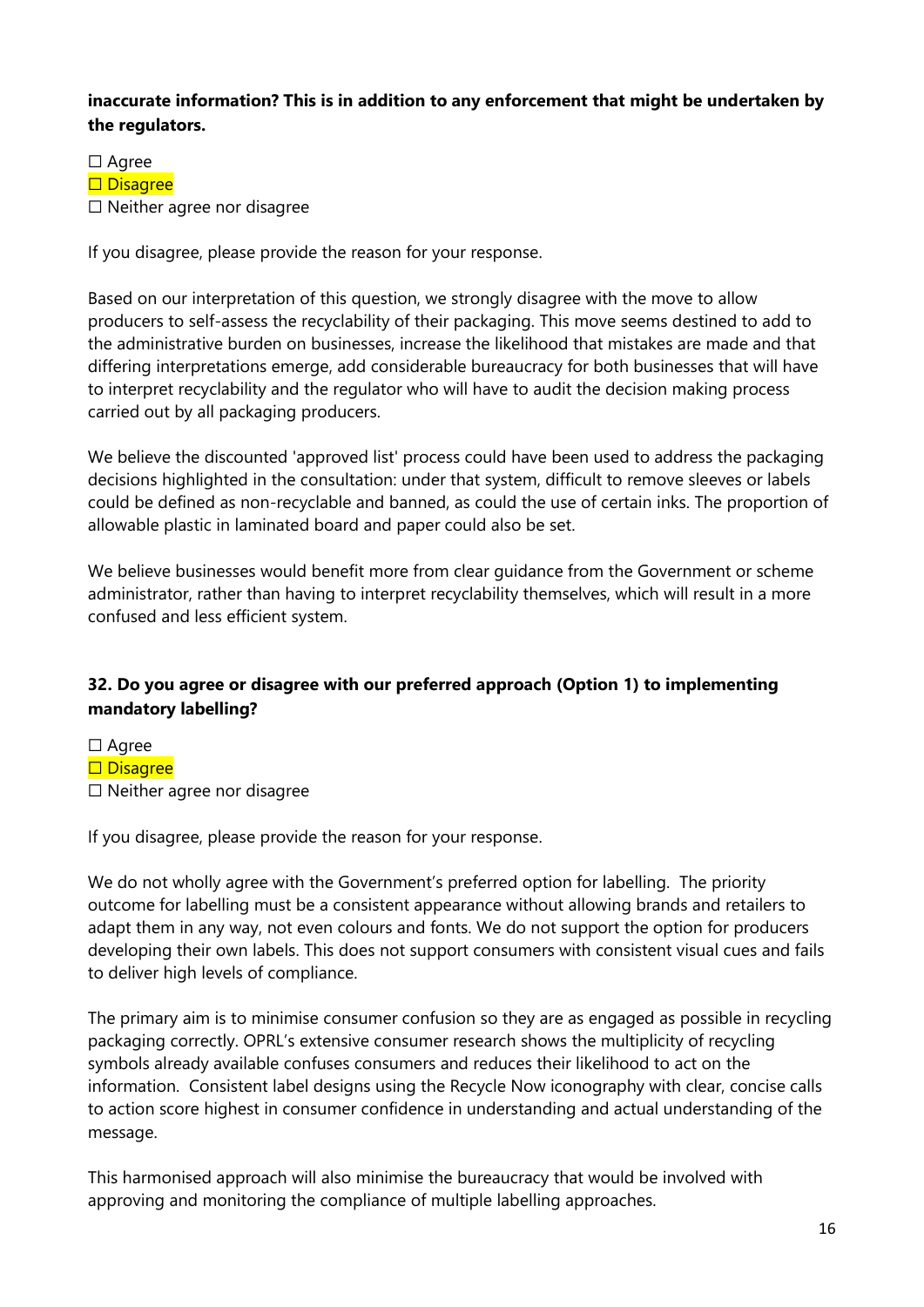With regards to option 2, we believe the consistent approach to labelling could be achieved with multiple schemes in operation, as long as there is strict adherence to the guidelines for the labels. Additionally, having multiple labelling schemes could offer ancillary services and competitive prices for businesses.

Whatever is decided, the approach must be based on a common categorisation of what packaging is recyclable or not recyclable, determined by the EPR scheme administrator. And recyclability should be determined by what is actually recycled and not what is simply technically possible to recycle, as per OPRL's existing approach.

Independent monitoring and enforcement of mandatory labelling regulations are critical to ensuring adherence to labelling guidelines.

#### **33. Do you agree or disagree with the proposal that all producers could be required to use the same 'do not recycle' label?**

- □ Agree
- ☐ Disagree
- ☐ Neither agree nor disagree

If you disagree, please provide the reason for your response.

Based on our response to question 36, it is clear that clarity of information is crucial for consumers. A standard 'do not recycle' label would aid consumer understanding.

#### **34. Do you think that the timescales proposed provide sufficient time to implement the new labelling requirements?**

☐ Yes ☐ No ☐ Unsure

If you answered 'no' please provide the reason for your response.

On the basis that the timing for the implementation of dry recycling from households is 2023, then the binary labelling timeline should be by October 2023. The timing of labelling updates should align with this. Otherwise, businesses will no doubt take until 2024/25 to make the required updates, well after consistency in household collections is introduced. Ideally, all labelling should be in place by 2023 to match the introduction of consistent collections.

There is prior form in relation to labelling updates - businesses were notified of changes to nutrition information labelling 18 months before the requirement to implement the changes. These changes were far more involved as the nutritional composition of every food product had to be reassessed based on new guidance. By comparison, recycling labelling should be more straightforward.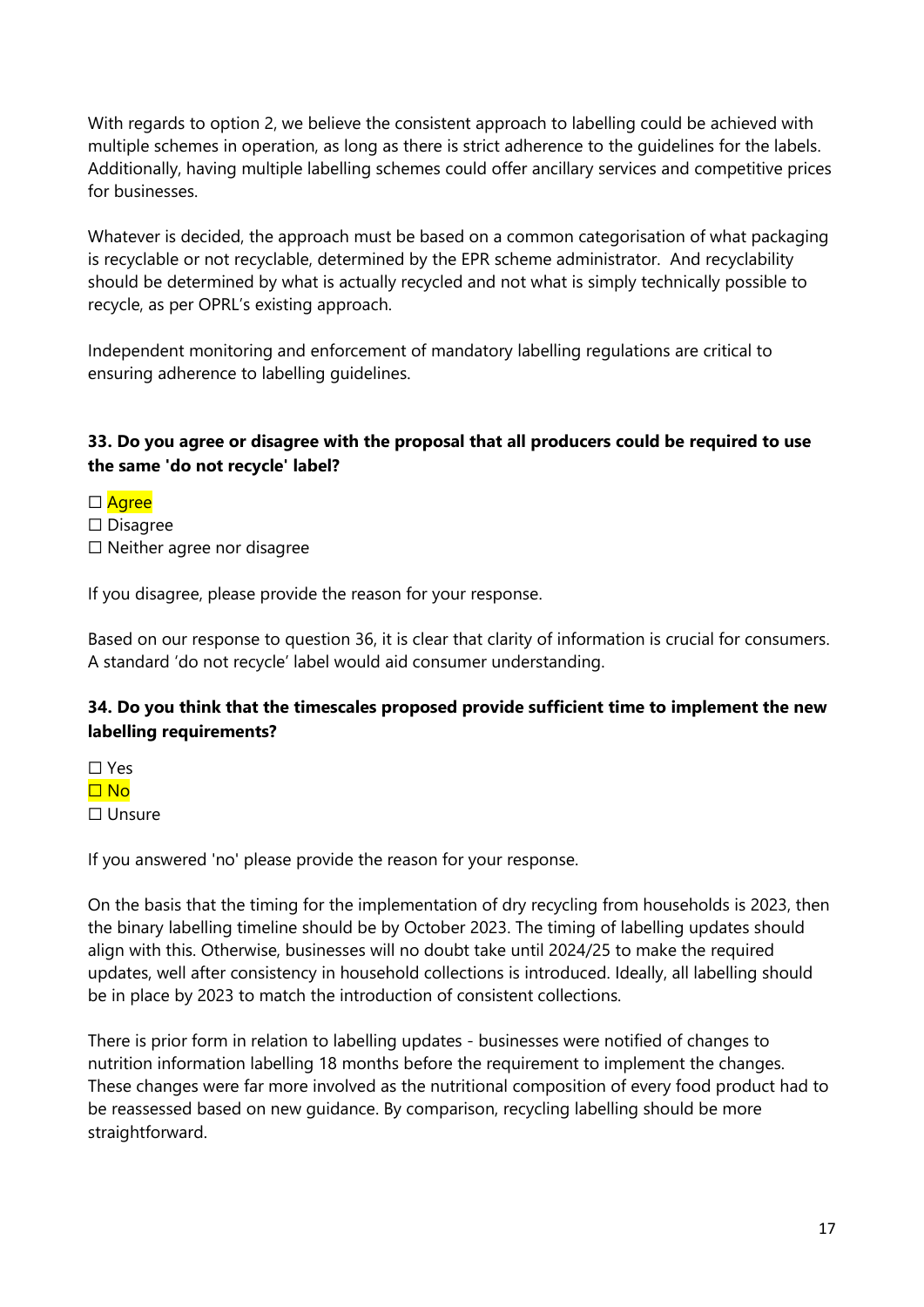#### **35. Do you agree or disagree that the labelling requirement should be placed on businesses who sell unfilled packaging directly to small businesses?**

□ Agree

☐ Disagree

☐ Neither agree nor disagree

If you disagree, please provide the reason for your response.

## **36. Do you think it would be useful to have enhancements on labels, such as including 'in the UK' and making them digitally enabled?**

☐ Yes

☐ No

□ Unsure

If you answered 'yes', please state what enhancements would be useful.

Digitally enabled enhancements on labels should only be considered where they add value of some description. The Welsh Government, with PolyTag, is piloting a digital method for tracking packaging as part of potential Deposit Return Schemes,<sup>25</sup> and learnings from this could be shared with the other nations to see if and how digital labelling can help with tracking materials. However, as yet, it is unclear what kind of value this will add to the process and any exploration of digital technologies must not stall the implementation of these policies. But, if for example, a scanned barcode could tell someone if that material qualifies locally for a Deposit Return Scheme, local kerbside collection, or needs to be recycled in another area, that could be very useful, especially with different collection systems in each local authority area, let alone each country.

However, when considering 'in the UK' labels, consideration must be made to the differing regulatory environments in the devolved nations. With the consistency consultation applying only to England, there is potential for inconsistencies across the devolved nations which 'in the UK' packaging labels may confuse. We would urge the UK Government to work with the devolved administrations to resolve these potential issues.

**37. Do you agree or disagree that local authorities across the UK who do not currently collect plastic films in their collection services should adopt the collection of this material no later than end of financial year 2026/27?** 

□ Agree

- ☐ Disagree
- ☐ Neither agree nor disagree

*If you disagree, please provide the reason for your response and/or what date you consider local authorities could collect films and flexibles from. Please share any evidence to support your views.*

<sup>25</sup> <https://gov.wales/new-digital-deposit-return-scheme-plastic-bottles-be-trialled-households-conwy-county>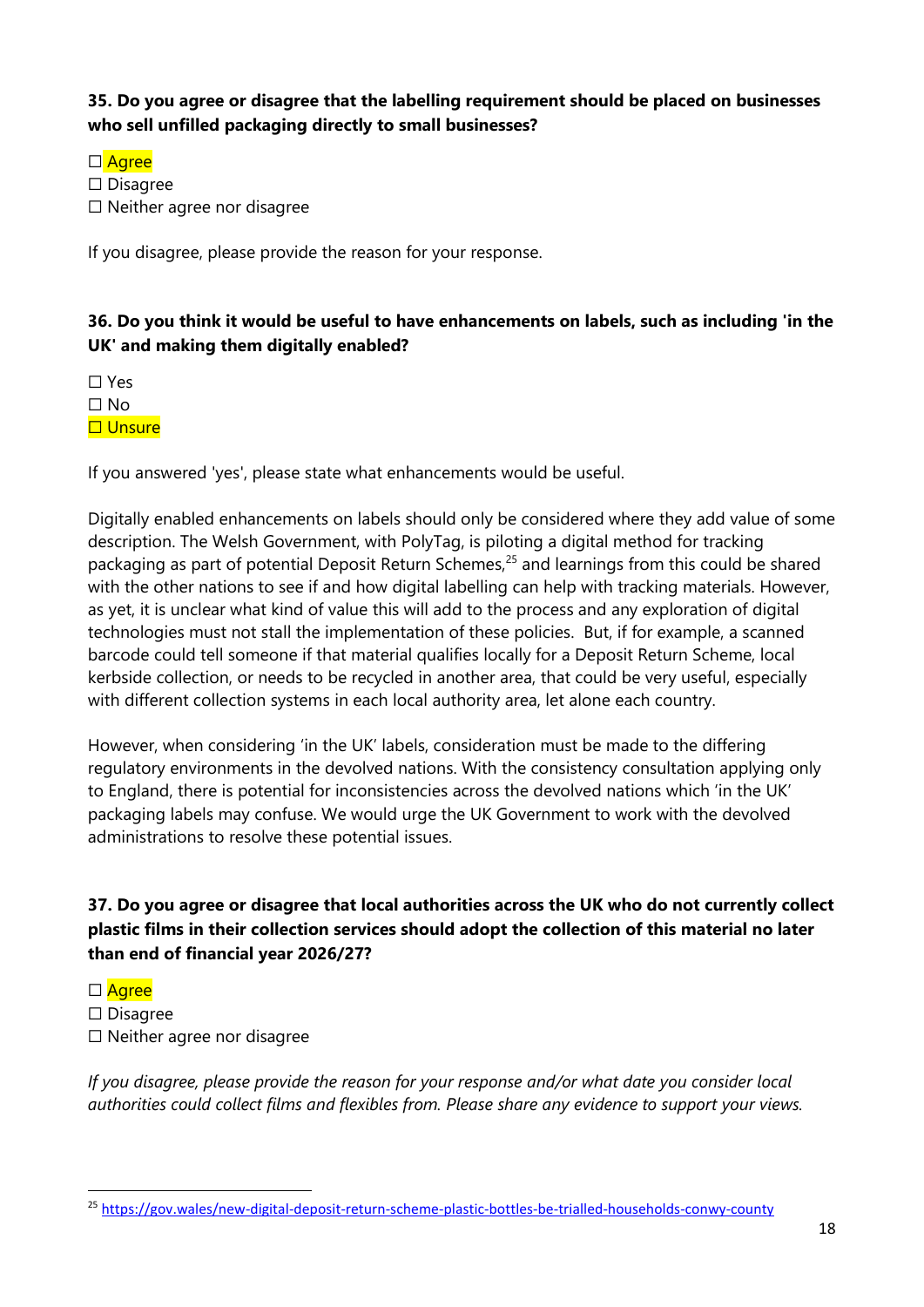Yes, and there should be even greater urgency with the date advanced from 2026/27. If this timeline is dependent on LA waste collection contract changes, then the Government should provide the necessary support to accelerate the changes to make this happen sooner. Moreover, this requirement should explicitly cover multi-material flexible formats which may include paper and aluminium as part of their structure.

There is clearly an appetite from householders to recycle these materials, as demonstrated by the retailer's own initiatives to take back "soft plastics". Tesco, for example, first started testing soft plastics recycling facilities in a ten-store trial in 2018, and customers brought back 120 tonnes of plastic for recycling.<sup>26</sup> With the ease of kerbside recycling, householders would be expected to recycle large quantities of these materials.

Currently, flexible films make up 26% of all consumer plastic packaging by weight and even greater by unit. Flexible packaging is used to pack 40% of all food products in Europe and accounts for 10% of all packaging materials used.<sup>27</sup> This demonstrates there is a huge volume of material which is currently not being consistently captured as part of a circular system.

To drive ambition, industry and government produce a roadmap on how the sector will reach accelerated collection goals for plastic films. This must also include an investment roadmap plus effective policies to drive the reduction of film usage. And additional consideration is where these materials are recycled. It is imperative that the capacity to deal with what's collected is developed domestically to avoid exports of plastic waste, including poor quality plastic waste, being mismanaged in countries which lack adequate waste infrastructure.<sup>28</sup>

# **38. Do you agree or disagree that collections of plastic films and flexibles from business premises across the UK could be achieved by end of financial year 2024/5?**

□ Agree ☐ Disagree ☐ Neither agree nor disagree

If you disagree, please provide the reason for your response and/or what date you consider this could be achieved by. Please share any evidence to support your views.

We agree that this is a positive ambition however, due to the impact from covid, the volume of waste collected from businesses has declined and the bigger opportunity is to accelerate the implementation of flexible packaging collections from household. Industry's confidence to make investments in infrastructure to deal with these materials will be dependent on the volume available and the creation of end markets for the recycled output. This requires action to collect plastic films from both households and businesses as soon as possible.

Given the volume of material placed on the market, a closed loop approach to recycling flexibles must be the priority. Compliance with the Plastic Packaging Tax will stimulate demand for recycled materials which can go back into flexible packaging. Chemical recycling is currently being explored by businesses as a way to deal with these materials and the output from these processes is within

- <sup>26</sup> <https://www.tescoplc.com/news/2021/tesco-to-launch-uk-s-biggest-network-of-recycling-points-for-soft-plastic/>
- <sup>27</sup> [https://ceflex.eu/wp-content/uploads/2019/04/FPE-sustainability-key-messages-factsheet-small-GB\\_web.pdf](https://ceflex.eu/wp-content/uploads/2019/04/FPE-sustainability-key-messages-factsheet-small-GB_web.pdf)

<sup>28</sup> [https://www.greenpeace.org/international/press-release/47759/investigation-finds-plastic-from-the-uk-and](https://www.greenpeace.org/international/press-release/47759/investigation-finds-plastic-from-the-uk-and-germany-illegally-dumped-in-turkey/)[germany-illegally-dumped-in-turkey/](https://www.greenpeace.org/international/press-release/47759/investigation-finds-plastic-from-the-uk-and-germany-illegally-dumped-in-turkey/)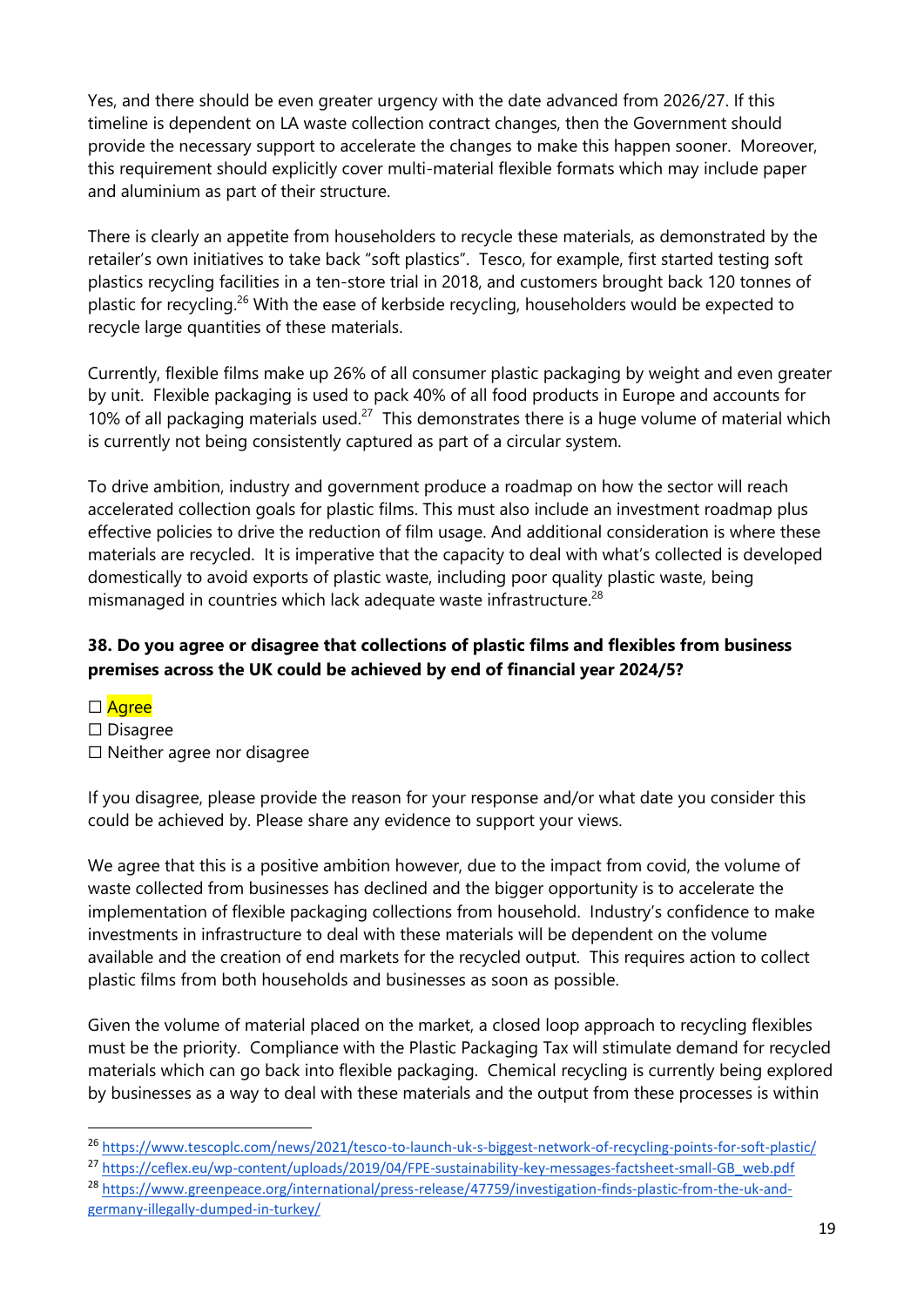the scope of the definition of recycled content. As yet, this technology is in its infancy but we must ensure the impacts of these processes do not negate the environmental benefit of recycling them in the first place. The long-term viability of these technologies has yet to be proven but risk areas include energy use, yield and quality of both input and output materials. Indeed, a recent report notes that "important details around mass flows, chemical use and the viability of the processes in real-life waste management circumstances are largely incomplete".<sup>29</sup>

**39. Do you agree or disagree that there should be an exemption from the 'do not recycle' label for biodegradable/compostable packaging that is filled and consumed (and collected and taken to composting/anaerobic digestion facilities that accept it), in closed loop situations where reuse or recycling options are unavailable?** 

☐ Agree □ Disagree ☐ Neither agree nor disagree

Please provide the reason for your response.

We agree that in very specific situations there may be a role for biodegradable/compostable packaging in genuinely closed loop situations (but we have yet to see evidence of any completely closed-loop setting). Where there is an attempt to create a closed loop setting, we believe these better suited to reusable / deposit systems.

We do not agree that these items should be exempt from the "do not recycle" label - nor should these items be eligible for the "recycle" label but rather be clearly labelled compostable with instructions to send for "industrial / home composting". In addition, there is insufficient evidence provided here as to the exact 'closed loop situations' the government believes present difficulties for reuse or recycling. We would also note that the Eunomia report referenced in the consultation states that "where using reusable products or packaging is feasible, this will generally be preferable over the use of single use/ disposable packaging" and that this should guide the Government's approach to this issue.

There will be an opportunity for more prescriptive use of compostables such as tea bags or food waste bags where there are universal food waste collections following introduction of consistency measures. Following the BEIS Call for Evidence, more thinking is needed on the appropriate and effective uses of compostables / biobased / biodegradable packaging and accessibility to appropriate anaerobic digestion facilities to deal with them effectively.

The feasibility of adopting reusable products and packaging should be assessed as a priority over the use of single use items.

**40. Do you consider that any unintended consequences may arise as a result of the proposed approach to modulated fees for compostable and biodegradable plastic packaging?** 

☐ Yes

<sup>29</sup> <https://chemtrust.org/wp-content/uploads/Chemical-Recycling-Eunomia.pdf>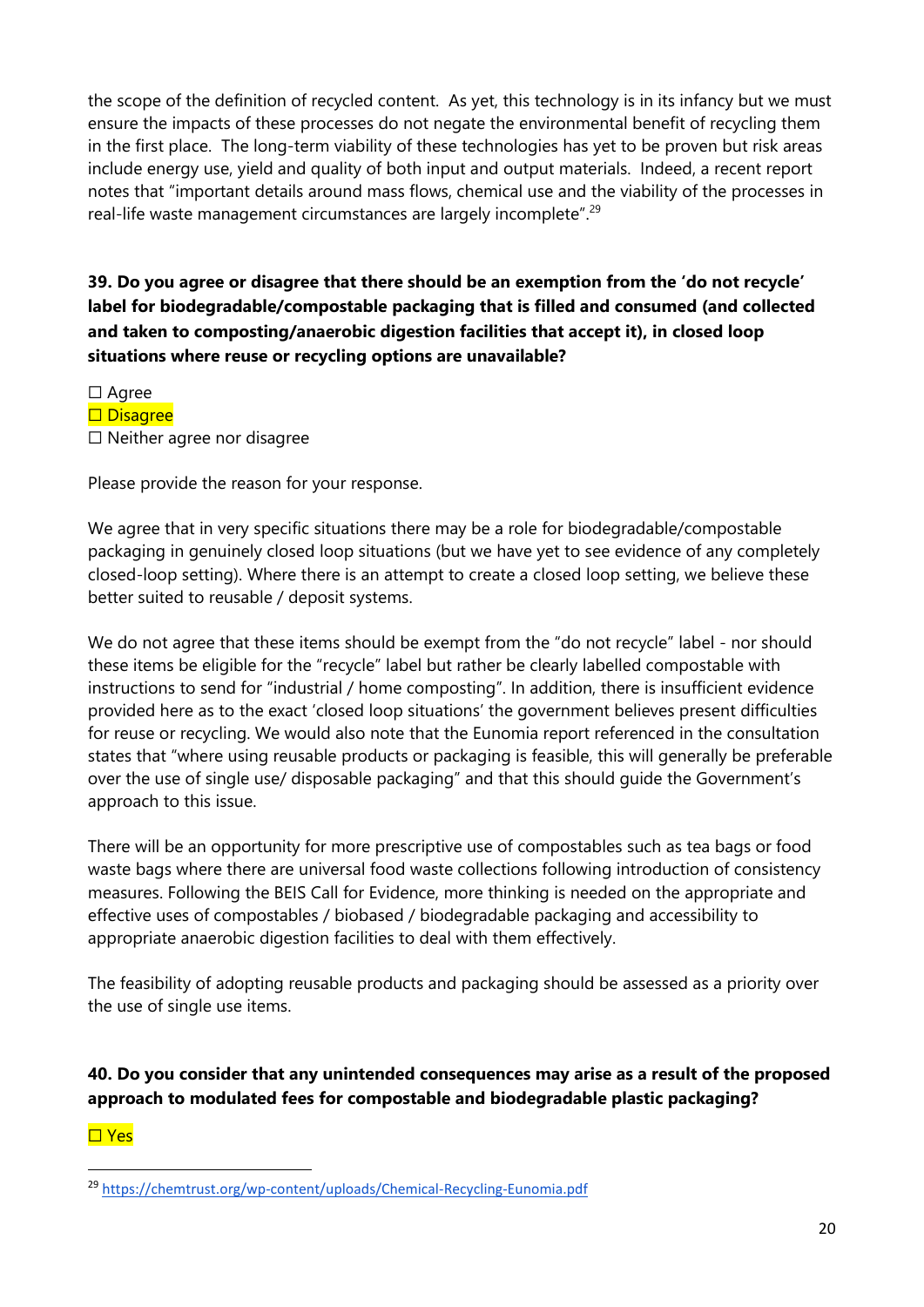#### ☐ No ☐ Unsure

If you answered 'yes', please detail what you think these unintended consequences could be and provide any suggestions for how they may be avoided.

This is a grey area and therefore they should be treated separately to conventional materials. There are advantages with some bio-based materials, however there is a need to treat them separately. Unintended consequence could be the stifling of potentially useful innovation in this space.

There is already a premium associated with using these products and there is a risk their unfavourable treatment as part of the modulated fee structure will increase costs further. Many small businesses trying to do the right thing by purchasing these items should be made aware that they are, in fact, deemed "not recyclable" and arguably even more unsustainable and do not deliver the promised environmental benefits.

#### **Payments for managing packaging waste: necessary costs**

#### **41. Do you agree or disagree with the proposed definition and scope of necessary costs?**

- ☐ Agree
- ☐ Disagree
- □ Neither agree nor disagree

If you disagree, please detail why and provide any costs you think should be included under the definition of necessary costs.

We welcome the improved clarity on the definition and scope of "necessary costs" and call for transparency on where money is spent, the proportion being assigned to different activities and the value-add resulting from this compared to the current system.

We note the proposal in the Waste Prevention Programme to direct EPR funds to reuse/repair circular economy hubs and would support this approach. We also note the reference in Section 1.12 of this consultation that fees will deliver funding to "incentivise greater uptake of reuse and refill business models and systems" and would strongly support this use of funds.

We would support the inclusion of costs relating to litter collection as these stem directly from the large amounts of packaging being placed on the market. The 'prevention at source' principle should apply to this issue, whereby those who place these items on the market and, in doing so, profit from their sale, are responsible for its environmental and societal harm.

As a guiding principle, EPR reforms should also consider environmental costs beyond end-of-life disposal, otherwise they are failing to fulfil the polluter pays principle. The OECD definition of the "polluter pays" principle requires polluters to internalise the cost of potential pollution in the production process (built-in costs), rather than placing the burden on society to deal with end of life costs.<sup>30</sup>

<sup>30</sup> Pearce D & Helm D, Oxford Review of Economic Policy, 19(3):438-50, 1990.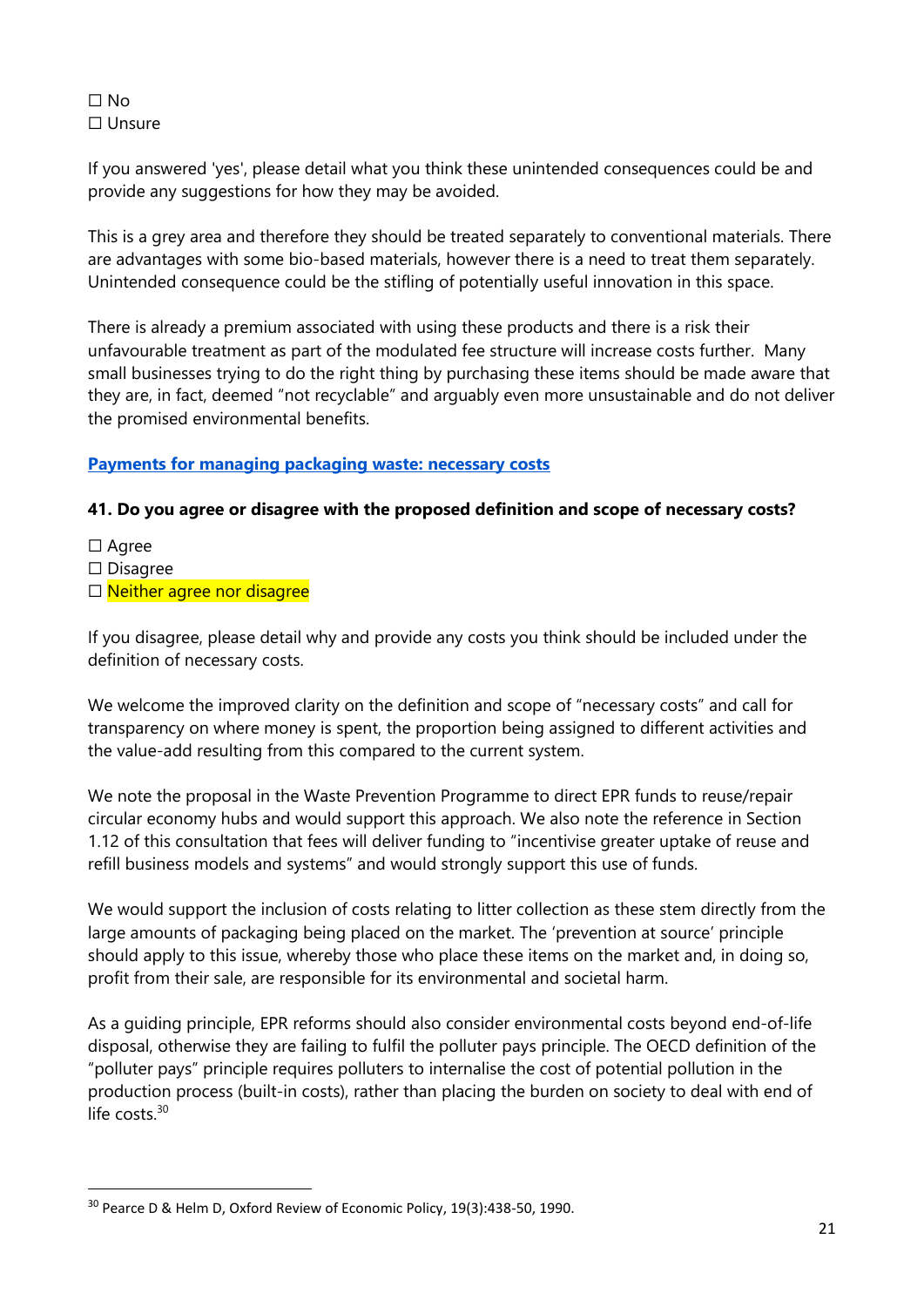As EPR evolves, the Government should consider how these (often offshored) wider environmental and social costs could be internalised into the scheme through modulation to inspire design for reduction and reusability, as well as sustainable sourcing (with different standards depending on the packaging material). The consequences of irresponsible sourcing – for example, pre-production plastic pellet loss, or use of harmful chemical additives – could be monetised and applied to producers.

The UK Governments should also consider consulting on variable charging, or 'pay as you throw' schemes, in order to ensure that, while producers bear the primary costs and responsibility for the packaging they produce, accountability for bad practice exists along all points of the waste disposal chain, including consumers.

#### **Payments for managing packaging waste from households**

#### **42. Do you agree or disagree that payments should be based on good practice, efficient and effective system costs and relevant peer benchmarks?**

- □ Agree
- ☐ Disagree
- ☐ Neither agree nor disagree

If you disagree, please detail any issues you think there are with this approach and how you think payments should instead be calculated.

We support the principle that Local Authorities with similar characteristics are grouped together to establish the benchmark for that particular type of LA. We also note the increased costs associated with largely rural or island areas and their need for greater resources to deliver an efficient and effective system.

Determining the socio-economic as well as the physical / geographical characteristics of local authorities will be critical to ensuring household engagement with recycling and therefore the success rates for each local area.

This approach would also facilitate best practice sharing to drive improvements for all LAs within a given category.

#### **43. Do you agree or disagree that the per tonne payment to local authorities for packaging materials collected and sorted for recycling should be net off an average price per tonne for each material collected?**

#### □ Agree

- ☐ Disagree
- ☐ Neither agree nor disagree

If you disagree, please detail how material value should be netted-off a local authority's payment.

We support the principle as a way to equalise the funding received by local authorities, but any approach to make payments fairer needs to be based on detailed analysis of what the different categories of LAs are collecting and to ensure they receive appropriate funding for the waste they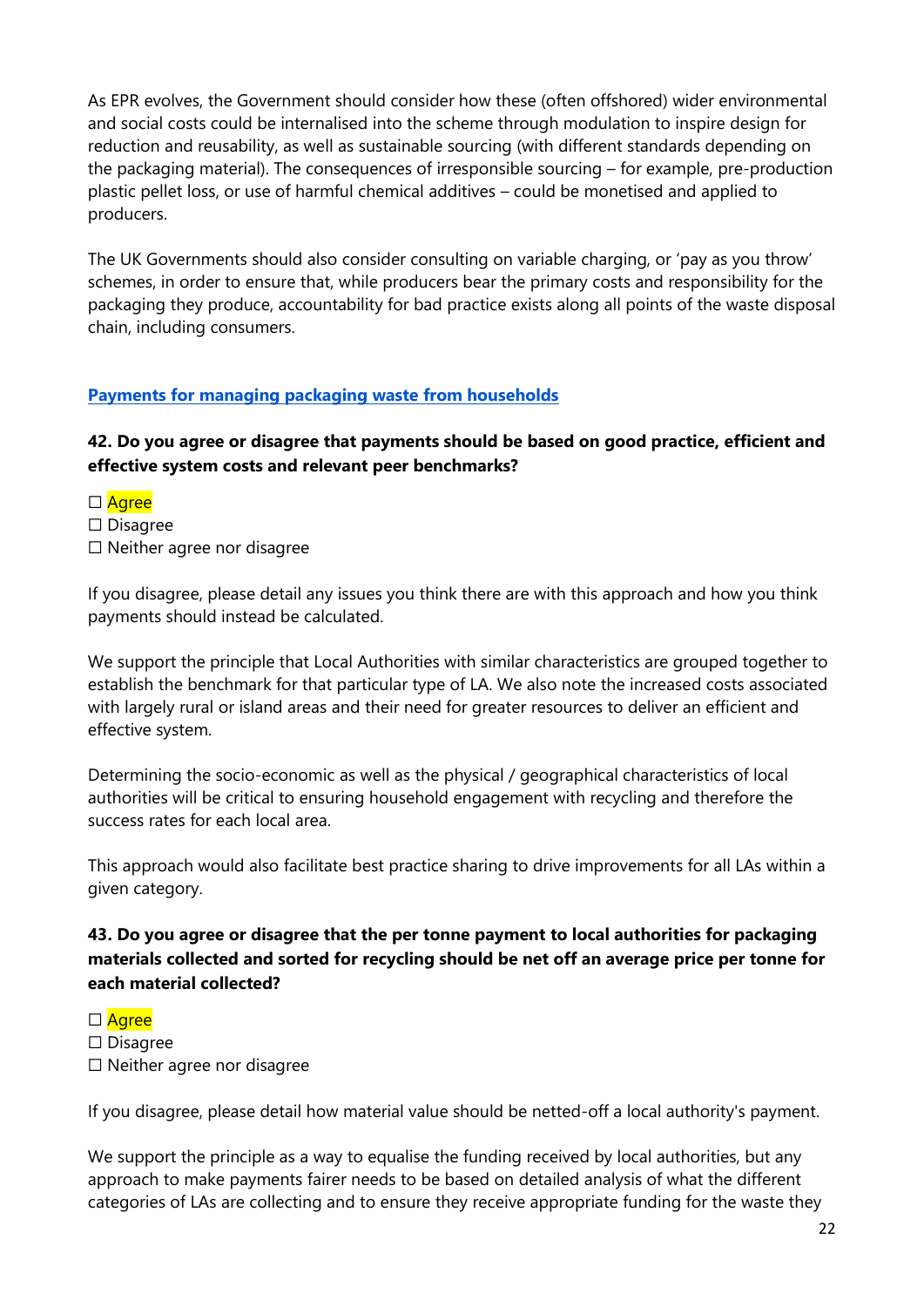manage. Additionally, there is uncertainty as to how this approach will reflect real world pricing and account for material price fluctuations.

Regardless of the final approach, there needs to be total transparency and accountability from the Scheme Administrator in determining how payments are made.

# **44. Do you agree or disagree that the Scheme Administrator should have the ability to apply incentive adjustments to local authority payments to drive performance and quality in the system?**

□ Agree ☐ Disagree ☐ Neither agree nor disagree

If you disagree, please detail why you think the ability to apply an incentive adjustment should not apply.

We agree with this approach however it must be delivered in an equitable way and be based on categorised Local Authorities. And in line with our response to the previous question, there needs to be total transparency from the Scheme Administrator in deciding how incentives are awarded.

There is a risk that LAs will be unfairly penalised if they are locked into a contract with an underperforming waste management company and financial penalties may only make improvement more difficult.

Government should also consider the introduction of an incineration tax as an incentive for recycling, with proposals brought forward which similarly take into account the different socioeconomic and physical / geographical characteristics of local authorities.

# **45. Do you agree or disagree that local authorities should be given reasonable time and support to move to efficient and effective systems and improve their performance before incentive adjustments to payments are applied?**

#### □ Agree

- ☐ Disagree
- ☐ Neither agree nor disagree

If you disagree, please provide the reason for your response.

We agree that timelines for transitions should take account of factors such as existing waste contracts and determinations of the current state of their recycling systems.

Especially important will be the financial support for LAs given that central government funding has decreased by 49% in the last 7 years and only 14% of LAs have seen an increase in their waste budget in the last 3 years.

#### **46. Should individual local authorities be guaranteed a minimum proportion of their waste management cost regardless of performance?**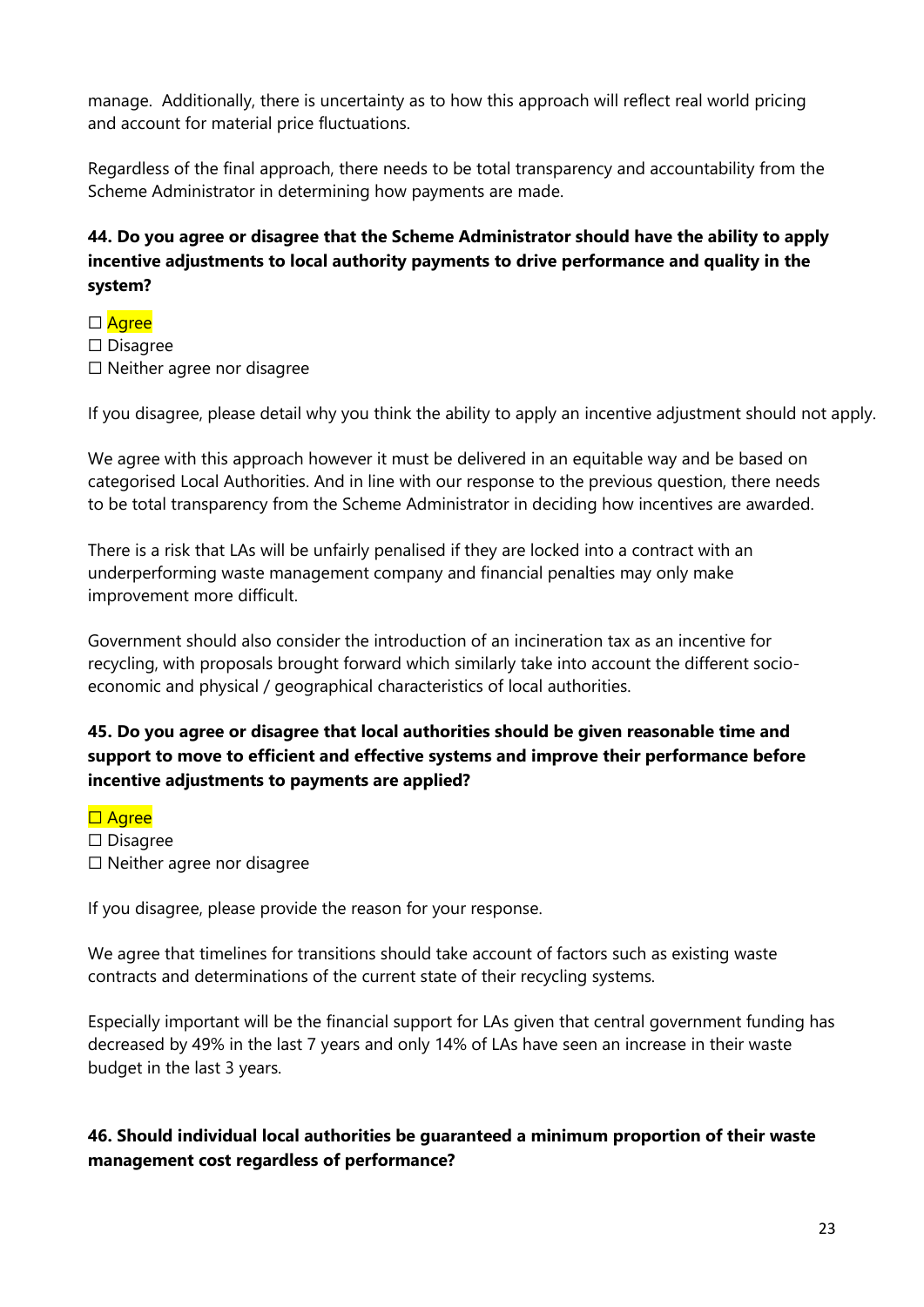**47. Do you agree or disagree that there should be incentive adjustments or rewards to encourage local authorities to exceed their modelled recycling benchmarks?** 

☐ Yes ☐ No ☐ Unsure

Please provide the reason for your response.

We agree with this approach, however minimum conditions linked to improved performance must be attached. The example of 80% could be too high and, perversely, may be an incentive to do very little.

We are also aware that LAs have statutory obligations to deliver such as social care, with the budgetary pressures resulting from their unique characteristics. Working on the principle that LAs want to improve all their services, the Government should acknowledge that central funding cuts have made investment in waste services more difficult and EPR cannot be a substitute for adequate central government funding. Consideration should also be made to the fact that LAs may end up taking on risk from investing in infrastructure which may not result in increased recycling rates (leading to the associated financial penalties). This may serve as a disincentive to invest in new infrastructure.

**48. Do you agree or disagree that unallocated payments should be used to help local authorities meet their recycling performance benchmarks, and contribute to Extended Producer Responsibility outcomes through wider investment and innovation, where it provides value for money?** 

- □ Agree
- ☐ Disagree
- ☐ Neither agree nor disagree

If you disagree, please detail how you think any unallocated payments to local authorities should be used.

We agree with these proposals provided funding is put towards the "greater good" of achieving overarching objectives including targeted funds to underperforming LAs to pull them up with conditions attached such as improving environmental performance. Any payments must be made transparently and according to consistent criteria.

**49. Do you agree or disagree that residual payments should be calculated using modelled costs of efficient and effective systems based on the average composition of packaging waste within the residual stream?** 

□ Agree

☐ Disagree

☐ Neither agree nor disagree

If you disagree, please detail how you think residual waste payments should instead be calculated.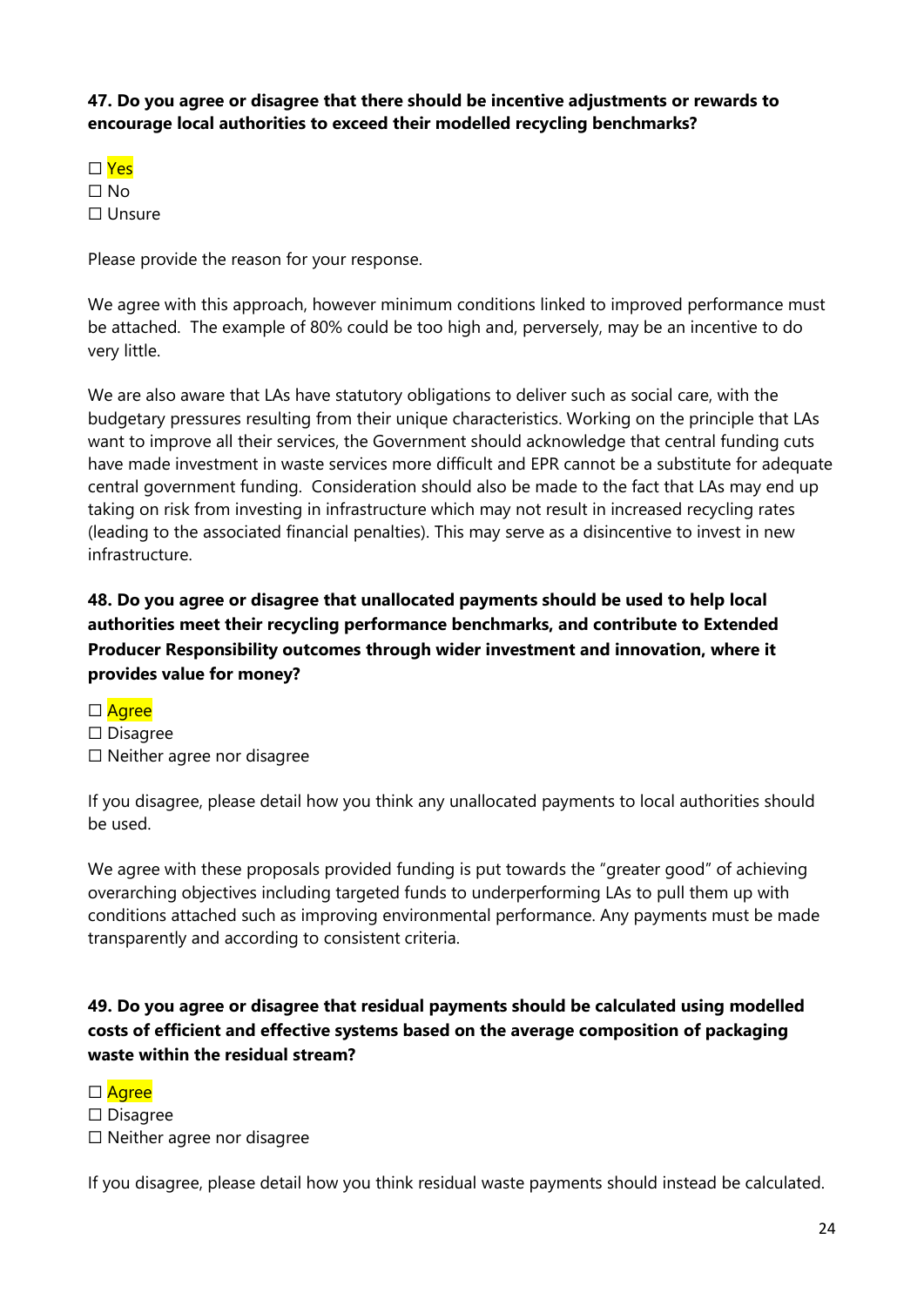We agree with the approach of using an average composition, and modelling is a viable option to support this, as long as it is applied in a transparent and equitable way, based on LA characteristics. It would also require regular baseline analysis to monitor changes in residual waste composition.

One example of comprehensive analyses of kerbside compositions was undertaken by Project Integra (PI), a partnership between the 11 Waste Collection Authorities (WCAs) in Hampshire, Hampshire County Council, the Unitary Authorities of Portsmouth and Southampton, and Veolia  $UK.<sup>31</sup>$  This is an example of the comprehensive analysis required to ensure the calculation of residual waste payments are fair.

Another example is that of the study carried out by RPS in 2017. RPS was commissioned by WRAP, on behalf of the Department of Agriculture, Environment and Rural Affairs (DAERA), to undertake a study of the composition of household waste collected at the kerbside in Northern Ireland. The study found that 55% of the contents of the residual bin is made up of waste types that could commonly be recycled at the kerbside. This comprised almost 10% dense plastics, just under 10% plastic film and 15.6% paper and card. However, the packaging element of the dense plastics and the paper/card streams was found to be 4.8% in each case, showing how important it is that the analysis is granular enough to extract the actual percentage of packaging waste eligible under EPR. With regard to plastic film, the packaging percentage cannot be extracted due to the inclusion of bin bags within the plastic film stream. Again, highlighting the importance of accurate sampling techniques and detailed analysis. Establishing reliable and accurate modelled costs of efficient and effective systems, based on recent composition data, is imperative to ensure low performing LA schemes are not rewarded, and high recycling performance is incentivised.

The impact of DRS implementation on the residual waste stream will need to be regularly monitored.

#### **50. Do you agree or disagree that a disposal authority within a two-tier authority area (England only) should receive the disposal element of the residual waste payment directly?**

☐ Agree ☐ Disagree □ Neither agree nor disagree

#### **Payments for managing packaging waste from businesses**

#### **51. Do you agree or disagree that there remains a strong rationale for making producers responsible for the costs of managing packaging waste produced by businesses?**

- □ Agree
- ☐ Disagree
- ☐ Neither agree nor disagree

If you disagree, please provide the reason for your response.

<sup>31</sup> <https://documents.hants.gov.uk/project-integra/WasteCompositionAnalysis-october2018.pdf>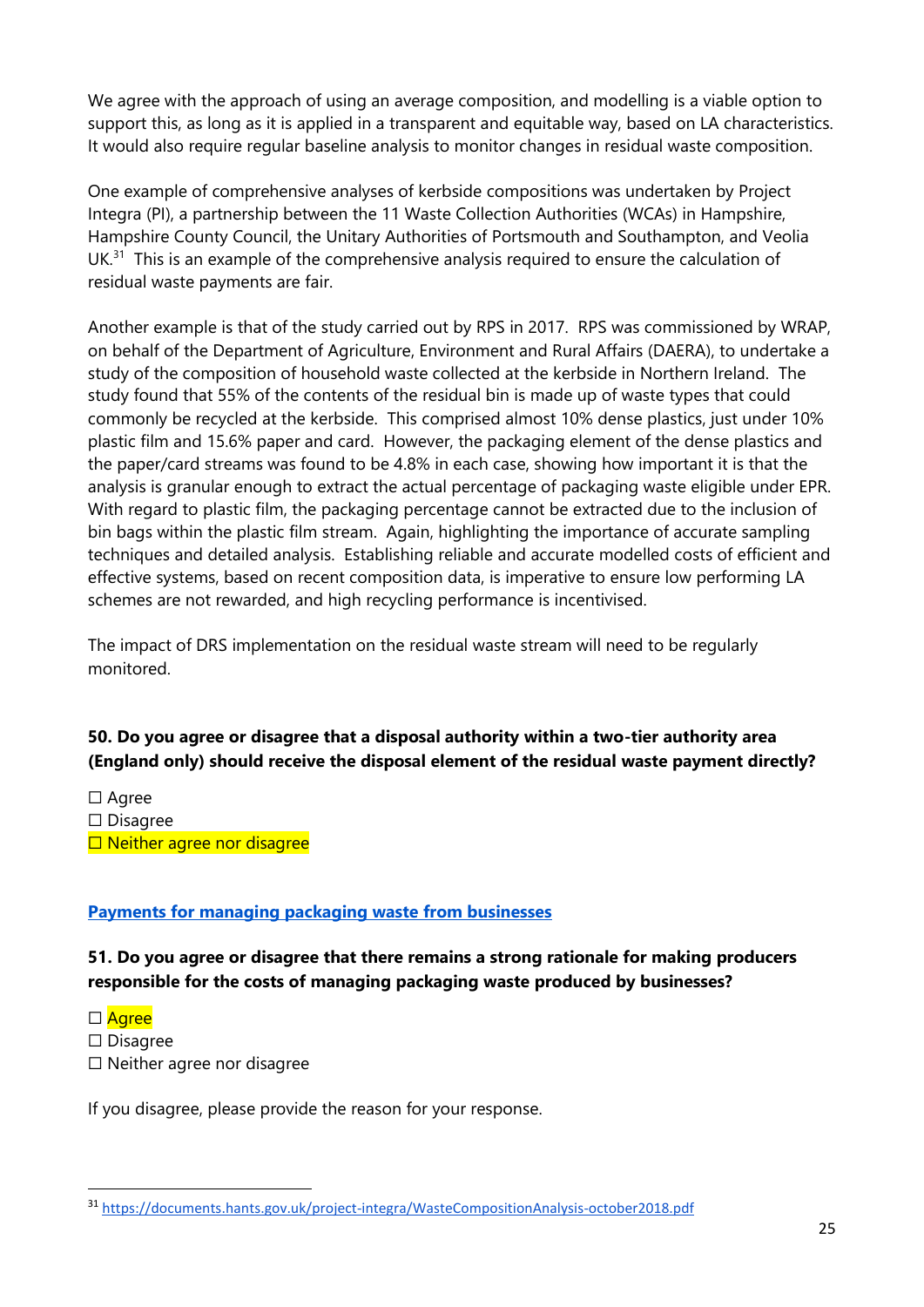We agree with this principle but would require further detail with more developed thinking required before making additional comments.

# **52. Do you agree or disagree that all commercial and industrial packaging should be in scope of the producer payment requirements except where a producer has the necessary evidence that they have paid for its management directly?**

- □ Agree
- ☐ Disagree
- ☐ Neither agree nor disagree

If you disagree, please provide the reason for your response.

We agree and would call for the inclusion of evidence of disposal treatment to contribute to wider objectives. It is important to note that sending waste to landfill is disincentivised by the landfill tax and there is an opportunity to introduce a tax to disincentivise sending waste to incineration.

# **53. Which approach do you believe is most suited to deliver the outcomes being sought below?**

□ Option 1 □ Option 2 □ Option 3  $\Box$  All could work □ Do not know enough to provide a view

We are unable to highlight a preferred option as there is not enough detail provided in the consultation and the environmental benefit of each is not adequately explained.

Whichever option is adopted must contribute towards the overarching aim of the reforms.

#### **54. Do you disagree strongly with any of the options listed in the previous question?**

☐ Yes  $\Box$  No □ Unsure

If you answered 'yes', please explain which and provide your reason.

As above - we do not believe there is sufficient information to make a judgement on the proposed options. Whichever option is adopted must contribute towards the overarching aim of the reforms.

# **55. Do you think there will be any issues with not having either Packaging Recovery Notes/Packaging Export Recovery Notes or the business payment mechanism (and as a result recycling targets) in place for a short period of time?**

☐ Yes ☐ No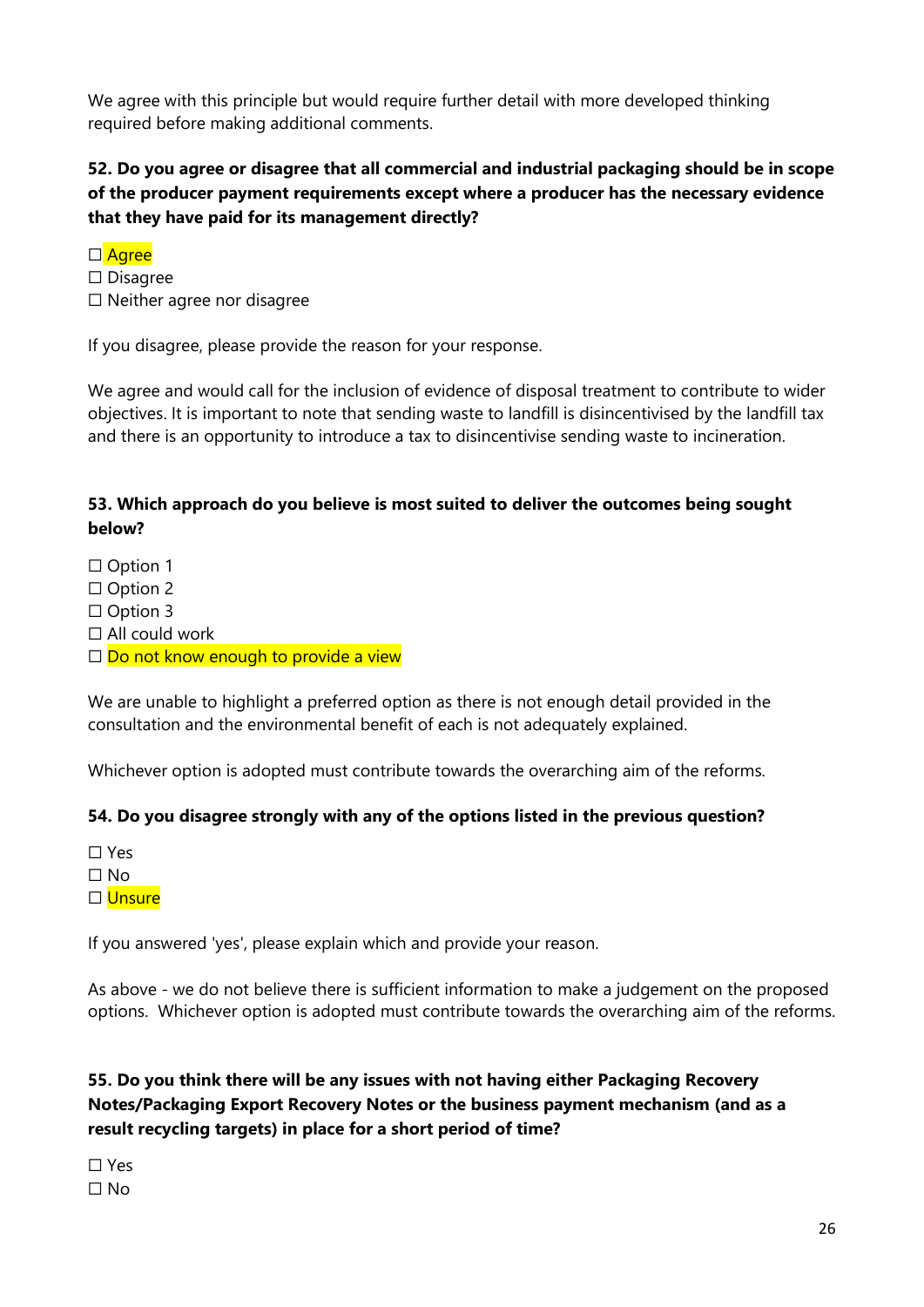#### ☐ Unsure

If you answered 'yes', please detail what issues you think there will be.

It is difficult to conclude whether there will be any issues since a "short period" of time has not been defined in the consultation. However, it would be unacceptable to have a period of any length of time where producers are not obligated to take responsibility for their waste and work towards achieving recycling targets.

#### **Payments for managing packaging waste: data and reporting requirements**

**56. Do you agree or disagree with the proposal to introduce a sampling regime for packaging as an amendment to the MF Regulations in England, Wales and Scotland and incorporation into new or existing regulations in Northern Ireland?** 

□ Agree ☐ Disagree ☐ Neither agree nor disagree

If you disagree, please detail why you think the proposed sampling regime for packaging waste should not be incorporated as an amendment to MF Regulations in England, Wales and Scotland and incorporated into new or existing regulations in Northern Ireland.

While we agree with the proposal to incorporate a packaging waste sampling regime, alongside this we would call for the overall strengthening of the existing material facilities regulations which are not currently fit for purpose.

Improved regulation of waste facilities is pivotal to the success of the EPR reforms and to delivering the ambitious aims of this policy. All UK nations urgently require better resourcing of their environment agencies if they are to uphold any regulations. To highlight this issue, the Environment Agency only carried out a third of planned inspections in 2016/17 and three unannounced audits the following year. $32$ 

There have been numerous reports of poor-quality plastic waste shipments which already contravenes the Basel Convention.

# **57. Do you agree or disagree with the proposal to require all First Points of Consolidation to be responsible for sampling and reporting in accordance with a new packaging waste sampling and reporting regime?**

☐ Agree ☐ Disagree □ Neither agree nor disagree

<sup>32</sup> <https://www.nao.org.uk/wp-content/uploads/2018/07/The-packaging-recycling-obligations.pdf>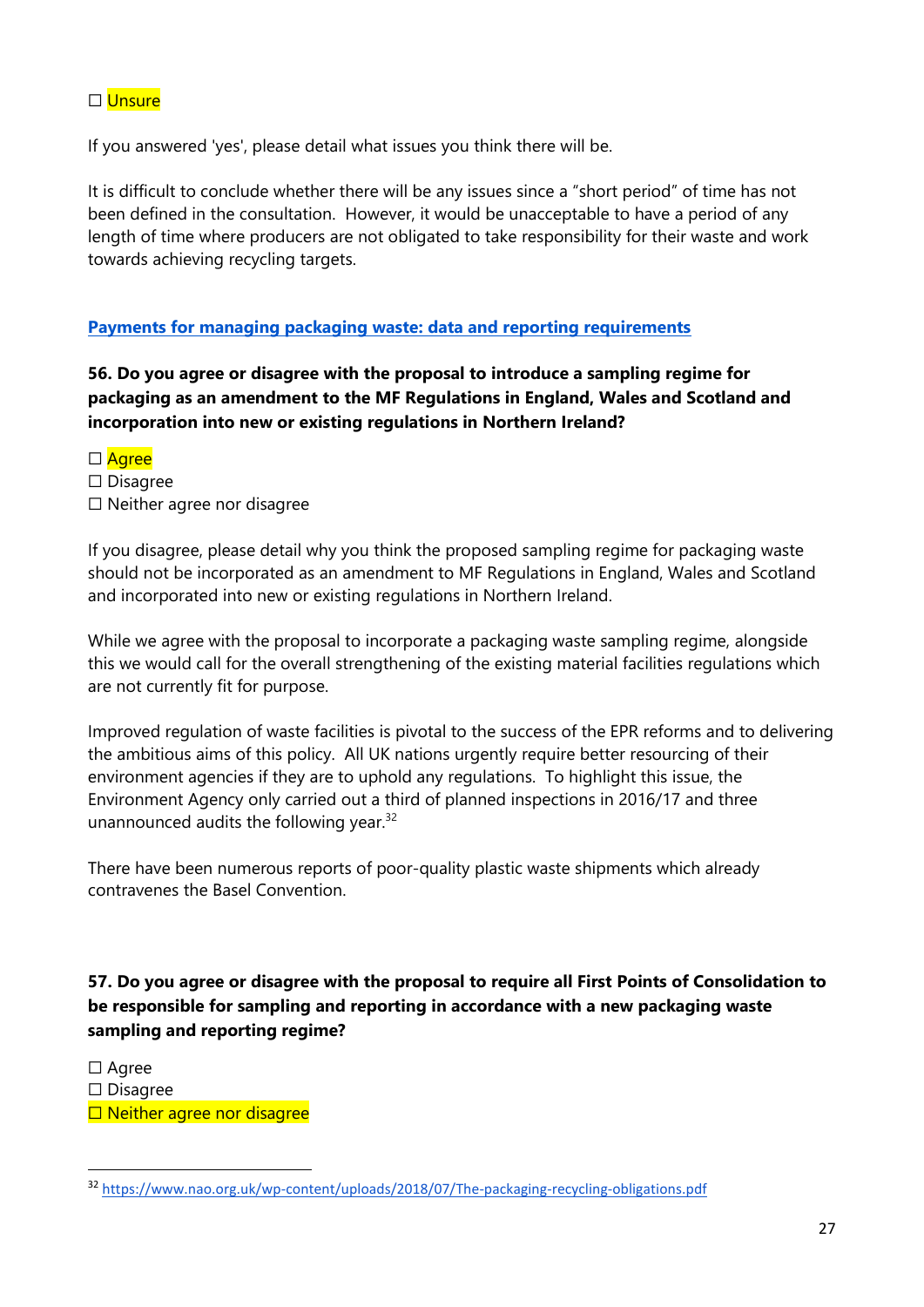If you disagree, please detail who you think should be required to meet the packaging sampling and reporting regime for Extended Producer Responsibility purposes.

We support the principle of requiring all FPOCs to be responsible for sampling and reporting but this comes with risks.

A main concern is that the FPOC system is complex and leads to multiple accounting. Whatever system is adopted needs to ensure this doesn't continue. In addition, FPOC responsibilities need to take into account how local authorities approach kerbside collections i.e. co-mingled vs. separate material streams. How kerbside collections will be harmonised across the UK is yet to be determined as part of the government's consultation process for England and the direction adopted by devolved governments.

### **58. Do you agree or disagree that the existing MF Regulations' de-minimis threshold of facilities that receive 1000 tonnes or more per annum of mixed waste material would need to be removed or changed to capture all First Points of Consolidation?**

- □ Agree
- ☐ Disagree
- ☐ Neither agree nor disagree

If you disagree, please detail why you think a de-minimis threshold is required.

We agree with this proposal to assist in capturing as much material as possible. *Call out risks e.g. breaking up of larger FPOCs to fall below the de minimis?* 

#### **59. Do you think the following list of materials and packaging formats should form the basis for a manual sampling protocol?**

- ☐ Yes
- $\Box$  No ☐ Unsure

If you answered 'no', what other materials, format categories or level of separation should be included as part of the manual sampling protocol?

We agree with the list as a starting point and going forward, there should be scope to expand beyond this.

# **60. Do you think it is feasible to implement more rigorous sampling arrangements within 6- 12 months of the regulations being in place?**



 $\Box$  No

☐ Unsure

If you answered 'no', please provide the reason for your response and detail what should be considered in determining an appropriate implementation period.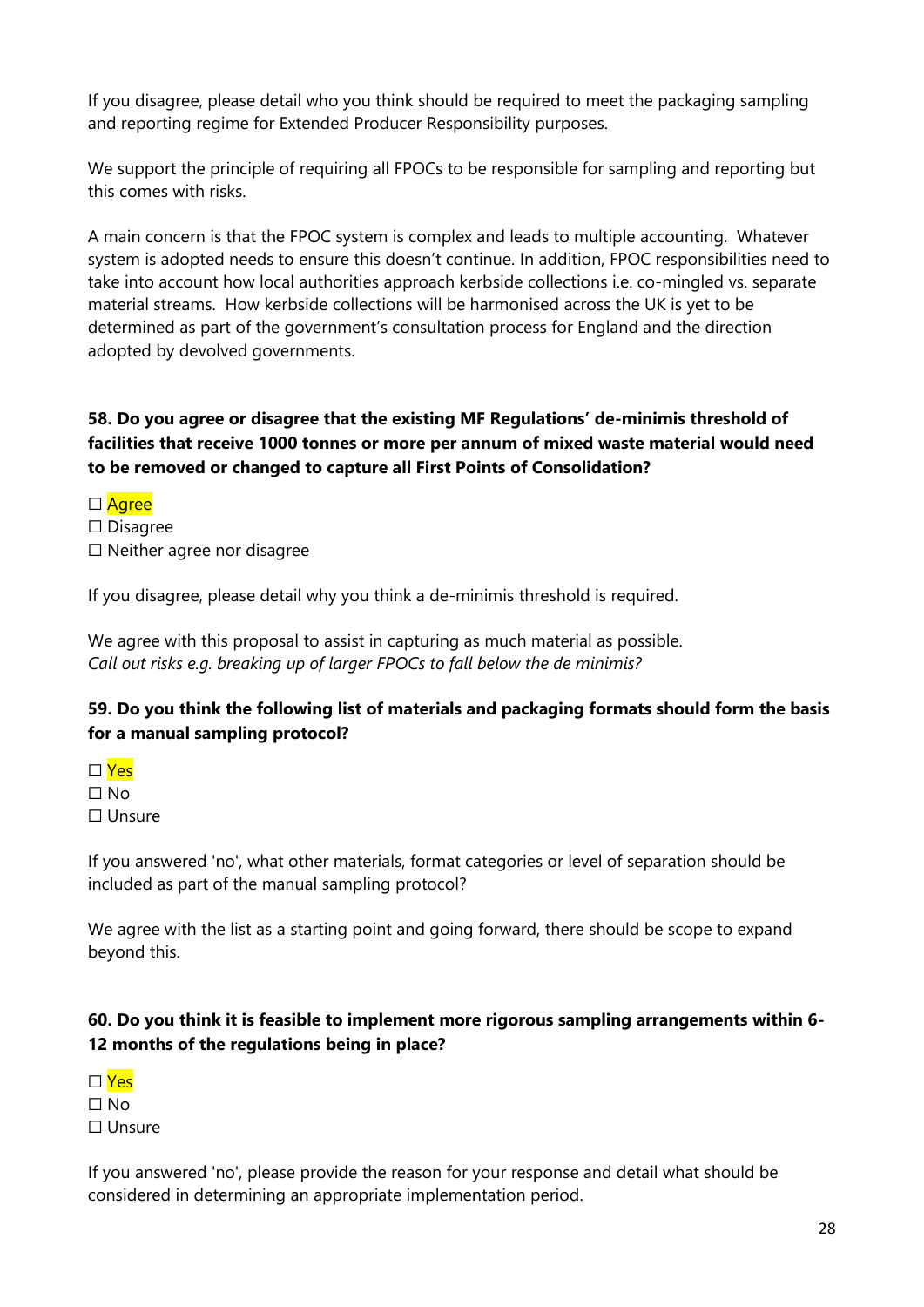Implementing these arrangements within 6-12 months would be a feasible target for implementation. However, we believe that the government can demonstrate a strong level of ambition by bringing forward the timeline to earlier than 6 months.

To deliver this, businesses need support and there must be a better resourced EA /NIEA across the board to carry out planned independent inspections as well as unannounced audits. The Environment Agency is under-resourced, with audits and site inspections down 25 per cent between 2014 and 2018, while the number of agency employees fell by 10 per cent from 2010.<sup>33</sup> The Chairwoman of the Environment Agency has said herself that it "does not have the resources it needs to do these things as effectively as we and the public would like".<sup>34</sup>

As well as loss of the majority of EU funding, government departments for the environment in Northern Ireland have seen a significant cut in resources, with the NI environmental budget falling by approximately 20% since 2009/10.<sup>35</sup>

# **61. Do you think visual detection technology should be introduced from 2025 to further enhance the sampling regime?**

- ☐ Yes
- ☐ No
- ☐ Unsure

If you answered 'no', please detail why you think it should not be considered as a medium to longterm method of sampling.

We do think this technology should be introduced. However, this cannot delay progress with manual sampling and support must be given to fund the introduction of any new technology. Whilst technology is being explored, we need to put in place a robust sampling regime.

The automated detection approach is an ongoing area of research and a potential future method of collecting the data. Trials in Northern Ireland show that it is already in use to measure contamination and, in some cases, to identify specific products in MFs but that there's a good deal of work to be done before it might be recommended.

# **62. Do you think existing packaging proportion protocols used by reprocessors would provide a robust and proportionate system to estimate the packaging content of source segregated materials?**

☐ Yes □ Yes, with refinement  $\Box$  No ☐ Unsure

<sup>33</sup> <https://www.thetimes.co.uk/article/environmental-breaches-soar-as-prosecutions-collapse-6kmp7w0nw>

<sup>34</sup> <https://www.thetimes.co.uk/article/times-letters-marcus-rashford-and-free-school-meals-b6hxrbmtg>

<sup>35</sup> [Brexit Position Statement: Future of Environmental Protection in Northern Ireland](https://www.nienvironmentlink.org/cmsfiles/NMNI-Brexit-Position-Statements---Nature.pdf)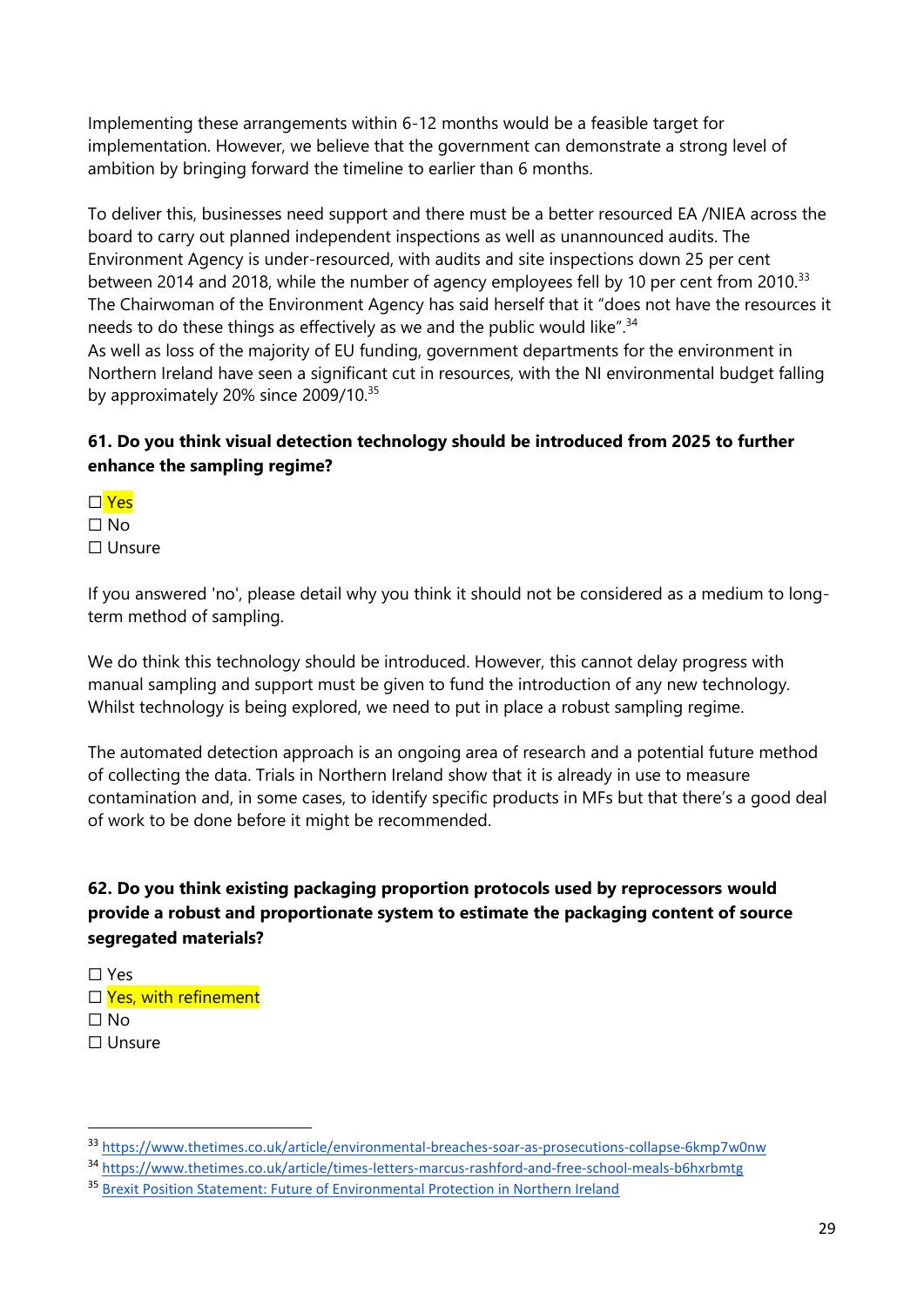If you answered 'no', please detail why you think these would not be suitable to use to determine the packaging content in source segregated material.

We agree with this in principle however, we need a frequent and robust sampling regime alongside a well-resourced Environment Agency / NIEA. These will be crucial for delivering a robust assessment of the levels of packaging waste as a proportion of overall materials collected.

# **63. Do you agree or disagree that minimum output material quality standards should be set for sorted packaging materials at a material facility?**

□ Agree ☐ Disagree ☐ Neither agree nor disagree

If you disagree, please provide the reason for your response.

We agree, however, again there are ongoing challenges with monitoring and enforcement with the Environment Agency / NIEA, as mentioned above.

# **64. Do you agree or disagree that material facilities that undertake sorting prior to sending the material to a reprocessor or exporter should have to meet those minimum standards in addition to just assessing and reporting against them?**

#### □ Agree

☐ Disagree

☐ Neither agree nor disagree

If you disagree, please provide the reason for your response.

We agree that minimum quality standards should be met at the first point of consolidation, with materials which don't meet the standards separated out and forward processed accordingly. This approach will drive the value of materials they're selling on and placing greater shared responsibility throughout the waste supply chain.

# **65. Do you think any existing industry grades and standards could be used as minimal output material quality standards?**

☐ Yes ☐ No ☐ Unsure

If you answered 'yes' please provide evidence of standards you think would be suitable for use as minimal output material standards.

We agree that existing industry grades and standards could be used to determine minimum quality output. However, in line with the 2018 Resources and Waste Strategy for England,<sup>36</sup> there is an opportunity to review existing standards in order to drive greater closed loop recycling while still maintaining the highest standards possible to protect human health and negative environmental

<sup>36</sup> <https://www.gov.uk/government/publications/resources-and-waste-strategy-for-england>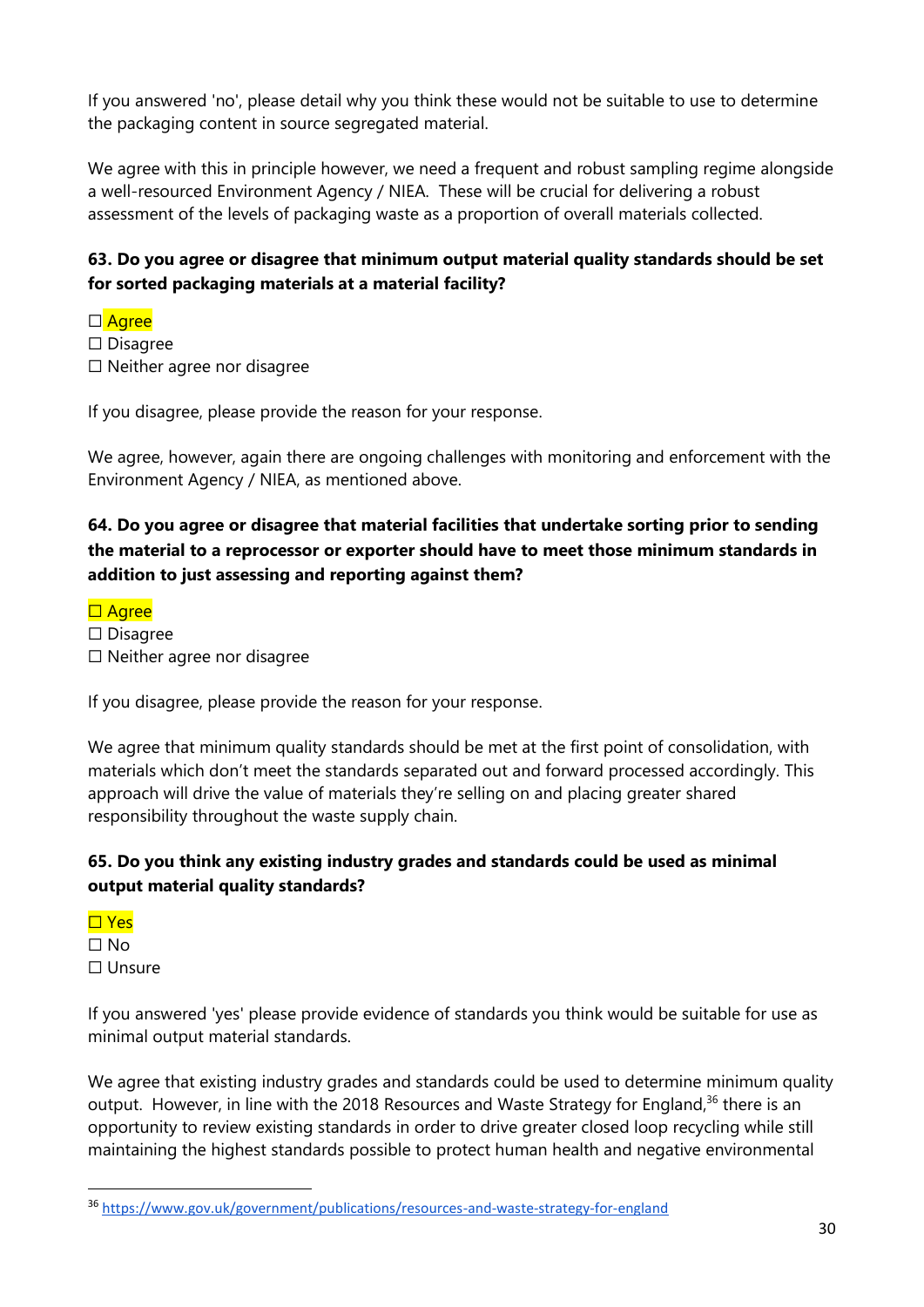outcomes.<sup>37</sup> Standards cannot be compromised and must be independently verified to mitigate the risk of fraudulent claims. This also requires a fully resourced EA to support independent checks and audits.

The introduction of an all-in deposit return system across all four nations of the UK will also play a huge role in improving material quality for those waste streams.

#### **Payments for managing packaging waste: reporting and payment cycles**

#### **66. Do you agree or disagree that local authority payments should be made quarterly, on a financial year basis?**

☐ Agree

☐ Disagree

☐ **Neither agree nor disagree**

If you disagree, please provide the reason for your response and/or suggest any alternative proposals.

Whatever mechanism is adopted, the priority must be that local authorities are always effectively funded to provide the best service possible.

## **67. Do you agree or disagree that household and business packaging waste management payments should be based on previous year's data?**

☐ Agree ☐ Disagree □ Neither agree nor disagree

If you disagree, please provide any concerns you have with the proposed approach and/or any alternative proposals.

As per our response to question 66, we would reiterate that we would support what works best for the system to ensure adequate funding for local authorities. However, there needs to be a robust verification and reconciliation process in place so businesses ultimately pay the right amount for what they're placing on the market.

#### **Litter payments**

**68. Do you agree or disagree that the costs of litter management should be borne by the producers of commonly littered items based on their prevalence in the litter waste stream as determined by a composition analysis which is described in option 2?** 

**□** Agree ☐ Disagree

☐ Neither agree nor disagree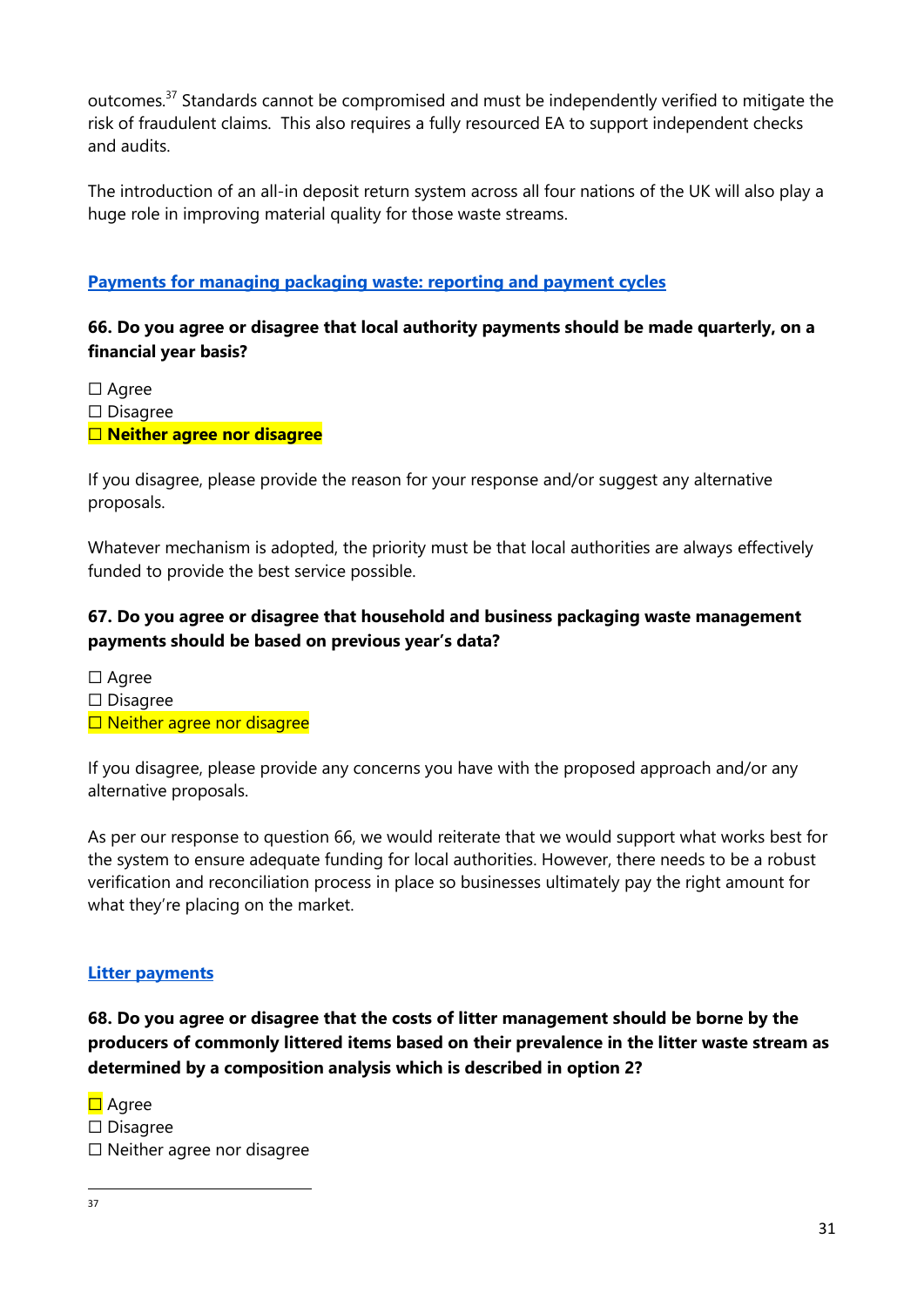We would support the inclusion of costs relating to litter collection as these stem directly from the large amounts of packaging being placed on the market. This is fully in line with the aims of the Scheme and the polluter pays principle that the costs of litter should be borne by the producers. Although we agree with option 2; over time, we would like to see the prevalence of brands in litter composition reflected in the costs to producers, as described in option 3. This is both a fairer approach and would incentivise those brands to take measures to minimise littering, such as investments in reusable schemes.

And as previously stated, the 'prevention at source' principle should also apply to this issue, whereby those who place these items on the market and, in doing so, profit from their sale, are responsible for its environmental and societal harm.

**69. In addition to local authorities, which of the following duty bodies do you agree should also receive full net cost payments for managing littered packaging? Please select all that apply.** 

☐ **Other duty bodies** ☐ **Litter authorities** ☐ **Statutory undertakers** ☐ None of the above  $\Box$  Any other(s) - please specify

If you selected 'Any other(s)' - please specify here:

In addition to the above, voluntary organisations who organise litter picks / clean ups where packaging litter is prevalent should be able to apply for funds to cover costs. The Marine Conservation Society, for example, calculates the cost of their beachwatch programme at £200k while the volunteer time is worth an estimated £100k per year.

In order to benefit from this, organisations should be required to provide evidence of their activity alongside the benefits gained from undertaking it.

#### **70. Do you agree or disagree that producers should contribute to the costs of litter prevention and management activities on other land?**

□ Agree

☐ Disagree

☐ Neither agree nor disagree

We agree however we would note that not all land areas are equal and there may be additional cost implications when accessibility to clean up is difficult. This is linked into local authority categorisation based on area e.g. coastal vs. urban.

#### **71. Do you agree or disagree that local authority litter payments should be linked to improved data reporting?**

- □ Agree
- ☐ Disagree
- ☐ Neither agree nor disagree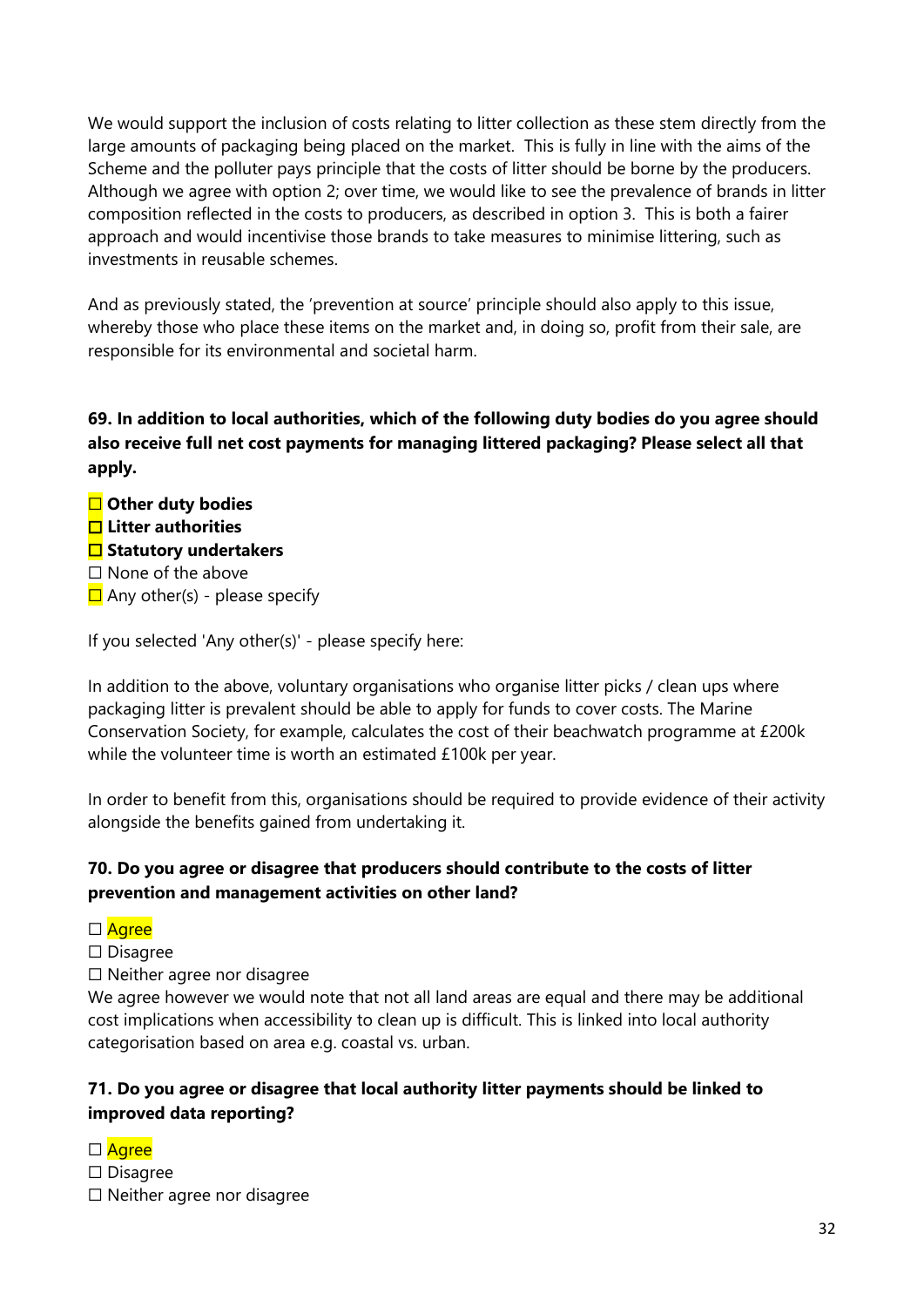The improved data reporting should be used to highlight areas for preventative action; such as policies to promote reusable cups and takeaway food containers, and/ or obligations on certain brands or producers.

#### **72. Do you agree or disagree that payments should be linked to standards of local cleanliness over time?**

□ Agree ☐ Disagree □ Neither agree nor disagree

If you disagree, please provide the reason for your response.

As presented, this proposal is too subjective. Any approach would have to be objective in its criteria and data driven based on beneficial outcomes e.g. less litter.

Furthermore, there is an opportunity to link payments to the successful outcomes of litter prevention activity undertaken by LAs. This needs to be clearly evidenced through transparent reporting against defined KPIs, appropriate for the given LA based on its characteristics.

#### **Scheme administration and governance**

#### **73. Do you agree or disagree that the functions relating to the management of producer obligations in respect of household packaging waste and litter including the distribution of payments to local authorities are managed by a single organisation?**

#### **74. Overall which governance and administrative option do you prefer?**

We would support a governance approach which delivers the optimal environmental outcomes. Key principles must be independent oversight, fair and non-monopolistic pricing, and a strong focus on delivering environmental targets.

It is crucial that the estimated £2.7 billion is fully accounted for and delivers "value for money" for all stakeholders in order to achieve the overarching aims of these reforms.

We agree with the Government's view about the benefits of a UK-wide structure rather than through multiple compliance schemes. However, the Government must continue to work closely with the devolved nations' governments to ensure that this works effectively across the four nations.

#### **75. How do you think in-year cost uncertainty to producers could be managed?**

 $\Box$  A reserve fund

- $\Box$  In-year adjustment to fees
- $\Box$  Giving individual producers flexibility to choose between options 1) and 2)
- □ No preference
- ☐ Need more information to decide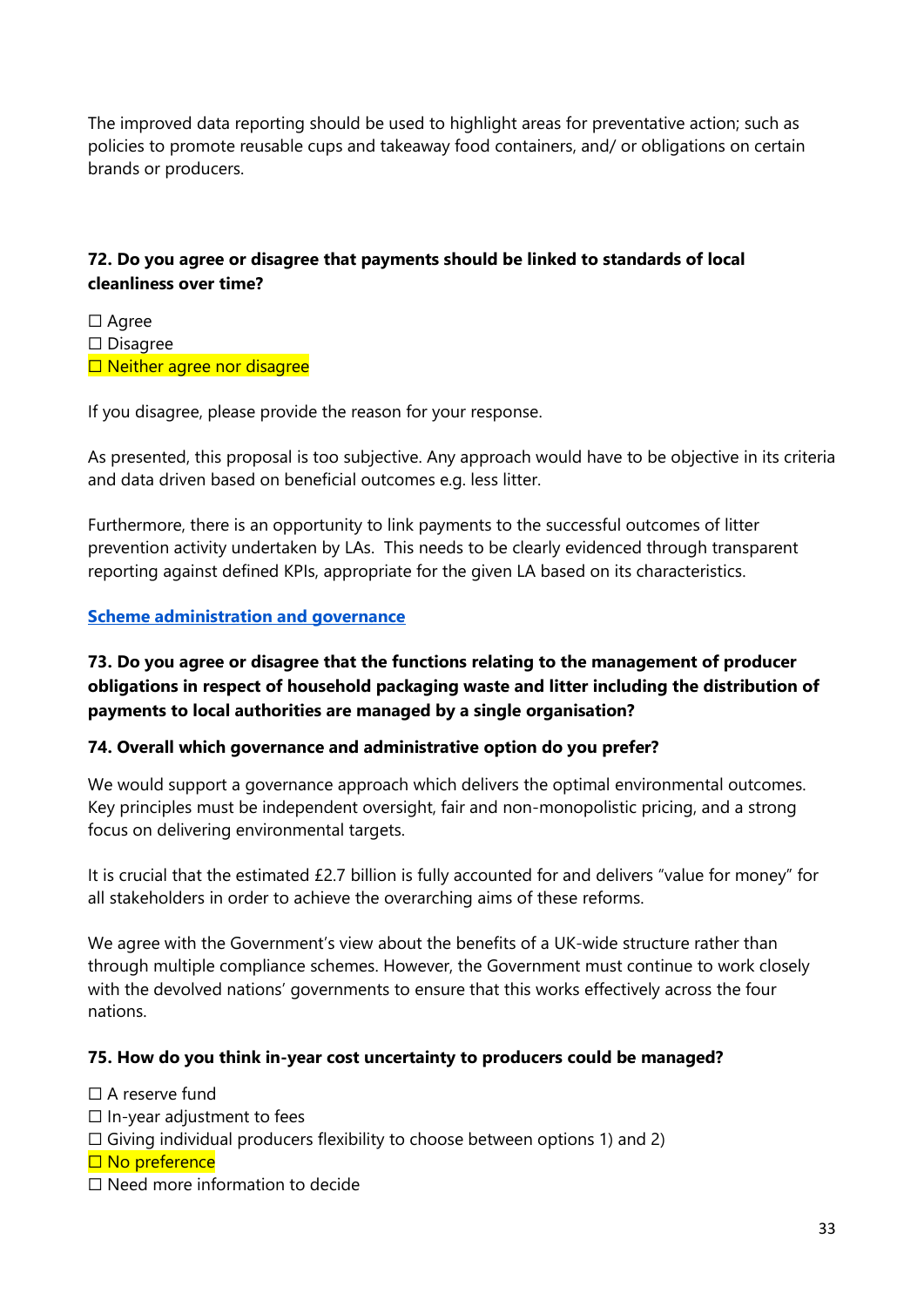As per previous comments, any proposals to manage uncertainty should ensure that local authorities receive funding to cover full net costs associated with effective management of packaging waste in a timely manner.

# **76. Under Option 1, does the proposed initial contract period of 8-10 years (2023 to 2030/32) provide the necessary certainty for the Scheme Administrator to adopt a strategic approach to the management and delivery of its functions and make the investments necessary to deliver targets and outcomes?**

# **77. Under Option 2, does the proposed initial contract period of 8-10 years (2023 to 2030/32) provide the necessary certainty for the Scheme Administrator to adopt a strategic approach to the management and delivery of its functions and make the investments necessary to deliver targets and outcomes?**

Whatever the contract period agreed for the Scheme Administrator, there must be penalties in place for underperformance and contract break clauses and performance review cycles based on targets. They should be assessed on whether they are achieving strategic targets set out in the Resources and Waste Strategy and the 25 Year Environment Plan. There needs to be flexibility to allow for changes which will serve to deliver the aims more effectively.

# **78. Do you agree or disagree with the timeline proposed for the appointment of the Scheme Administrator?**

☐ Agree ☐ Disagree □ Neither agree nor disagree

If you disagree, please provide the reason for your response.

Regardless of the timeline proposed and the final nature of the organisation, our priorities are that the management organisation should be as transparent and accountable as possible and is established to achieve the most effective environmental outcome.

One vehicle we would encourage to achieve this is through appointments to the Board of Directors of the organisation to be split across stakeholders, including representation from NGOs, academics with expertise in packaging waste and an even split of representation across the packaging supply chain. Board chairs should also be subject to regular re-appointment and fixed term board appointments.

# **79. If the Scheme Administrator is appointed in January 2023 as proposed, would it have sufficient time to mobilise in order to make payments to local authorities from October 2023?**

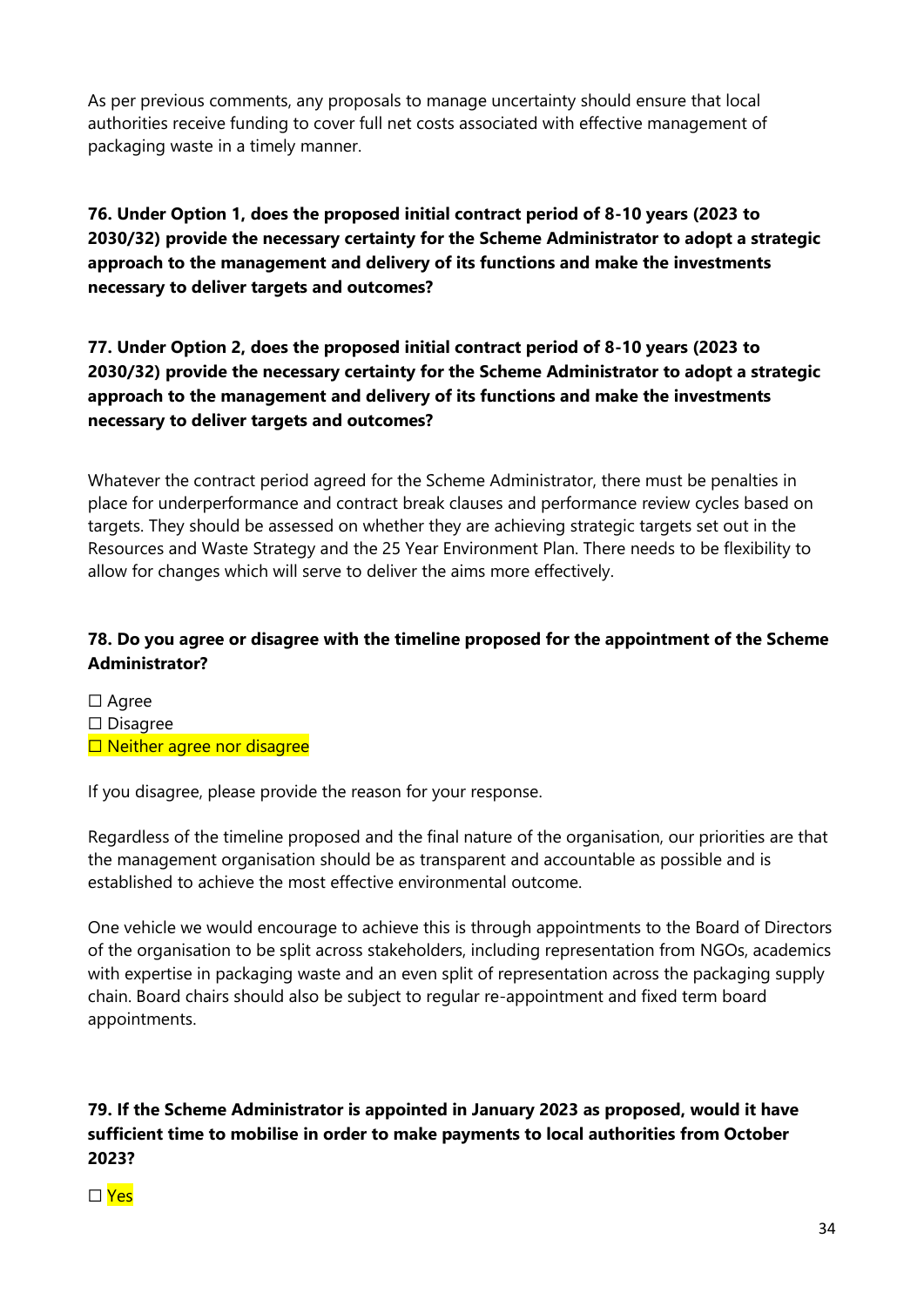☐ No ☐ Unsure

If you answered 'no' please provide the reason for your response.

We believe this could be a manageable timeline and the appointment of the Scheme Administrator must be made with consideration of their ability to meet this deadline.

#### **80. Do you agree or disagree with the approval criteria proposed for compliance schemes?**

☐ Agree ☐ Disagree □ Neither agree nor disagree

If you disagree, please provide the reason for your response.

#### **81. Should Government consider introducing a Compliance Scheme Code of Practice and/or a 'fit and proper person' test?**

☐ A Compliance Scheme Code of Practice

 $\Box$  A 'fit and proper person' test for operators of compliance schemes

☐ Both

☐ Neither

☐ Unsure

Please provide the reason for your response.

We welcome the more rigorous approach towards appointing compliance schemes and ensuring that they deliver the criteria associated with EPR. There should also be consideration for making the voluntary code of practice for compliance schemes a mandatory requirement. Ensuring that 'fit and proper' people are employed in this area is welcome.

#### **82. Do you agree or disagree with the proposed reporting requirements for Option 1?**

☐ Agree

☐ Disagree

□ Neither agree nor disagree

#### **83. Do you agree or disagree with the proposed reporting requirements for Option 2?**

☐ Agree

☐ Disagree

□ Neither agree nor disagree

We also need to see independent verification on progress and performance.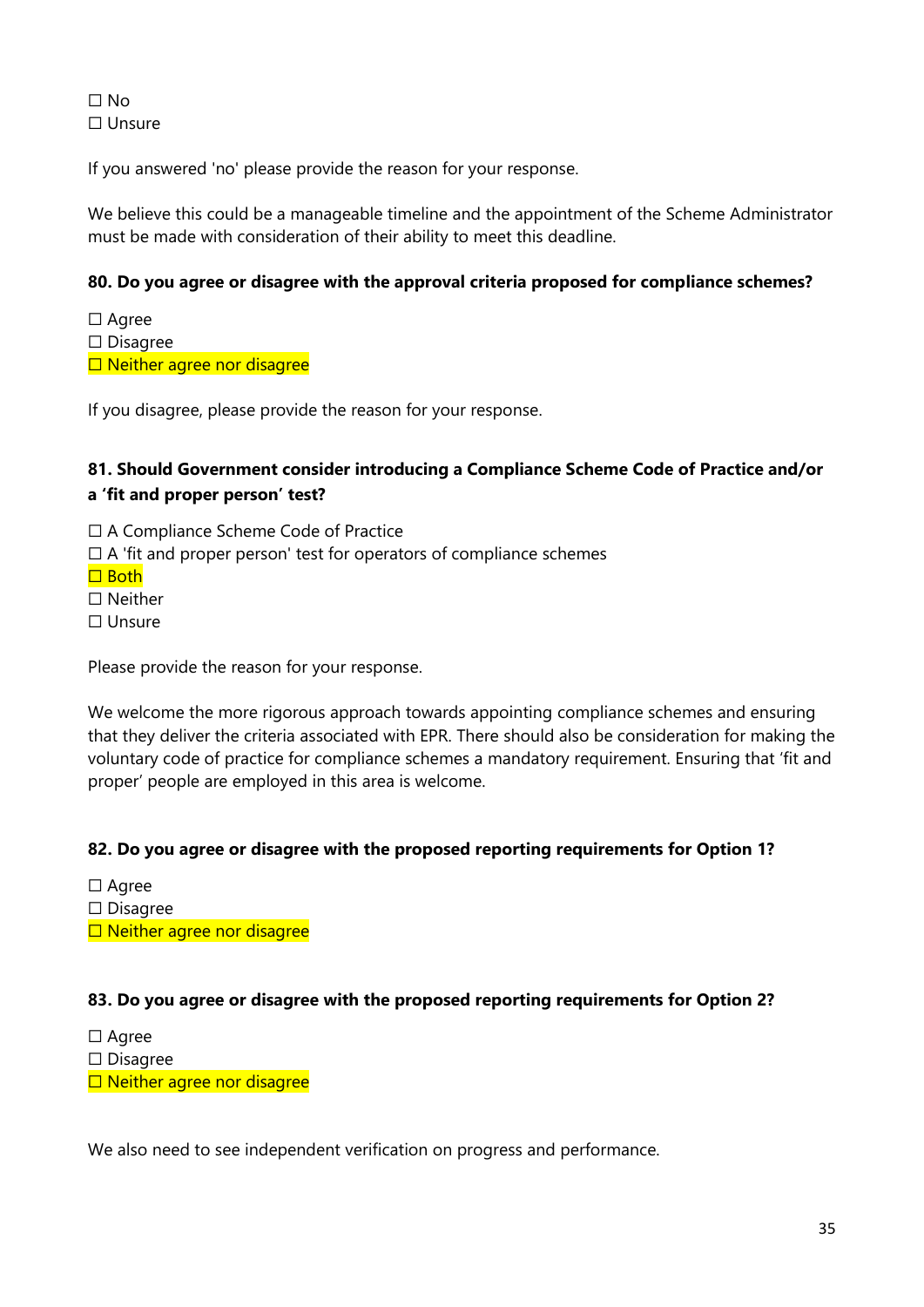#### **Reprocessors and exporters**

**84. Do you agree or disagree with the proposal that all reprocessors and exporters handling packaging waste will be required to register with a regulator?** 

**Agree** 

**85. Do you agree or disagree that all reprocessors and exporters should report on the quality and quantity of packaging waste received?** 

## **Agree**

**86. What challenges would there be in reporting on the quality and quantity of packaging waste received at the point of reprocessing and/or export?** 

Views included in response below.

**87. Do you think contractual arrangements between reprocessors and material facilities or with waste collectors and carriers are a suitable means for facilitating the apportionment and flow of recycling data back through the system to support Extended Producer Responsibility payment mechanisms, incentives and targets?** 

Unsure - further views included in response below.

**88. Do you agree or disagree that exporters should be required to provide evidence that exported waste has been received and processed by an overseas reprocessor?** 

Neither agree nor disagree - further views included below.

**89. Do you agree or disagree that only packaging waste that has achieved end of waste status should be able to be exported and count towards the achievement of recycling targets?** 

Neither agree nor disagree - further views included below.

As long as "end of waste" status is meaningful which means effective monitoring to ensure quality standards are met. Repeat call for properly funded EA etc. In the case of plastic waste exports, they should be banned etc.

**90. Do you agree or disagree that there should be a mandatory requirement for exporters to submit fully completed Annex VII forms, contracts and other audit documentation as part of the supporting information when reporting on the export of packaging waste?** 

Neither agree nor disagree - further views included below.

Whatever works to ensure poor quality waste isn't exported. Plus effective policing etc.

**91. Do you agree or disagree that regulators seek to undertake additional inspections of receiving sites, via 3rd party operators?**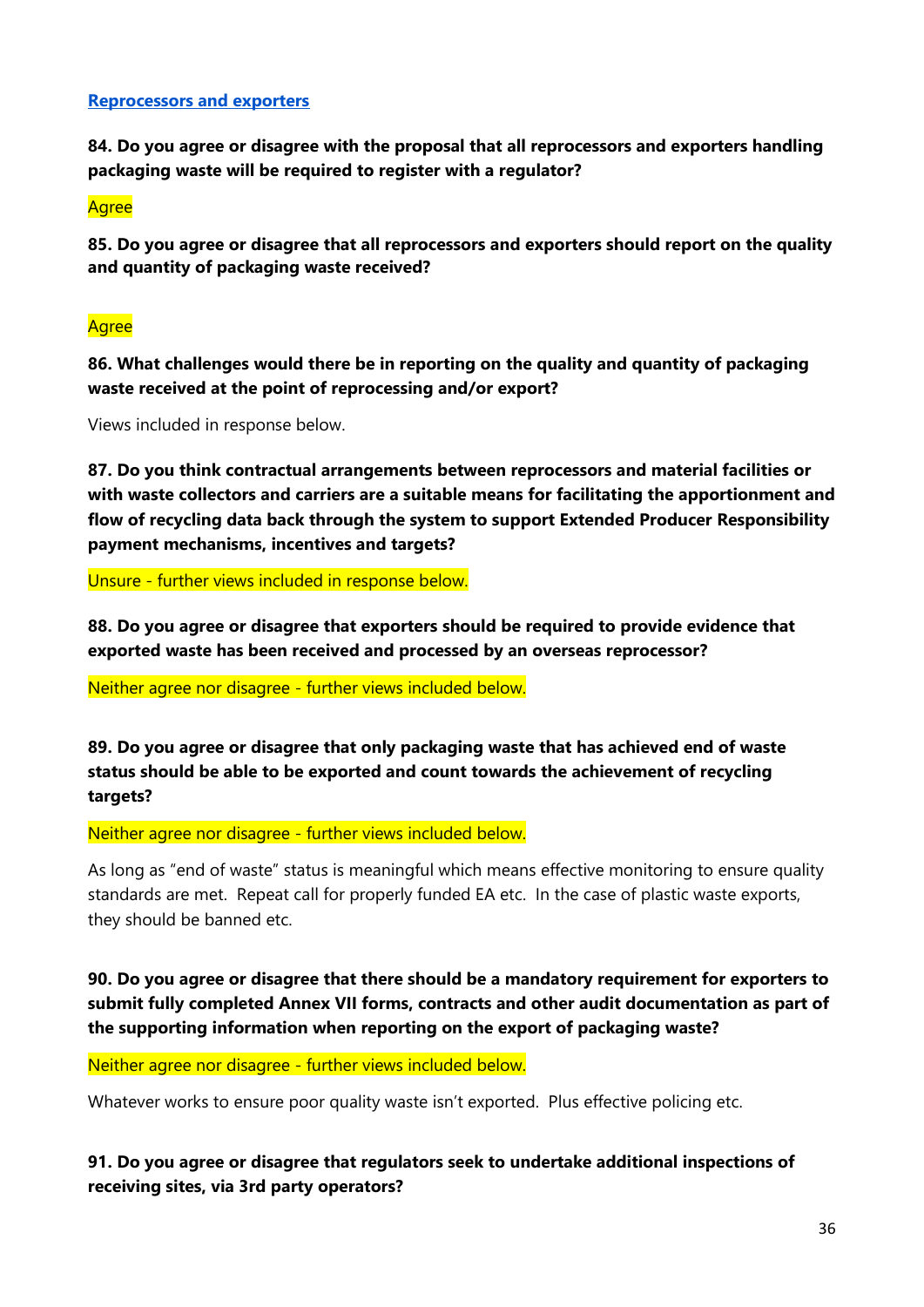#### **General comments on reprocessors and exporters**

*The following is a summary of our views in relation to questions 84-91.*

It is our understanding that, under the 2007 Packaging Waste Regulations, reprocessors and exporters are already required to register with a regulator in order to issue PRNs/PERNs. We strongly support this ongoing requirement and call for better enforcement going forward. However, as with many other responses in this consultation, the Environment Agency must be adequately funded to deliver on its duties to police the system effectively.

Regarding quality and quantity of packaging waste received, we strongly agree that all reprocessors and exporters should regularly report on this. Although we note the mention of the EA in relation to developing an effective evidence reporting mechanism, the consultation does not explicitly outline the repercussions for failing to meet the required standards. As previously mentioned, effective policing of the system is essential to driving improvements and deterring bad behaviour.

If the system is not effectively policed, the challenges in reporting quality of packaging waste, both at the point of domestic reprocessing or prior to export, will be magnified. This is especially relevant when it comes to exports of plastic waste. Mitigating the very visible impacts of our poorly managed waste relies on having a watertight approach to monitoring the content of all that we export (to cover illegal shipments).

Given the UK is the world's second largest producer of plastic waste (99kg per person per year), our views on export will focus mainly on this area. In 2020, the UK exported around 537,000 metric tonnes - equivalent to 51% of our packaging waste.<sup>38</sup> We are producing and consuming quantities of plastic beyond what can be dealt with at a domestic level, and the waste management sector has become structurally dependent on exporting plastic waste at scale to poorer countries with less stringent regulation that do not have the capacity to manage it in a socially and environmentally responsible manner. The top three countries for UK waste exports are, for example, Turkey (39%), Malaysia (12%) and Poland (7%); all three countries have exceedingly high mismanagement rates, with up to 90% sent to landfill.<sup>39</sup> More recently, Turkey has banned imports of plastic waste.<sup>40</sup>

A well-managed and transparent waste trade system could, in theory, align supply and capacity and lead us to a circular economy. However, the reality on the ground underscores that this is not possible due to chronic plastic waste leakage and mismanagement in receiving countries and uneven economic playing fields around the world which are readily exploited by a multiplicity of actors, including organised criminals, corrupt officials, and unscrupulous traders.

<sup>&</sup>lt;sup>38</sup> From January to December 2020 1,051,836 metric tonnes of plastic packaging waste was either accepted or exported. Environment Agency. National packaging waste database (NPWDB), accessed February 2021, Available at: <https://npwd.environment-agency.gov.uk/Public/PublicSummaryData.aspx>

<sup>&</sup>lt;sup>39</sup> OECD (2019). Turkey Highlights 2019, p.5. OECD Environmental Performance Reviews. Available at: <http://www.oecd.org/env/country-reviews/Highlights-Turkey-2019-ENGLISH-WEB.pdf> For the adverse impact of UK waste sent to Turkey see[: https://www.greenpeace.org/international/press-release/47759/investigation-finds-plastic](https://www.greenpeace.org/international/press-release/47759/investigation-finds-plastic-from-the-uk-and-germany-illegally-dumped-in-turkey/)[from-the-uk-and-germany-illegally-dumped-in-turkey/](https://www.greenpeace.org/international/press-release/47759/investigation-finds-plastic-from-the-uk-and-germany-illegally-dumped-in-turkey/)

<sup>40</sup> <https://www.theguardian.com/world/2021/may/19/turkey-to-ban-plastic-waste-imports>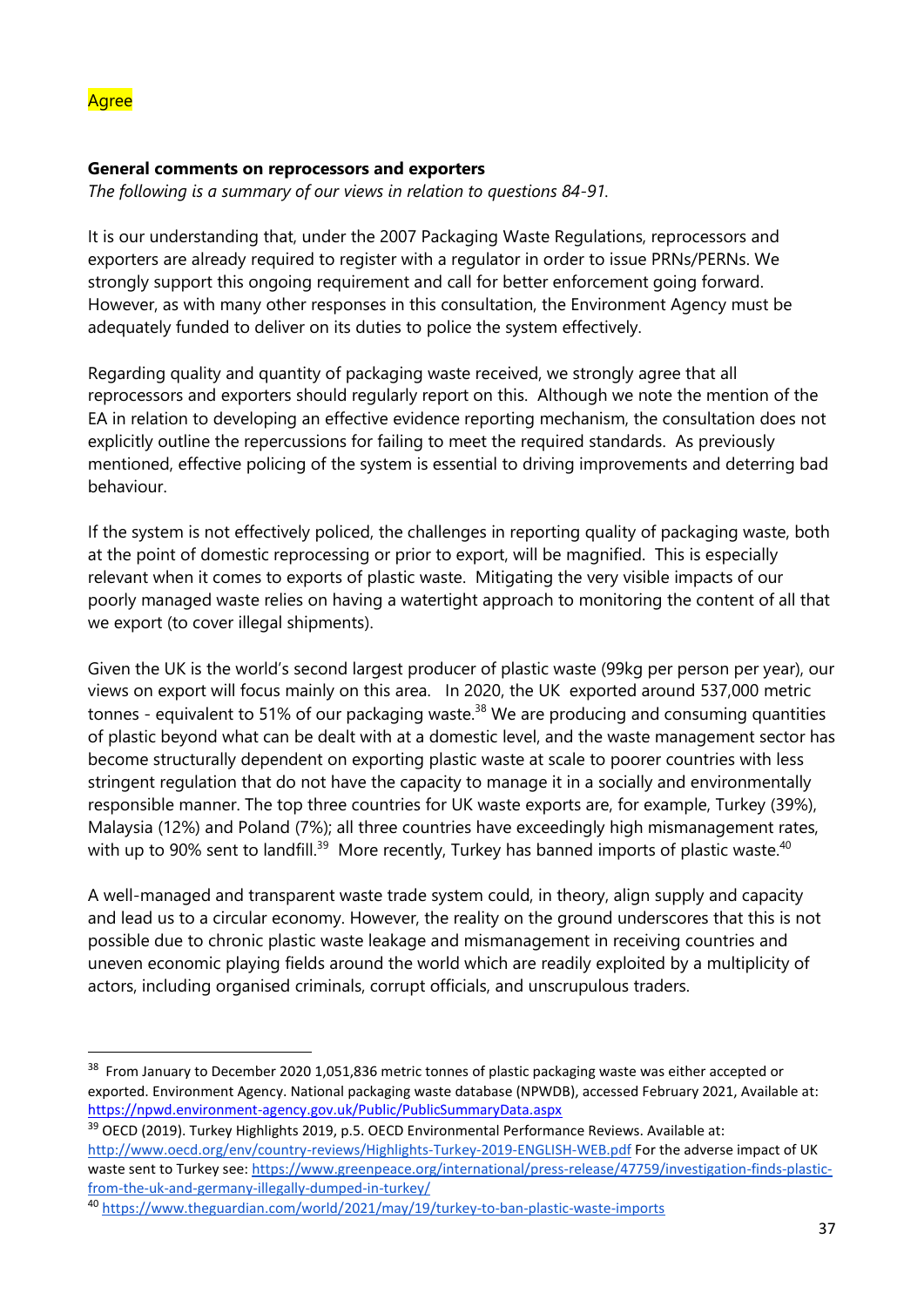The UK committed to ban the export of plastic waste to non-OECD countries in 2019, and Ministers have repeatedly pledged to uphold environmental standards post-Brexit<sup>41</sup>. Yet, after transposing the Basel amendments, the UK is still allowing contaminated and difficult-to-recycle plastic waste to be exported to non-OECD countries. Despite clear recognition of harm and mismanagement, these shipments are still being permitted under the new rules. Yet even if the Government were to follow through on this commitment, 79% of UK waste currently goes to countries that are in the OECD (such as Turkey) that would not be affected by the proposed ban<sup>42</sup>. The UK has so far failed to follow the EU's lead in banning exports to non-OECD countries, but still have the opportunity to match and even exceed EU ambition as part of upcoming legislative revisions.

Through EPR modulated fees, there is a clear opportunity to incentivise recovery and reprocessing of waste within the UK versus exporting waste for treatment. Packaging waste intended for export must be priced at a much higher rate than waste intended for domestic reprocessing. However, it is unlikely this financial disincentive will switch off exports completely, in part due to lack of capacity in the UK.<sup>43</sup> By incentivising domestic waste processing demand, businesses will have greater confidence to invest in domestic capacity, especially for closed loop recycling. And this will be further incentivized by the proposals to increase the evidence and greater due diligence relating to exports, forcing businesses to tighten up their processes and ensure materials are dealt with responsibly wherever they end up.

It is currently unclear whether there will be a genuine economic incentive to cease waste exports vs. dealing with waste domestically. We call for the UK Government to undertake an urgent modelling exercise to understand at what level the fees need to be set at in order to achieve this objective.

All that said, the UK Government should urgently reconsider the principle of exporting waste to developing countries and should proactively introduce a suite of policies to take full responsibility for the UK's packaging waste footprint. These should include setting ambitious targets to drive down use of packaging materials, a time-bound phasing down of the export of plastic waste, significant investment in UK recycling infrastructure supplemented by targets on UK-based recycling and stringent measures to end incineration as a method of waste management.

With regards to the proposed measures, the accreditation process should be bolstered through the creation of a green list for export, with restrictions on the export of certain polymers and formats, as well as unsorted waste and contamination levels which prevent recycling.

#### **Compliance and enforcement**

[global.websitefiles.com/5da42e2cae7ebd3f8bde353c/5dda924905da587992a064ba\\_Conservative%202019%20Manif](https://assets-global.websitefiles.com/5da42e2cae7ebd3f8bde353c/5dda924905da587992a064ba_Conservative%202019%20Manifesto.pd) [esto.pd](https://assets-global.websitefiles.com/5da42e2cae7ebd3f8bde353c/5dda924905da587992a064ba_Conservative%202019%20Manifesto.pd)

<sup>&</sup>lt;sup>41</sup> The Conservative and Unionist Party (2019). Get Brexit Done: Unleash Britain's Potential. The Conservative and Unionist Party Manifesto, p.43. Available at: [https://assets-](https://assets-global.websitefiles.com/5da42e2cae7ebd3f8bde353c/5dda924905da587992a064ba_Conservative%202019%20Manifesto.pd)

<sup>&</sup>lt;sup>42</sup> ENDS Report, February 2021. MAPPED: The UK's plastic waste exports. Available at:

https://webcache.googleusercontent.com/search?q=cache:ZbjlMKxeP\_sJ:https://www.endsreport.com/article/17078 73/ mapped-uks-plastic-waste-exports+&cd=1&hl=en&ct=clnk&gl=uk

<sup>&</sup>lt;sup>43</sup> For more on waste exports see the Link response to the UK Plan for Waste Shipments which called for a number of reforms including a UK-wide threshold for waste contamination of 0.5% and a ban on all plastic waste exports outside of the UK [https://www.wcl.org.uk/docs/Consultation%20Response%20-%2001.03.2021%20-](https://www.wcl.org.uk/docs/Consultation%20Response%20-%2001.03.2021%20-%20UK%20Plan%20for%20Waste%20Shipments%20.pdf) [%20UK%20Plan%20for%20Waste%20Shipments%20.pdf](https://www.wcl.org.uk/docs/Consultation%20Response%20-%2001.03.2021%20-%20UK%20Plan%20for%20Waste%20Shipments%20.pdf)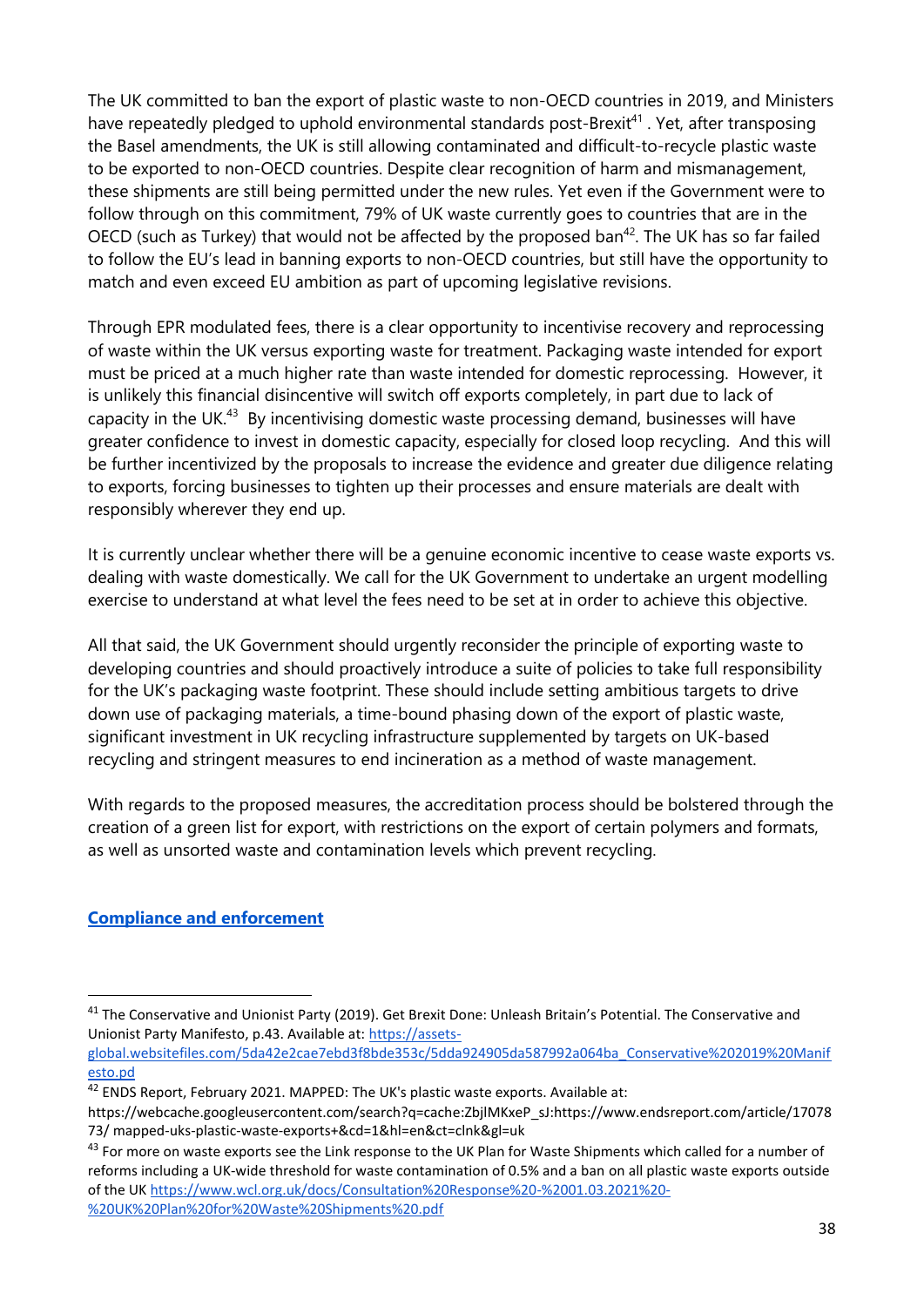## **92. Do you agree or disagree with the proposed approach to regulating the packaging Extended Producer Responsibility system?**

☐ Agree

☐ Disagree

□ Neither agree nor disagree

#### **93. Do you have further suggestions on what environmental regulators should include in their monitoring and inspection plans that they do not at present?**

See below for views on this.

#### **94. In principle, what are your views if the regulator fees and charges were used for enforcement?**

See below for views on this.

#### **95. Would you prefer to see an instant monetary penalty for a non-compliance, or another sanction as listed below, such as prosecution?**

In answer to questions 92-95, we believe that compliance and enforcement is a crucial element to the success of these reforms and must be undertaken in a timely manner. All this will be essential for understanding whether the scheme is delivering on its objectives and must be done in a transparent way. Enforcement must be a meaningful deterrent for those parties operating in a less than scrupulous way.

And to repeat, the Government must recognise that effective enforcement requires investment in the relevant environment agencies, see above for more.

#### **Implementation timeline**

# **96. Do you agree or disagree with the activities that the Scheme Administrator would need to undertake in order to make initial payments to local authorities in 2023 (as described above under Phase 1)?**

# □ Agree

☐ Disagree ☐ Neither agree nor disagree

If you disagree, please provide the reason for your response.

# **97. Do you think a phased approach to the implementation of packaging Extended Producer Responsibility, starting in 2023 is feasible and practical?**



If you answered 'no', please provide the reason for your response and detail any practical issues with the proposed approach.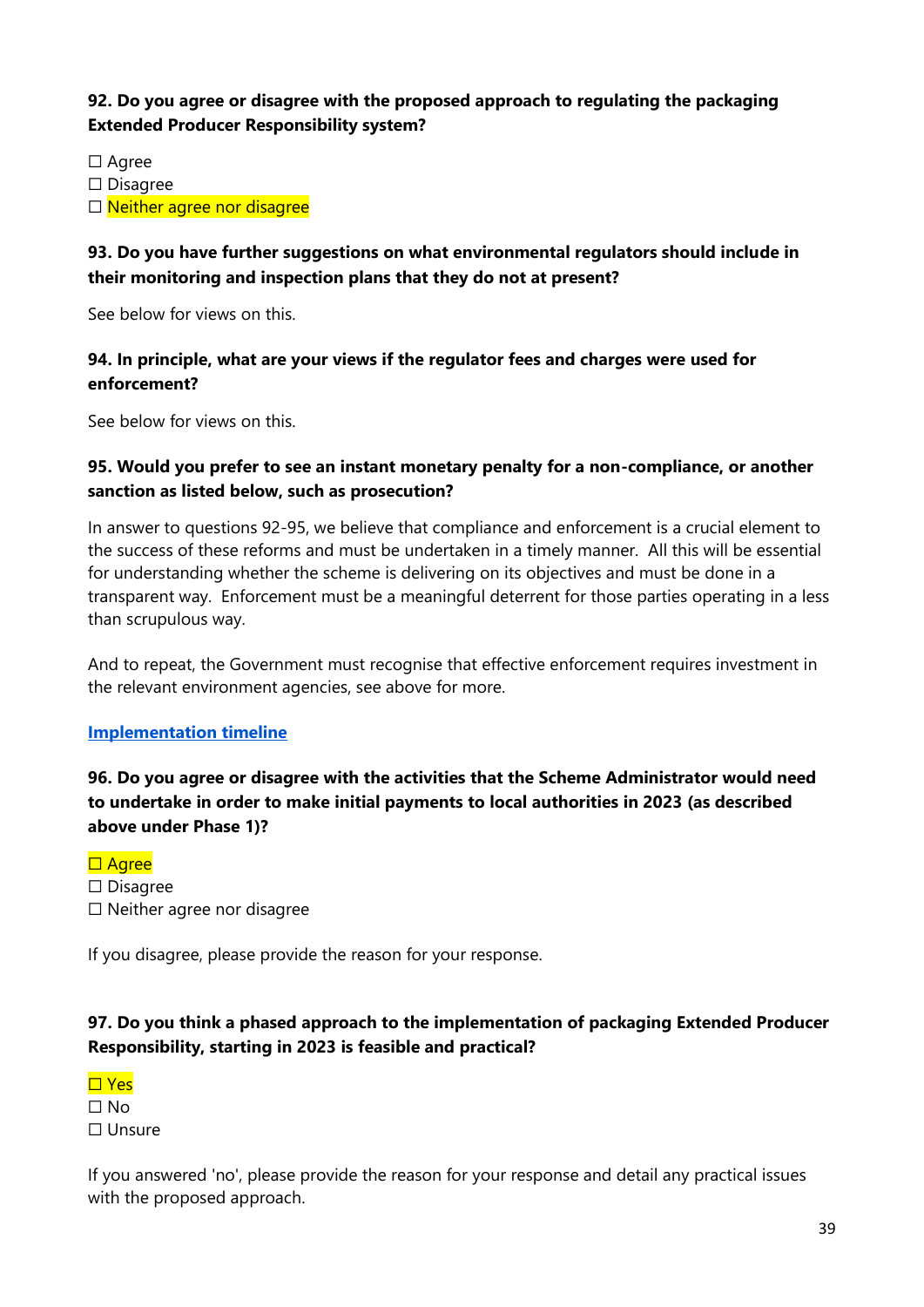Based on the proposals, especially in relation to setting up the Scheme Administrator, we believe this is a feasible and practical approach and the government needs to commit to making these reforms happen.

# **98. Do you prefer a phased approach to implementing Extended Producer Responsibility starting in 2023 with partial recovery of the costs of managing packaging waste from households or later implementation, which could enable full cost recovery for household packaging waste from the start?**

□ Phased approach starting in 2023  $\Box$  Later implementation ☐ Unsure

Please provide the reason for your response.

The priority must be delivering these reforms as soon as possible. Undoubtedly there will be calls for a delayed start on the premise of enabling full cost recovery from the outset. However, there is no guarantee stakeholders will be ready at the later stage either.

#### **99. Of the options presented for reporting of packaging data for 2022 which do you prefer?**

□ Option 1 □ Option 2 ☐ Neither

If you answered 'neither' please suggest an alternative approach.

We need to have the most holistic approach to reporting of packaging data in 2022 to set the tone for the level of required reporting for the reformed system. This completeness of reporting will also provide a useful baseline upon which to move forward.

#### **100. Are there other datasets required to be reported by producers in order for the Scheme Administrator to determine the costs to be paid by them in 2023?**

☐ Yes ☐ No ☐ Unsure

If you answered 'yes', please detail which datasets will be needed.

We note the absence of a requirement to report on exported vs. domestically reprocessed packaging waste. In line with the aims of EPR, we believe this is an important element of the reporting in 2022 and will provide a baseline upon which to measure the success of the reforms in disincentivising exports.

**101. Which of the definitions listed below most accurately defines reusable packaging that could be applied to possible future reuse/refill targets or obligations in regulations?**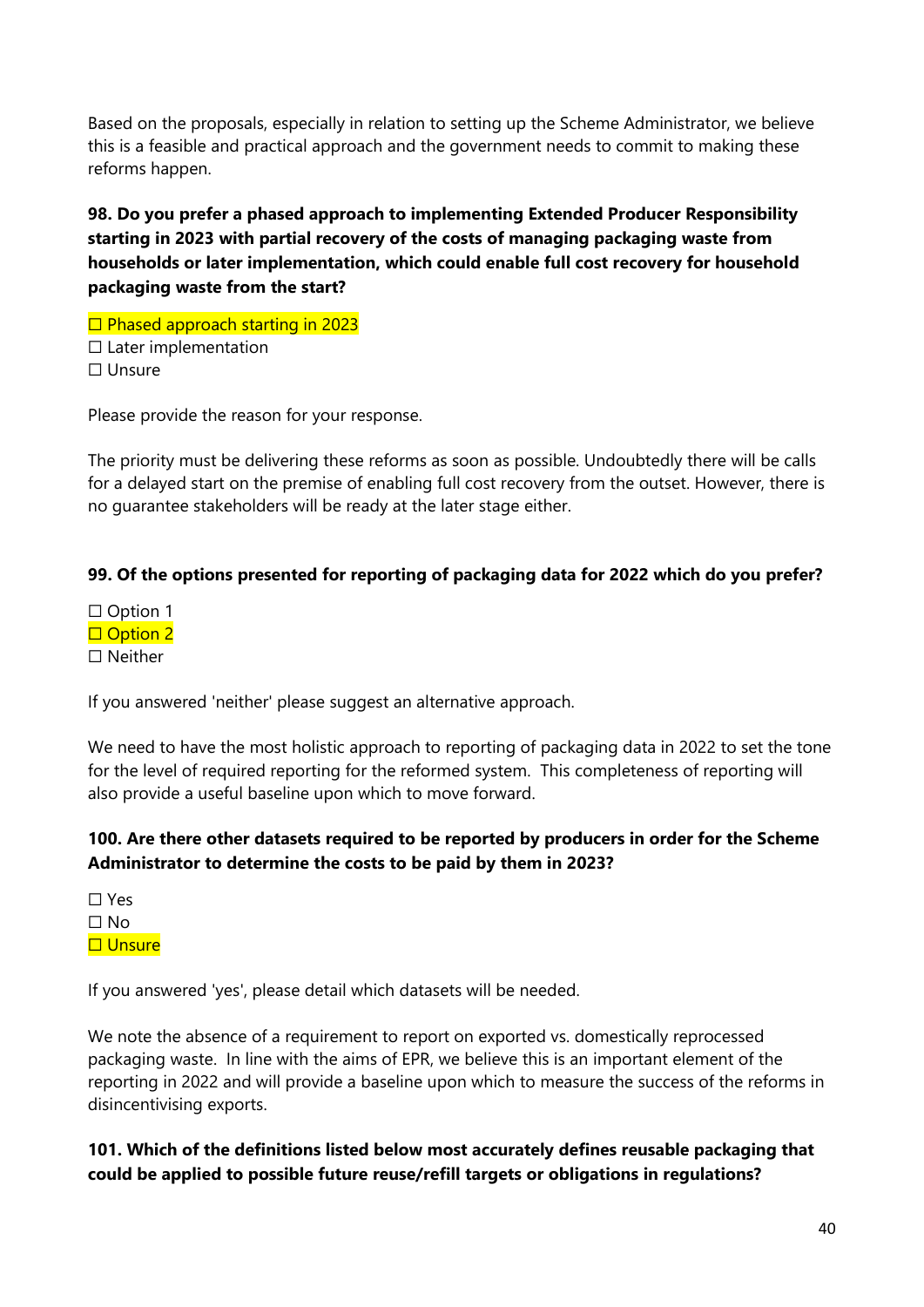Further information to help answer this question (and the 4 that follow) can be found in Annex 1 of the consultation document.

☐ Definition in The Packaging (Essential Requirements) 2015

 $\Box$  Definition in The Packaging and Packaging Waste Directive (PPWD)

□ Definition adopted by The UK Plastic Pact/The Ellen MacArthur Foundation

☐ None of the above

*"Reuse is the operation by which packaging is refilled or used for the same purpose for which it was conceived, with or without the support of auxiliary products present on the market, enabling the packaging to be refilled. Reusable packaging: Packaging or packaging component which has been designed to accomplish or proves its ability to accomplish a minimum number of trips or rotations in a system for reuse."*

The selected definition allows for "reuse" of packaging which is not part of a returnable system. However, this still requires a clearer definition of reusable and refillable compared to single-use. In addition, "reusable" and "refillable" cannot be conflated with "repurposable", which some industry stakeholders push as being the same. For example, a single use plastic beverage bottle which has not been specifically designed to be reused, cannot and should not be defined as reusable. However, it can be repurposed if the consumer refills it with another beverage. Therein lies the distinction.

We would also highlight the positive aspects of the PPWD such as the requirement that "the packaging is recoverable when it becomes waste". Reusable packaging should also be designed for recycling and there should also be incentives to incorporate recycled content into reusable plastic packaging where safe. The proposed Deposit Return Scheme presents an opportunity for collection of reusable containers as a starting point.

The importance of monitoring the number of reuse rotations will be a critical measure going forward. Packaging designed for reuse will inherently require more material to make it more robust. However, we must not end up in the situation as reflected with Bags for Life where consumers are estimated to use these in a single use manner; buying around one bag a week.<sup>44</sup>

Advances in technology and the growth in online shopping / home deliveries are enablers for shifting towards greater reuse. This is demonstrated by Loop<sup>45</sup> and also the use of QR codes for brands such as the Body Shop<sup>46</sup> and Beauty Kitchen<sup>47</sup>.

# **102. Do you have any views on any of the listed approaches, or any alternative approaches, for setting reuse and refill targets and obligations? Please provide evidence where possible to support your views.**

We would advocate for a combination of options 2 and 4 which, in combination, serves a carrot and a stick. An approach based on percentages could lead to the current situation with Bags for

<sup>44</sup> [https://www.theguardian.com/environment/2021/apr/18/supermarket-bags-for-life-must-cost-more-to-cut](https://www.theguardian.com/environment/2021/apr/18/supermarket-bags-for-life-must-cost-more-to-cut-plastic-use-urge-campaigners)[plastic-use-urge-campaigners](https://www.theguardian.com/environment/2021/apr/18/supermarket-bags-for-life-must-cost-more-to-cut-plastic-use-urge-campaigners)

<sup>45</sup> [Loop shopping platform launches in UK -](https://www.letsrecycle.com/news/latest-news/loop-shopping-platform-launches-in-uk/) letsrecycle.com

<sup>46</sup> [Refill Scheme | Refill Stations | The Body Shop®](https://www.thebodyshop.com/en-gb/about-us/brand-values/sustainability/refill-scheme/a/a00048)

<sup>47</sup> [Our Refill Stations Have Arrived!](https://beautykitchen.co.uk/blogs/news/beauty-kitchen-s-return-refill-repeat-refill-stations-have-arrived) – Beauty Kitchen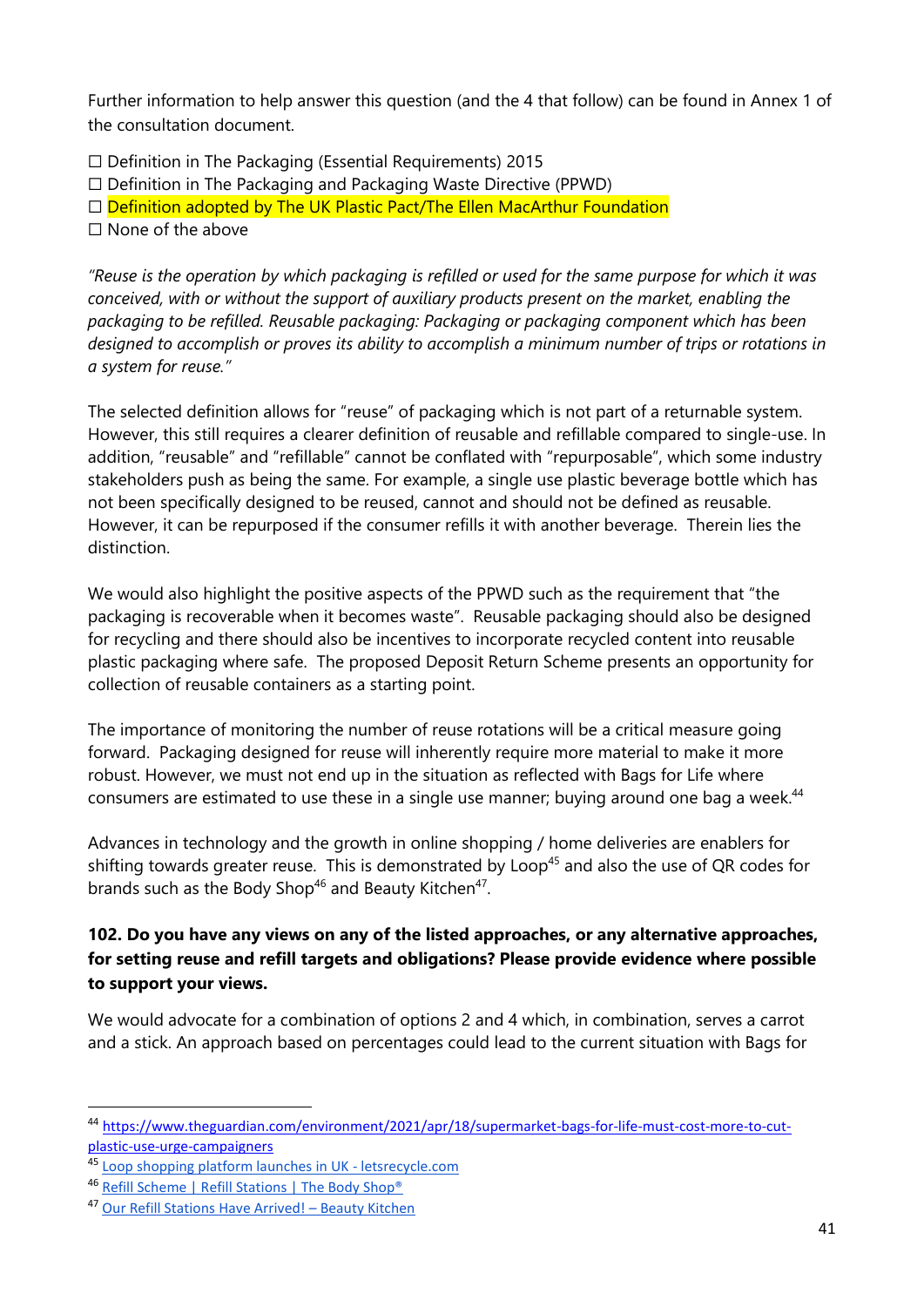Life referenced above. We would advocate for a packaging reduction target, adjustments in packaging recycling targets, and mandating certain products to be reusable.

Although there have been a plethora of reuse and refill initiatives by both smaller and larger retailers, as yet none of these have taken hold. This indicates the need for stronger Government signals to prioritise reuse and give businesses the confidence to move in this direction. If the Government is serious about meeting the proposed Environment Bill targets for resources and waste - increasing resource efficiency and reducing residual waste - reuse is a key lever for achieving both of these.

We are starting to see key industry bodies are starting to turn their attention to this space reusable packaging formats and systems are aplenty but a major concern continues to be how to engage consumers. The Industry of Grocery Distribution is developing plans to undertake a consumer insights project that assesses the potential scalability of different reuse delivery models from a consumer perspective, and to understand the barriers and opportunities for change as well as the levers of behaviour change. The IGD's interest in this topic is yet another indication that industry stakeholders are keen to explore how reuse can work in practice for all.

#### **103. Do you agree or disagree that the Scheme Administrator should proactively fund the development and commercialisation of reuse systems?**

□ Agree ☐ Disagree ☐ Neither agree nor disagree

We strongly agree with this proposal. The UK should follow the lead of France where 5% of EPR funds go to reuse schemes, which will total around 50 million euros a year. These funds are intended to help develop reuse, reduce waste, and to contribute to job creation.<sup>48</sup>

Government can play a big part in our transition to a reusable society, by mandating the use of reusable packaging for certain product categories and sectors. And the Scheme Administrator can facilitate this transition - for example, by providing financial support for initial start-up costs for reuse systems, e.g. purchasing reusable takeaway containers and to support innovation in reuse, e.g. improved reusable container design or more effective communications to drive changes in consumer behaviour. Additionally, reuse needs to become the norm especially in the product categories where consumers are more willing to engage in this approach.

The Scheme Administrator could also support the adaptations required by supply chains to transition to reuse packaging systems. This could be further supported by a requirement to introduce standardised packaging formats for items such as bottles, takeaway containers and tubs; allowing for the same design to be reused and refilled by different brands and product lines.

It is clear both the Government and the Scheme Administrator have key roles to play in levelling the playing field to give reuse the best possible chance of success.

<sup>48</sup> [https://circulareconomy.europa.eu/platform/sites/default/files/anti](https://circulareconomy.europa.eu/platform/sites/default/files/anti-waste_law_in_the_daily_lives_of_french_people.pdf)waste law in the daily lives of french people.pdf